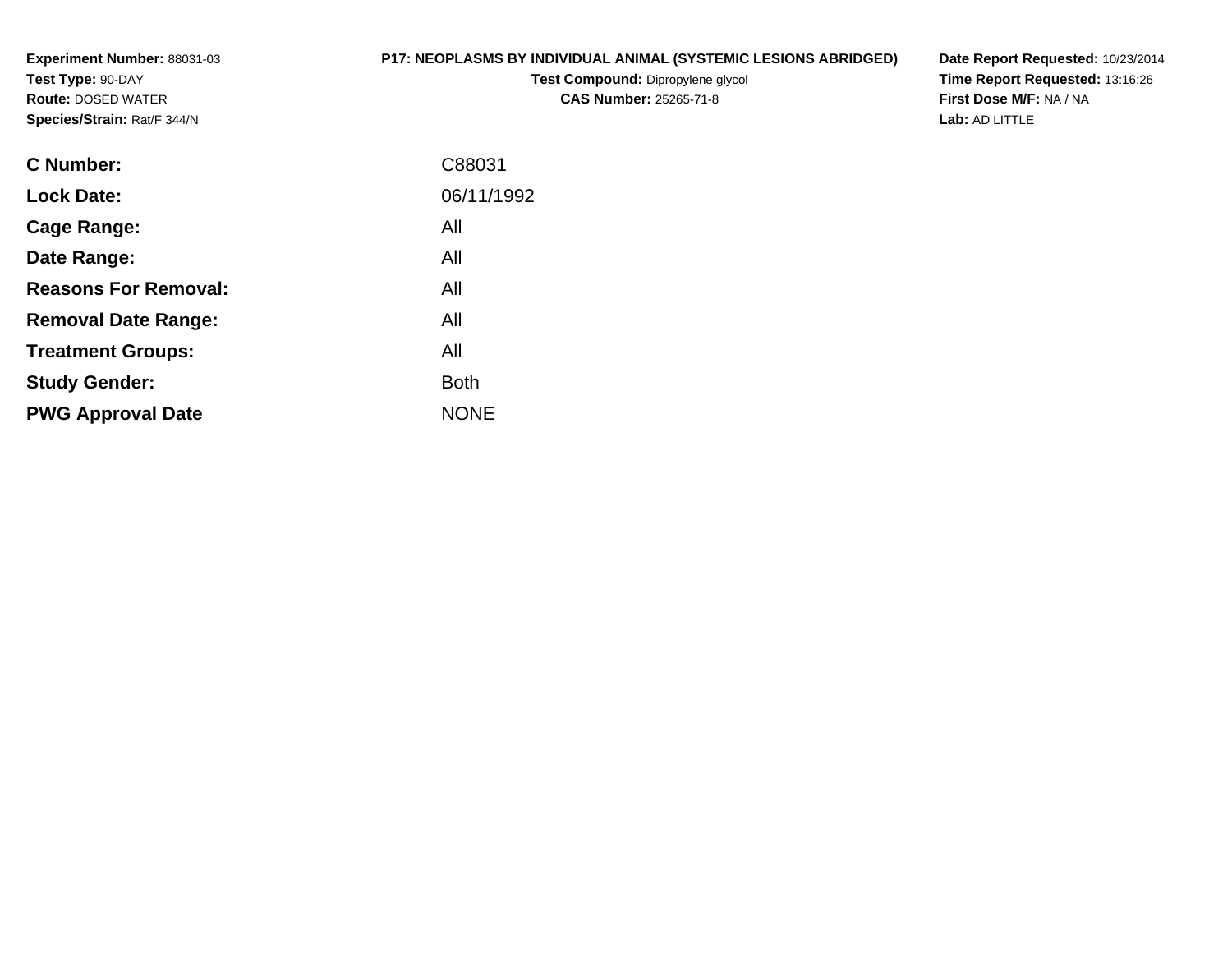# **Test Type:** 90-DAY

 **Route:** DOSED WATER**Species/Strain:** Rat/F 344/N

### **P17: NEOPLASMS BY INDIVIDUAL ANIMAL (SYSTEMIC LESIONS ABRIDGED)**

**Test Compound:** Dipropylene glycol

**CAS Number:** 25265-71-8

**Date Report Requested:** 10/23/2014**Time Report Requested:** 13:16:26**First Dose M/F:** NA / NA**Lab:** AD LITTLE

|                              | DAY ON TEST      | 0                   | $\boldsymbol{\theta}$                     | 0                                | 0                                | 0                                | 0                           | 0                          | 0                   | 0                            | 0                           |                       |
|------------------------------|------------------|---------------------|-------------------------------------------|----------------------------------|----------------------------------|----------------------------------|-----------------------------|----------------------------|---------------------|------------------------------|-----------------------------|-----------------------|
| F 344/N Rat Male             |                  | 0<br>9              | $\boldsymbol{\theta}$<br>9                | $\boldsymbol{\theta}$<br>9       | $\boldsymbol{\theta}$<br>9       | 0<br>9                           | $\boldsymbol{\theta}$<br>9  | $\boldsymbol{\theta}$<br>9 | 0<br>9              | 0<br>9                       | 0<br>9                      |                       |
| <b>VEHICLE CONTROL</b>       |                  | 5                   | $\overline{5}$                            | $\overline{5}$                   | $\overline{5}$                   | 5                                | 5                           | $\overline{5}$             | $\overline{5}$      | $\overline{5}$               | 5                           |                       |
|                              | <b>ANIMAL ID</b> | $\mathbf 0$         | $\mathbf 0$                               | $\mathbf 0$                      | $\mathbf 0$                      | $\mathbf 0$                      | $\mathbf 0$                 | $\mathbf 0$                | 0                   | $\overline{0}$               | $\mathbf 0$                 |                       |
|                              |                  | $\mathbf 0$<br>1    | $\mathbf 0$<br>$\mathbf{1}$               | $\mathbf 0$<br>1                 | $\mathbf 0$<br>$\mathbf{1}$      | $\mathbf 0$<br>$\mathbf{1}$      | $\mathbf 0$<br>$\mathbf{1}$ | $\mathbf 0$<br>1           | 0<br>$\mathbf{1}$   | $\mathbf 0$<br>1             | $\mathbf 0$<br>$\mathbf{1}$ |                       |
|                              |                  | $\overline{c}$<br>1 | $\overline{\mathbf{c}}$<br>$\overline{2}$ | $\overline{c}$<br>$\overline{3}$ | $\overline{c}$<br>$\overline{4}$ | $\overline{c}$<br>$\overline{5}$ | 2<br>6                      | $\frac{2}{7}$              | $\overline{c}$<br>8 | $\overline{\mathbf{c}}$<br>9 | 3<br>$\Omega$               | <i><b>*TOTALS</b></i> |
| <b>Alimentary System</b>     |                  |                     |                                           |                                  |                                  |                                  |                             |                            |                     |                              |                             |                       |
|                              |                  |                     |                                           |                                  |                                  |                                  |                             |                            |                     |                              |                             |                       |
| Esophagus                    |                  | +                   | +                                         | ٠                                | +                                | +                                | ٠                           | ٠                          | ٠                   | ٠                            | ÷                           | 10                    |
| Intestine Large, Cecum       |                  | +                   | $\ddot{}$                                 | $\ddot{}$                        | $\ddot{}$                        | $\ddot{}$                        | $\ddot{}$                   | $+$                        | $\ddot{}$           | $\ddot{}$                    | $+$                         | 10                    |
| Intestine Large, Colon       |                  | +                   | $\ddot{}$                                 | $\ddot{}$                        | +                                | +                                | $\ddot{}$                   | $\pm$                      | $\ddot{}$           | $\ddot{}$                    | $\ddot{}$                   | 10                    |
| Intestine Large, Rectum      |                  | +                   | +                                         | +                                | +                                | +                                | +                           | $\ddot{}$                  | +                   | +                            | $\ddot{}$                   | 10                    |
| Intestine Small, Duodenum    |                  | $\ddot{}$           | $\ddot{}$                                 | $\ddot{}$                        | $\ddot{}$                        | $\ddot{}$                        | $\ddot{}$                   | $\ddot{}$                  | $\ddot{}$           | $\ddot{}$                    | $\ddot{}$                   | 10                    |
| Intestine Small, Ileum       |                  | $\ddot{}$           | $\ddot{}$                                 | $+$                              | $+$                              | $\ddot{}$                        | $+$                         | $+$                        | $+$                 | $+$                          | $+$                         | 10                    |
| Intestine Small, Jejunum     |                  | $\ddot{}$           | $\ddot{}$                                 | $\ddot{}$                        | $\ddot{}$                        | $\ddot{}$                        | $\ddot{}$                   | $+$                        | $\ddot{}$           | $\ddot{}$                    | $\ddot{}$                   | 10                    |
| Liver                        |                  | +                   | $\ddot{}$                                 | $\ddot{}$                        | $\ddot{}$                        | $\ddot{}$                        | $\ddot{}$                   | $\ddot{}$                  | $+$                 | $\ddot{}$                    | $\ddot{}$                   | 10                    |
| Pancreas                     |                  | +                   | +                                         | $\ddot{}$                        | $\ddot{}$                        | +                                | $\ddot{}$                   | $+$                        | $+$                 | $\ddot{}$                    | $\ddot{}$                   | 10                    |
| <b>Salivary Glands</b>       |                  | $\ddot{}$           | $\ddot{}$                                 | $\ddot{}$                        | $\ddot{}$                        | $\ddot{}$                        | $\ddot{}$                   | $\ddot{}$                  | $\ddot{}$           | $\ddot{}$                    | $+$                         | 10                    |
| Stomach, Forestomach         |                  | $\ddot{}$           | +                                         | $\ddot{}$                        | $\ddot{}$                        | $\ddot{}$                        | $+$                         | $+$                        | $+$                 | $+$                          | $+$                         | 10                    |
| Stomach, Glandular           |                  | $\ddot{}$           | ÷                                         | $\ddot{}$                        | $\ddot{}$                        | $\ddot{}$                        | $\ddot{}$                   | $\ddot{}$                  | $\ddot{}$           | $+$                          | $\ddot{}$                   | 10                    |
| <b>Cardiovascular System</b> |                  |                     |                                           |                                  |                                  |                                  |                             |                            |                     |                              |                             |                       |
| <b>Blood Vessel</b>          |                  | $\pmb{+}$           | +                                         | +                                | +                                | +                                | +                           | +                          | +                   | +                            | +                           | 10                    |
| Heart                        |                  | $\ddot{}$           | $\ddot{}$                                 | $\ddot{}$                        | ÷                                | $\ddot{}$                        | $\ddot{}$                   | $\ddot{}$                  | $\ddot{}$           | $\ddot{}$                    | $\ddot{}$                   | 10                    |
| <b>Endocrine System</b>      |                  |                     |                                           |                                  |                                  |                                  |                             |                            |                     |                              |                             |                       |
| <b>Adrenal Cortex</b>        |                  | +                   | +                                         | +                                | +                                | +                                | +                           | +                          | +                   | +                            | +                           | 10                    |
| Adrenal Medulla              |                  | $\ddot{}$           | $\ddot{}$                                 | $\ddot{}$                        | $\ddot{}$                        | $\ddot{}$                        | $\ddot{}$                   | $+$                        | $+$                 | $\ddot{}$                    | $+$                         | 10                    |
| Islets, Pancreatic           |                  | +                   | +                                         | $\ddot{}$                        | $\ddot{}$                        | $\ddot{}$                        | $\ddot{}$                   | $\ddot{}$                  | $\ddot{}$           | $\ddot{}$                    | $\ddot{}$                   | 10                    |
| Parathyroid Gland            |                  | +                   |                                           |                                  | +                                | $\ddot{}$                        | $\ddot{}$                   | $\ddot{}$                  | M                   | $\ddot{}$                    | $\ddot{}$                   | 9                     |

\* ..Total animals with tissue examined microscopically; Total animals with tumor **M** . Missing tissue M ..Missing tissue

+ ..Tissue examined microscopically

I ..Insufficient tissue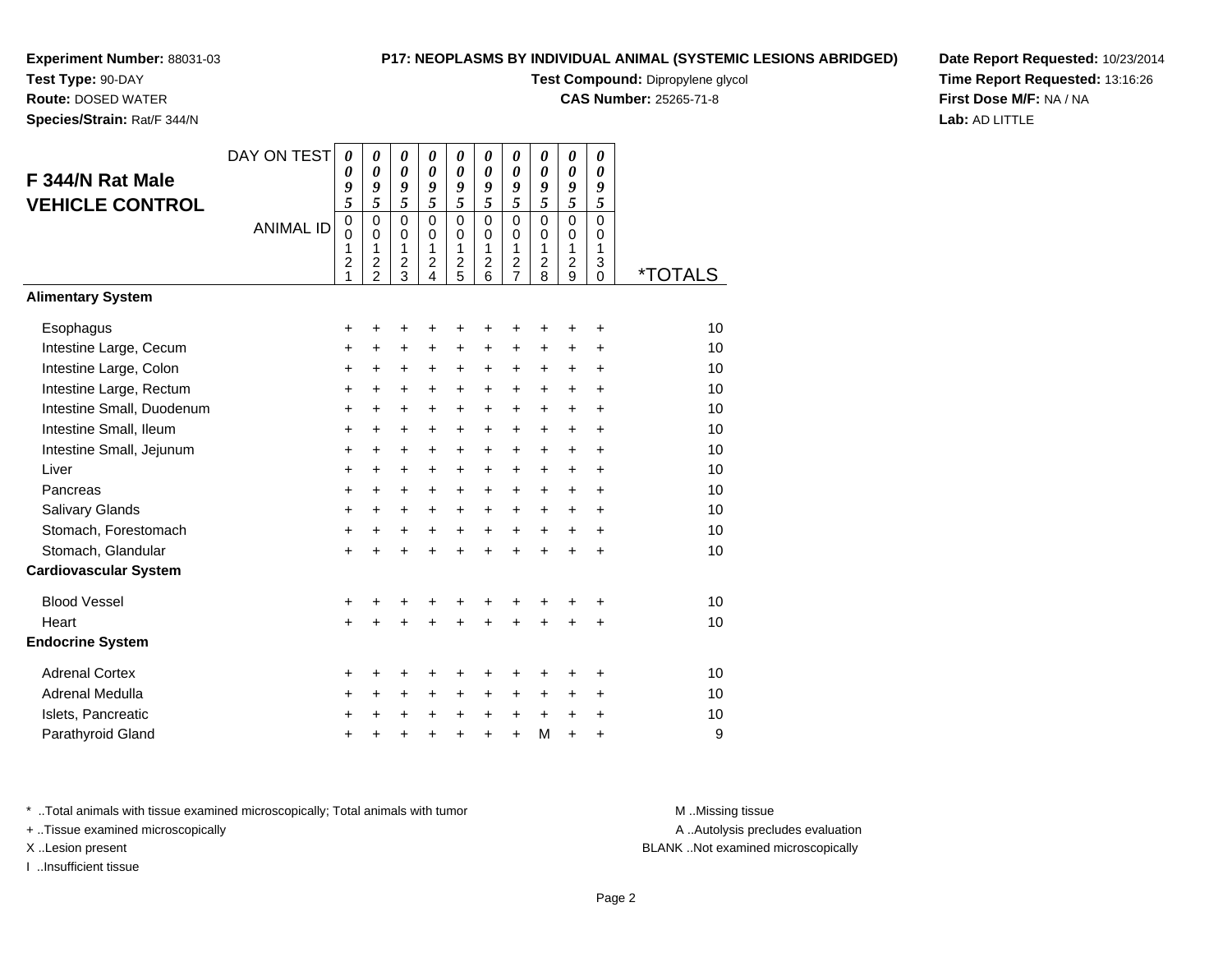**Route:** DOSED WATER**Species/Strain:** Rat/F 344/N

### **P17: NEOPLASMS BY INDIVIDUAL ANIMAL (SYSTEMIC LESIONS ABRIDGED)**

**Test Compound:** Dipropylene glycol

**CAS Number:** 25265-71-8

**Date Report Requested:** 10/23/2014**Time Report Requested:** 13:16:27**First Dose M/F:** NA / NA**Lab:** AD LITTLE

| F 344/N Rat Male<br><b>VEHICLE CONTROL</b> | DAY ON TEST<br><b>ANIMAL ID</b> | 0<br>0<br>9<br>5<br>$\pmb{0}$<br>$\mathbf 0$<br>1<br>$\boldsymbol{2}$<br>1 | 0<br>0<br>9<br>5<br>$\mathbf 0$<br>0<br>1<br>$\boldsymbol{2}$<br>$\overline{2}$ | 0<br>$\boldsymbol{\theta}$<br>9<br>5<br>$\mathbf 0$<br>0<br>1<br>$\overline{c}$<br>$\mathbf{3}$ | 0<br>0<br>9<br>5<br>$\mathbf 0$<br>0<br>1<br>$\overline{c}$<br>$\overline{4}$ | 0<br>0<br>9<br>5<br>$\mathbf 0$<br>0<br>1<br>$\boldsymbol{2}$<br>5 | 0<br>0<br>9<br>5<br>$\Omega$<br>$\Omega$<br>1<br>$\overline{\mathbf{c}}$<br>6 | 0<br>0<br>9<br>5<br>$\mathbf 0$<br>0<br>1<br>$\boldsymbol{2}$<br>$\overline{7}$ | 0<br>$\boldsymbol{\theta}$<br>9<br>5<br>$\Omega$<br>0<br>1<br>$\overline{c}$<br>8 | 0<br>$\boldsymbol{\theta}$<br>9<br>5<br>$\mathbf 0$<br>$\mathbf 0$<br>$\mathbf{1}$<br>$\overline{c}$<br>$\boldsymbol{9}$ | 0<br>0<br>9<br>5<br>$\mathbf 0$<br>0<br>1<br>3<br>$\mathbf 0$ | <i><b>*TOTALS</b></i> |
|--------------------------------------------|---------------------------------|----------------------------------------------------------------------------|---------------------------------------------------------------------------------|-------------------------------------------------------------------------------------------------|-------------------------------------------------------------------------------|--------------------------------------------------------------------|-------------------------------------------------------------------------------|---------------------------------------------------------------------------------|-----------------------------------------------------------------------------------|--------------------------------------------------------------------------------------------------------------------------|---------------------------------------------------------------|-----------------------|
| <b>Pituitary Gland</b>                     |                                 | $\ddot{}$                                                                  | $\ddot{}$                                                                       | $\ddot{}$                                                                                       | +                                                                             | $\ddot{}$                                                          | $\ddot{}$                                                                     | $\ddot{}$                                                                       | +                                                                                 | $\ddot{}$                                                                                                                | $\ddot{}$                                                     | 10                    |
| <b>Thyroid Gland</b>                       |                                 | $\ddot{}$                                                                  | ÷                                                                               | $\ddot{}$                                                                                       | $\ddot{}$                                                                     | $\ddot{}$                                                          | $\ddot{}$                                                                     | $\ddot{}$                                                                       | $\ddot{}$                                                                         | $\ddot{}$                                                                                                                | $\ddot{}$                                                     | 10                    |
| <b>General Body System</b>                 |                                 |                                                                            |                                                                                 |                                                                                                 |                                                                               |                                                                    |                                                                               |                                                                                 |                                                                                   |                                                                                                                          |                                                               |                       |
| <b>NONE</b>                                |                                 |                                                                            |                                                                                 |                                                                                                 |                                                                               |                                                                    |                                                                               |                                                                                 |                                                                                   |                                                                                                                          |                                                               |                       |
| <b>Genital System</b>                      |                                 |                                                                            |                                                                                 |                                                                                                 |                                                                               |                                                                    |                                                                               |                                                                                 |                                                                                   |                                                                                                                          |                                                               |                       |
| Epididymis                                 |                                 | $\ddot{}$                                                                  |                                                                                 | +                                                                                               | +                                                                             | +                                                                  | +                                                                             | +                                                                               |                                                                                   |                                                                                                                          | +                                                             | 10                    |
| <b>Preputial Gland</b>                     |                                 | +                                                                          | +                                                                               | +                                                                                               | +                                                                             | +                                                                  | +                                                                             | +                                                                               | $\pm$                                                                             | $\ddot{}$                                                                                                                | +                                                             | 10                    |
| Prostate                                   |                                 | +                                                                          | $\ddot{}$                                                                       | $\ddot{}$                                                                                       | $+$                                                                           | $\ddot{}$                                                          | $\ddot{}$                                                                     | $\ddot{}$                                                                       | $\ddot{}$                                                                         | $\ddot{}$                                                                                                                | $\ddot{}$                                                     | 10                    |
| <b>Seminal Vesicle</b>                     |                                 | +                                                                          | $\ddot{}$                                                                       | $\ddot{}$                                                                                       | $\ddot{}$                                                                     | $\ddot{}$                                                          | $\ddot{}$                                                                     | $\ddot{}$                                                                       | $\ddot{}$                                                                         | $\ddot{}$                                                                                                                | $\ddot{}$                                                     | 10                    |
| <b>Testes</b>                              |                                 | $\ddot{}$                                                                  |                                                                                 | $\ddot{}$                                                                                       | $\ddot{}$                                                                     | $\ddot{}$                                                          | $\ddot{}$                                                                     | $\ddot{}$                                                                       | $\ddot{}$                                                                         | $\ddot{}$                                                                                                                | $\ddot{}$                                                     | 10                    |
| <b>Hematopoietic System</b>                |                                 |                                                                            |                                                                                 |                                                                                                 |                                                                               |                                                                    |                                                                               |                                                                                 |                                                                                   |                                                                                                                          |                                                               |                       |
| <b>Bone Marrow</b>                         |                                 | +                                                                          | +                                                                               | +                                                                                               | +                                                                             | +                                                                  | +                                                                             | +                                                                               |                                                                                   | +                                                                                                                        | ٠                                                             | 10                    |
| Lymph Node, Mandibular                     |                                 | $\ddot{}$                                                                  | $\ddot{}$                                                                       | $\ddot{}$                                                                                       | $\ddot{}$                                                                     | $\ddot{}$                                                          | $\ddot{}$                                                                     | +                                                                               | +                                                                                 | +                                                                                                                        | +                                                             | 10                    |
| Lymph Node, Mesenteric                     |                                 | $\ddot{}$                                                                  | +                                                                               | +                                                                                               | +                                                                             | $\ddot{}$                                                          | $\ddot{}$                                                                     | $\ddot{}$                                                                       | +                                                                                 | +                                                                                                                        | $\ddot{}$                                                     | 10                    |
| Spleen                                     |                                 | $\ddot{}$                                                                  | +                                                                               | +                                                                                               | +                                                                             | $\ddot{}$                                                          | +                                                                             | $\ddot{}$                                                                       | $\ddot{}$                                                                         | $\ddot{}$                                                                                                                | $\ddot{}$                                                     | 10                    |
| Thymus                                     |                                 | $\ddot{}$                                                                  |                                                                                 | $\ddot{}$                                                                                       | $\ddot{}$                                                                     | $\ddot{}$                                                          | $\ddot{}$                                                                     | $\ddot{}$                                                                       | $\ddot{}$                                                                         | $\ddot{}$                                                                                                                | $\ddot{}$                                                     | 10                    |
| <b>Integumentary System</b>                |                                 |                                                                            |                                                                                 |                                                                                                 |                                                                               |                                                                    |                                                                               |                                                                                 |                                                                                   |                                                                                                                          |                                                               |                       |
| <b>Mammary Gland</b>                       |                                 | +                                                                          |                                                                                 | +                                                                                               | +                                                                             | +                                                                  | +                                                                             | +                                                                               | +                                                                                 | ٠                                                                                                                        | +                                                             | 10                    |
| Skin                                       |                                 | +                                                                          |                                                                                 |                                                                                                 |                                                                               | +                                                                  | +                                                                             | +                                                                               | +                                                                                 | +                                                                                                                        | +                                                             | 10                    |
| <b>Musculoskeletal System</b>              |                                 |                                                                            |                                                                                 |                                                                                                 |                                                                               |                                                                    |                                                                               |                                                                                 |                                                                                   |                                                                                                                          |                                                               |                       |

\* ..Total animals with tissue examined microscopically; Total animals with tumor **M** . Missing tissue M ..Missing tissue

+ ..Tissue examined microscopically

I ..Insufficient tissue

A ..Autolysis precludes evaluation

X ..Lesion present BLANK ..Not examined microscopically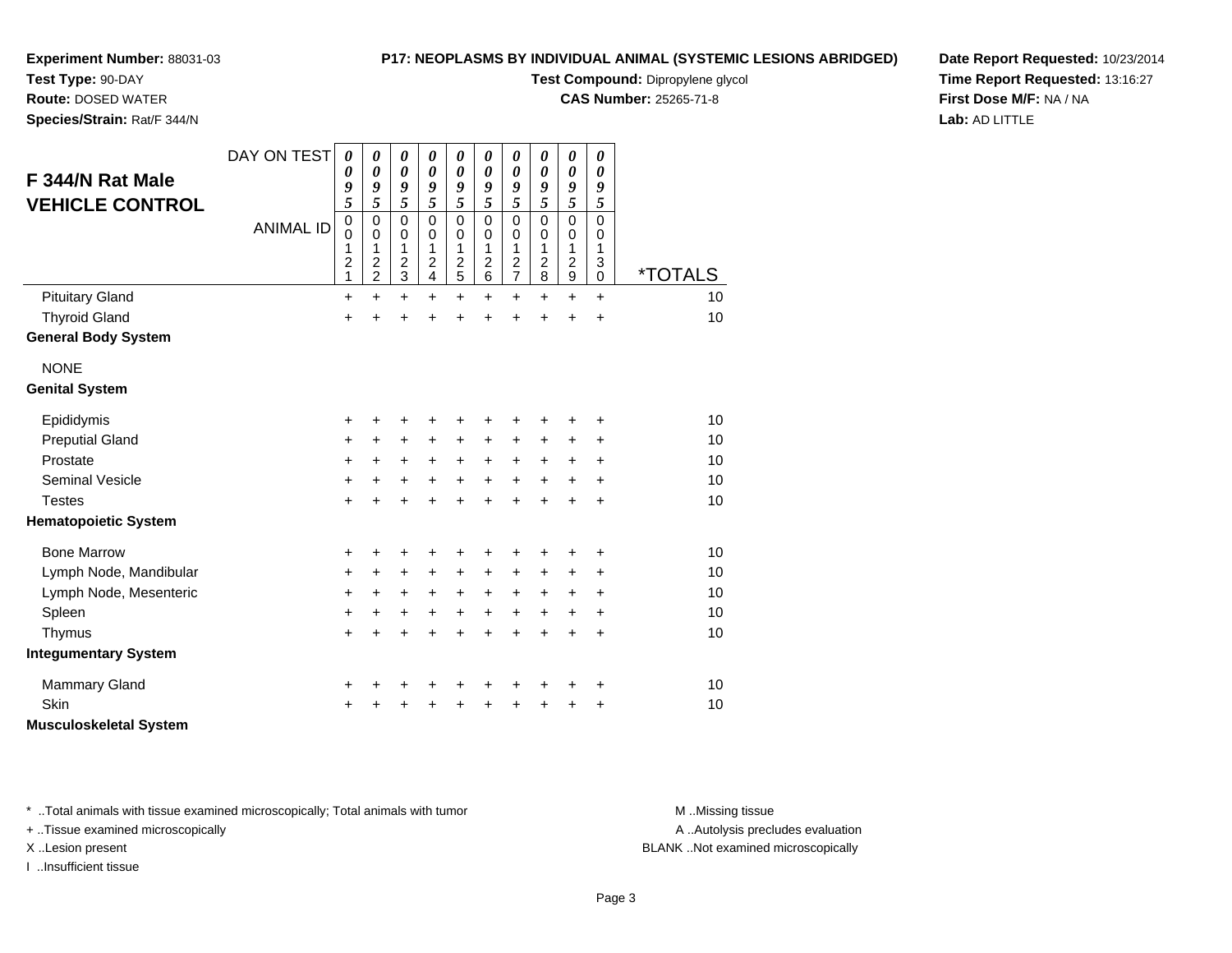# **Test Type:** 90-DAY

**Route:** DOSED WATER

**Species/Strain:** Rat/F 344/N

# **P17: NEOPLASMS BY INDIVIDUAL ANIMAL (SYSTEMIC LESIONS ABRIDGED)**

**Test Compound:** Dipropylene glycol

**CAS Number:** 25265-71-8

**Date Report Requested:** 10/23/2014**Time Report Requested:** 13:16:27**First Dose M/F:** NA / NA**Lab:** AD LITTLE

| F 344/N Rat Male<br><b>VEHICLE CONTROL</b> | DAY ON TEST<br><b>ANIMAL ID</b> | $\boldsymbol{\theta}$<br>0<br>9<br>5<br>$\boldsymbol{0}$<br>$\mathbf 0$<br>1<br>$\overline{\mathbf{c}}$<br>1 | 0<br>0<br>9<br>5<br>0<br>0<br>1<br>$\overline{\mathbf{c}}$<br>$\overline{2}$ | 0<br>$\boldsymbol{\theta}$<br>9<br>5<br>$\mathbf 0$<br>$\mathbf 0$<br>1<br>$\frac{2}{3}$ | 0<br>0<br>9<br>5<br>$\mathbf 0$<br>$\mathbf 0$<br>1<br>2<br>4 | 0<br>$\boldsymbol{\theta}$<br>9<br>5<br>$\mathbf 0$<br>$\mathbf 0$<br>1<br>$\frac{2}{5}$ | 0<br>0<br>9<br>5<br>$\mathbf 0$<br>$\mathbf 0$<br>1<br>$\overline{\mathbf{c}}$<br>6 | 0<br>$\boldsymbol{\theta}$<br>9<br>5<br>$\mathbf 0$<br>$\mathbf 0$<br>1<br>$\frac{2}{7}$ | 0<br>0<br>9<br>5<br>$\mathbf 0$<br>$\mathbf 0$<br>1<br>$\overline{c}$<br>8 | $\boldsymbol{\theta}$<br>$\boldsymbol{\theta}$<br>9<br>5<br>$\mathbf 0$<br>$\mathbf 0$<br>1<br>$\frac{2}{9}$ | 0<br>0<br>9<br>5<br>$\Omega$<br>0<br>1<br>3<br>$\Omega$ | <i><b>*TOTALS</b></i> |
|--------------------------------------------|---------------------------------|--------------------------------------------------------------------------------------------------------------|------------------------------------------------------------------------------|------------------------------------------------------------------------------------------|---------------------------------------------------------------|------------------------------------------------------------------------------------------|-------------------------------------------------------------------------------------|------------------------------------------------------------------------------------------|----------------------------------------------------------------------------|--------------------------------------------------------------------------------------------------------------|---------------------------------------------------------|-----------------------|
| <b>Bone</b>                                |                                 | +                                                                                                            | $\ddot{}$                                                                    | $\ddot{}$                                                                                | $\ddot{}$                                                     | $\ddot{}$                                                                                | $\ddot{}$                                                                           | $\ddot{}$                                                                                | $\ddot{}$                                                                  | $\ddot{}$                                                                                                    | $\ddot{}$                                               | 10                    |
| <b>Nervous System</b>                      |                                 |                                                                                                              |                                                                              |                                                                                          |                                                               |                                                                                          |                                                                                     |                                                                                          |                                                                            |                                                                                                              |                                                         |                       |
| <b>Brain</b>                               |                                 | +                                                                                                            | +                                                                            | ٠                                                                                        |                                                               | +                                                                                        |                                                                                     | +                                                                                        | +                                                                          | +                                                                                                            | $\ddot{}$                                               | 10                    |
| <b>Respiratory System</b>                  |                                 |                                                                                                              |                                                                              |                                                                                          |                                                               |                                                                                          |                                                                                     |                                                                                          |                                                                            |                                                                                                              |                                                         |                       |
| Lung                                       |                                 | +                                                                                                            | ٠                                                                            | +                                                                                        | +                                                             | +                                                                                        | ٠                                                                                   | +                                                                                        | +                                                                          | +                                                                                                            | $\ddot{}$                                               | 10                    |
| <b>Nose</b>                                |                                 | +                                                                                                            | $\ddot{}$                                                                    | $\ddot{}$                                                                                | $+$                                                           | $\ddot{}$                                                                                | $\ddot{}$                                                                           | $\ddot{}$                                                                                | $\ddot{}$                                                                  | $\ddot{}$                                                                                                    | $\ddot{}$                                               | 10                    |
| Trachea                                    |                                 | $\ddot{}$                                                                                                    | +                                                                            | +                                                                                        | +                                                             | +                                                                                        | +                                                                                   | ÷                                                                                        |                                                                            | +                                                                                                            | +                                                       | 10                    |
| <b>Special Senses System</b>               |                                 |                                                                                                              |                                                                              |                                                                                          |                                                               |                                                                                          |                                                                                     |                                                                                          |                                                                            |                                                                                                              |                                                         |                       |
| <b>NONE</b>                                |                                 |                                                                                                              |                                                                              |                                                                                          |                                                               |                                                                                          |                                                                                     |                                                                                          |                                                                            |                                                                                                              |                                                         |                       |
| <b>Urinary System</b>                      |                                 |                                                                                                              |                                                                              |                                                                                          |                                                               |                                                                                          |                                                                                     |                                                                                          |                                                                            |                                                                                                              |                                                         |                       |
| Kidney                                     |                                 | +                                                                                                            |                                                                              | ÷                                                                                        | +                                                             | +                                                                                        |                                                                                     | ٠                                                                                        |                                                                            |                                                                                                              | ٠                                                       | 10                    |
| <b>Urinary Bladder</b>                     |                                 | $\ddot{}$                                                                                                    | +                                                                            | $\ddot{}$                                                                                | $\ddot{}$                                                     | $\ddot{}$                                                                                | $\ddot{}$                                                                           | $\ddot{}$                                                                                | $\ddot{}$                                                                  | $\ddot{}$                                                                                                    | $\ddot{}$                                               | 10                    |
| <b>SYSTEMIC LESIONS</b>                    |                                 |                                                                                                              |                                                                              |                                                                                          |                                                               |                                                                                          |                                                                                     |                                                                                          |                                                                            |                                                                                                              |                                                         |                       |
| Multiple Organ                             |                                 | +                                                                                                            |                                                                              |                                                                                          |                                                               |                                                                                          |                                                                                     |                                                                                          |                                                                            |                                                                                                              | $\ddot{}$                                               | 10                    |

\* ..Total animals with tissue examined microscopically; Total animals with tumor **M** . Missing tissue M ..Missing tissue

+ ..Tissue examined microscopically

I ..Insufficient tissue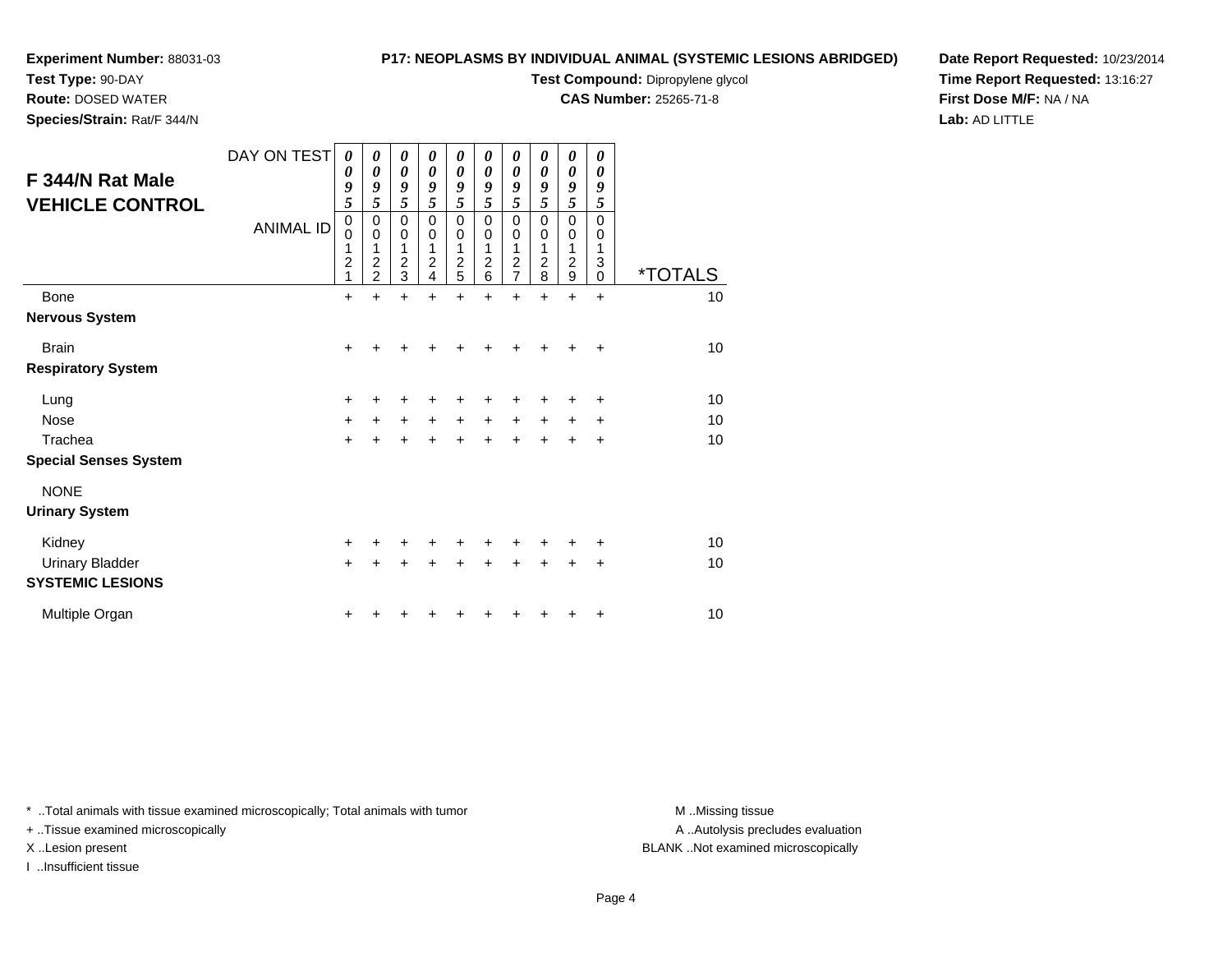**Route:** DOSED WATER**Species/Strain:** Rat/F 344/N

## **P17: NEOPLASMS BY INDIVIDUAL ANIMAL (SYSTEMIC LESIONS ABRIDGED)**

**Test Compound:** Dipropylene glycol

**CAS Number:** 25265-71-8

**Date Report Requested:** 10/23/2014**Time Report Requested:** 13:16:27**First Dose M/F:** NA / NA**Lab:** AD LITTLE

| F 344/N Rat Male<br>0.5%                              | DAY ON TEST<br><b>ANIMAL ID</b> | 0<br>$\pmb{\theta}$<br>9<br>$\tilde{s}$<br>$\mathbf 0$<br>$\mathbf 0$<br>1<br>3<br>1 | $\boldsymbol{\theta}$<br>$\pmb{\theta}$<br>$\frac{9}{5}$<br>$\pmb{0}$<br>$\mathbf 0$<br>1<br>$\,$ 3 $\,$<br>$\overline{2}$ | $\boldsymbol{\theta}$<br>$\boldsymbol{\theta}$<br>$\frac{9}{5}$<br>$\pmb{0}$<br>$\mathbf 0$<br>1<br>$\ensuremath{\mathsf{3}}$<br>3 | $\boldsymbol{\theta}$<br>$\boldsymbol{\theta}$<br>$\frac{9}{5}$<br>$\pmb{0}$<br>$\mathbf 0$<br>1<br>$\ensuremath{\mathsf{3}}$<br>4 | $\pmb{\theta}$<br>$\boldsymbol{\theta}$<br>$\frac{9}{5}$<br>$\pmb{0}$<br>$\mathbf 0$<br>$\mathbf{1}$<br>$\ensuremath{\mathsf{3}}$<br>$\overline{5}$ | $\boldsymbol{\theta}$<br>$\pmb{\theta}$<br>$\frac{9}{5}$<br>$\mathsf 0$<br>$\mathbf 0$<br>$\mathbf{1}$<br>$\ensuremath{\mathsf{3}}$<br>$6\phantom{a}$ | $\pmb{\theta}$<br>$\boldsymbol{\theta}$<br>$\frac{9}{5}$<br>$\mathsf 0$<br>$\pmb{0}$<br>$\mathbf{1}$<br>$\ensuremath{\mathsf{3}}$<br>$\overline{7}$ | 0<br>$\boldsymbol{\theta}$<br>9<br>$\overline{5}$<br>$\pmb{0}$<br>$\mathbf 0$<br>$\mathbf{1}$<br>$\sqrt{3}$<br>8 | $\pmb{\theta}$<br>$\boldsymbol{\theta}$<br>$\boldsymbol{9}$<br>$\overline{\mathbf{5}}$<br>$\mathsf 0$<br>$\pmb{0}$<br>$\mathbf{1}$<br>$\sqrt{3}$<br>9 | $\boldsymbol{\theta}$<br>$\boldsymbol{\theta}$<br>9<br>$\sqrt{5}$<br>$\pmb{0}$<br>$\pmb{0}$<br>$\mathbf{1}$<br>4<br>$\mathbf 0$ | <i><b>*TOTALS</b></i> |
|-------------------------------------------------------|---------------------------------|--------------------------------------------------------------------------------------|----------------------------------------------------------------------------------------------------------------------------|------------------------------------------------------------------------------------------------------------------------------------|------------------------------------------------------------------------------------------------------------------------------------|-----------------------------------------------------------------------------------------------------------------------------------------------------|-------------------------------------------------------------------------------------------------------------------------------------------------------|-----------------------------------------------------------------------------------------------------------------------------------------------------|------------------------------------------------------------------------------------------------------------------|-------------------------------------------------------------------------------------------------------------------------------------------------------|---------------------------------------------------------------------------------------------------------------------------------|-----------------------|
| <b>Alimentary System</b>                              |                                 |                                                                                      |                                                                                                                            |                                                                                                                                    |                                                                                                                                    |                                                                                                                                                     |                                                                                                                                                       |                                                                                                                                                     |                                                                                                                  |                                                                                                                                                       |                                                                                                                                 |                       |
| Liver<br><b>Cardiovascular System</b>                 |                                 |                                                                                      |                                                                                                                            |                                                                                                                                    |                                                                                                                                    | $\ddot{}$                                                                                                                                           |                                                                                                                                                       | +                                                                                                                                                   |                                                                                                                  |                                                                                                                                                       |                                                                                                                                 | 2                     |
| <b>NONE</b><br><b>Endocrine System</b>                |                                 |                                                                                      |                                                                                                                            |                                                                                                                                    |                                                                                                                                    |                                                                                                                                                     |                                                                                                                                                       |                                                                                                                                                     |                                                                                                                  |                                                                                                                                                       |                                                                                                                                 |                       |
| <b>Adrenal Cortex</b><br><b>General Body System</b>   |                                 | ÷                                                                                    |                                                                                                                            |                                                                                                                                    |                                                                                                                                    |                                                                                                                                                     |                                                                                                                                                       |                                                                                                                                                     |                                                                                                                  |                                                                                                                                                       | $\ddot{}$                                                                                                                       | 10                    |
| <b>NONE</b><br><b>Genital System</b>                  |                                 |                                                                                      |                                                                                                                            |                                                                                                                                    |                                                                                                                                    |                                                                                                                                                     |                                                                                                                                                       |                                                                                                                                                     |                                                                                                                  |                                                                                                                                                       |                                                                                                                                 |                       |
| <b>NONE</b><br><b>Hematopoietic System</b>            |                                 |                                                                                      |                                                                                                                            |                                                                                                                                    |                                                                                                                                    |                                                                                                                                                     |                                                                                                                                                       |                                                                                                                                                     |                                                                                                                  |                                                                                                                                                       |                                                                                                                                 |                       |
| Lymph Node, Mandibular<br><b>Integumentary System</b> |                                 |                                                                                      |                                                                                                                            |                                                                                                                                    |                                                                                                                                    |                                                                                                                                                     |                                                                                                                                                       | +                                                                                                                                                   |                                                                                                                  |                                                                                                                                                       |                                                                                                                                 | $\mathbf{1}$          |
| <b>NONE</b><br><b>Musculoskeletal System</b>          |                                 |                                                                                      |                                                                                                                            |                                                                                                                                    |                                                                                                                                    |                                                                                                                                                     |                                                                                                                                                       |                                                                                                                                                     |                                                                                                                  |                                                                                                                                                       |                                                                                                                                 |                       |
| <b>NONE</b><br><b>Nervous System</b>                  |                                 |                                                                                      |                                                                                                                            |                                                                                                                                    |                                                                                                                                    |                                                                                                                                                     |                                                                                                                                                       |                                                                                                                                                     |                                                                                                                  |                                                                                                                                                       |                                                                                                                                 |                       |
| <b>NONE</b>                                           |                                 |                                                                                      |                                                                                                                            |                                                                                                                                    |                                                                                                                                    |                                                                                                                                                     |                                                                                                                                                       |                                                                                                                                                     |                                                                                                                  |                                                                                                                                                       |                                                                                                                                 |                       |

\* ..Total animals with tissue examined microscopically; Total animals with tumor **M** . Missing tissue M ..Missing tissue A ..Autolysis precludes evaluation + ..Tissue examined microscopically X ..Lesion present BLANK ..Not examined microscopicallyI ..Insufficient tissue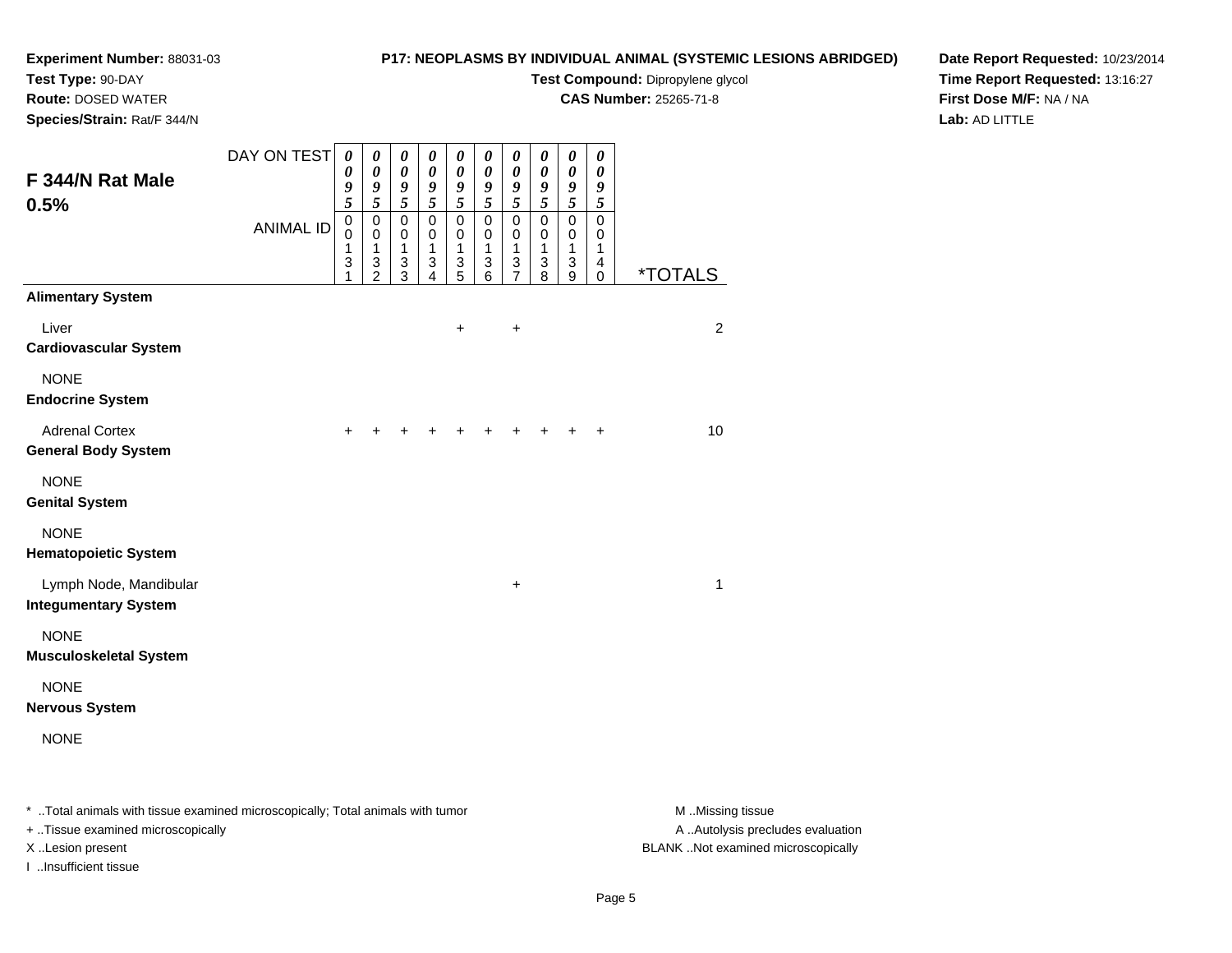**Route:** DOSED WATER**Species/Strain:** Rat/F 344/N

### **P17: NEOPLASMS BY INDIVIDUAL ANIMAL (SYSTEMIC LESIONS ABRIDGED)**

**Test Compound:** Dipropylene glycol

**CAS Number:** 25265-71-8

**Date Report Requested:** 10/23/2014**Time Report Requested:** 13:16:27**First Dose M/F:** NA / NA**Lab:** AD LITTLE

| F 344/N Rat Male<br>0.5%                    | DAY ON TEST<br><b>ANIMAL ID</b> | 0<br>0<br>9<br>5<br>0<br>0<br>$\ensuremath{\mathsf{3}}$ | 0<br>$\boldsymbol{\theta}$<br>9<br>5<br>0<br>$\mathbf 0$<br>3 | 0<br>$\boldsymbol{\theta}$<br>9<br>5<br>0<br>$\mathbf 0$<br>1<br>3 | 0<br>$\boldsymbol{\theta}$<br>9<br>5<br>0<br>0<br>1<br>3 | 0<br>$\boldsymbol{\theta}$<br>9<br>5<br>0<br>0<br>3 | 0<br>$\boldsymbol{\theta}$<br>9<br>5<br>0<br>0<br>3 | 0<br>0<br>9<br>5<br>0<br>0<br>1<br>3 | 0<br>$\boldsymbol{\theta}$<br>9<br>5<br>0<br>0<br>3 | 0<br>0<br>9<br>5<br>0<br>0<br>3 | 0<br>0<br>9<br>5<br>0<br>0<br>4 |                       |  |
|---------------------------------------------|---------------------------------|---------------------------------------------------------|---------------------------------------------------------------|--------------------------------------------------------------------|----------------------------------------------------------|-----------------------------------------------------|-----------------------------------------------------|--------------------------------------|-----------------------------------------------------|---------------------------------|---------------------------------|-----------------------|--|
| <b>Respiratory System</b>                   |                                 |                                                         | 2                                                             | 3                                                                  | 4                                                        | 5                                                   | 6                                                   | $\overline{7}$                       | 8                                                   | 9                               | 0                               | <i><b>*TOTALS</b></i> |  |
| <b>NONE</b><br><b>Special Senses System</b> |                                 |                                                         |                                                               |                                                                    |                                                          |                                                     |                                                     |                                      |                                                     |                                 |                                 |                       |  |
| <b>NONE</b><br><b>Urinary System</b>        |                                 |                                                         |                                                               |                                                                    |                                                          |                                                     |                                                     |                                      |                                                     |                                 |                                 |                       |  |
| Kidney<br><b>SYSTEMIC LESIONS</b>           |                                 | $\ddot{}$                                               |                                                               | ٠                                                                  | +                                                        | ٠                                                   | $\ddot{}$                                           | ÷                                    | $\ddot{}$                                           | ٠                               | $\ddot{}$                       | 10                    |  |
| Multiple Organ                              |                                 | ٠                                                       |                                                               |                                                                    |                                                          |                                                     |                                                     |                                      |                                                     |                                 | +                               | 10                    |  |

\* ..Total animals with tissue examined microscopically; Total animals with tumor **M** . Missing tissue M ..Missing tissue

+ ..Tissue examined microscopically

I ..Insufficient tissue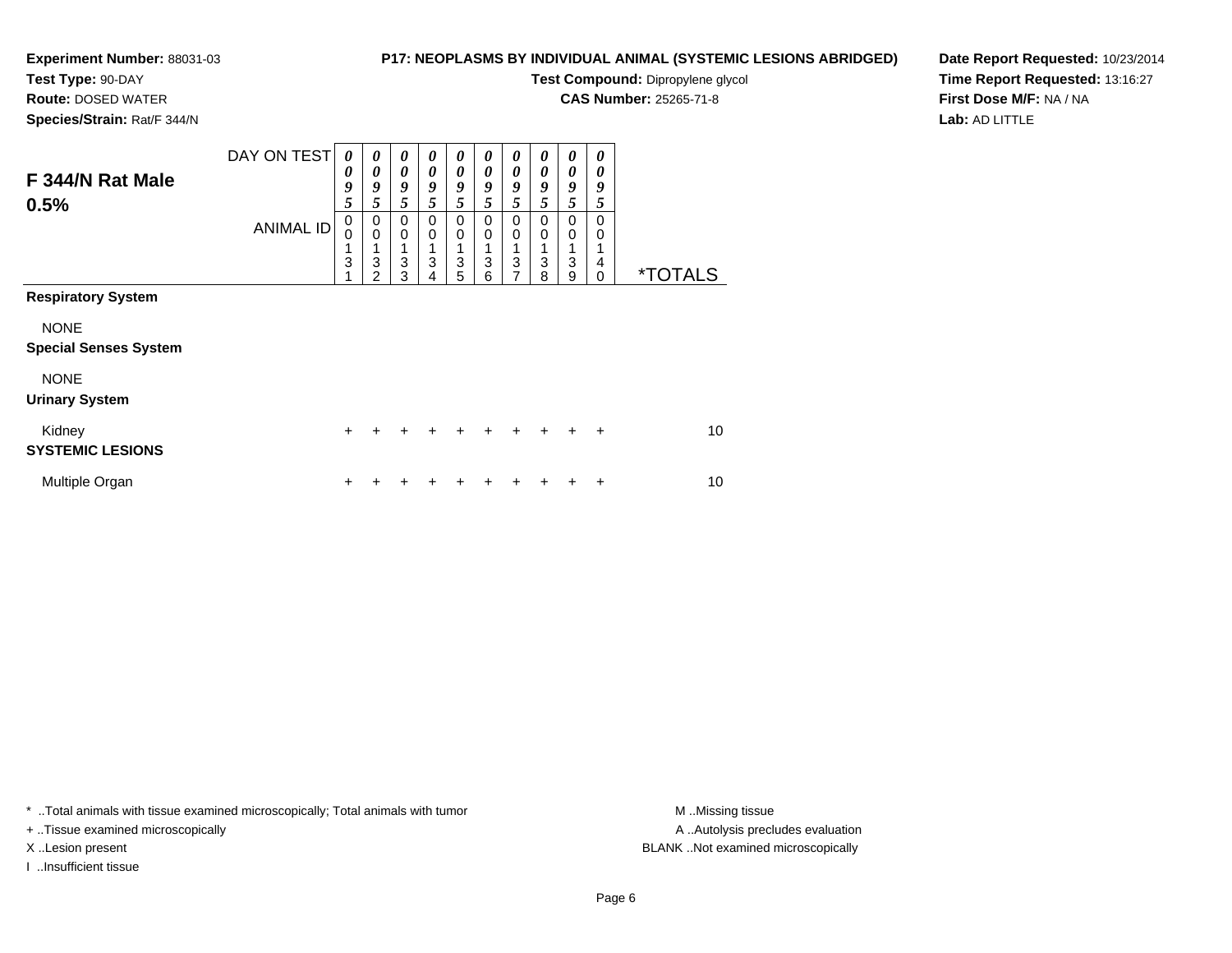**Route:** DOSED WATER

# **P17: NEOPLASMS BY INDIVIDUAL ANIMAL (SYSTEMIC LESIONS ABRIDGED)**

**Test Compound:** Dipropylene glycol

**CAS Number:** 25265-71-8

**Date Report Requested:** 10/23/2014**Time Report Requested:** 13:16:27**First Dose M/F:** NA / NA**Lab:** AD LITTLE

| Species/Strain: Rat/F 344/N                                                               |                                 |                                                               |                                                                                      |                                                                  |                                                                                                     |                                                                                                                                  |                                                                                      |                                                                                                                         |                                                                                                                 |                                                                                                                                        |                                                                                   |                       |
|-------------------------------------------------------------------------------------------|---------------------------------|---------------------------------------------------------------|--------------------------------------------------------------------------------------|------------------------------------------------------------------|-----------------------------------------------------------------------------------------------------|----------------------------------------------------------------------------------------------------------------------------------|--------------------------------------------------------------------------------------|-------------------------------------------------------------------------------------------------------------------------|-----------------------------------------------------------------------------------------------------------------|----------------------------------------------------------------------------------------------------------------------------------------|-----------------------------------------------------------------------------------|-----------------------|
| F 344/N Rat Male<br>1.0%                                                                  | DAY ON TEST<br><b>ANIMAL ID</b> | $\boldsymbol{\theta}$<br>0<br>9<br>5<br>0<br>0<br>1<br>4<br>1 | 0<br>$\boldsymbol{\theta}$<br>9<br>5<br>0<br>$\mathbf 0$<br>1<br>4<br>$\overline{2}$ | 0<br>$\pmb{\theta}$<br>9<br>5<br>$\mathsf 0$<br>0<br>1<br>4<br>3 | $\pmb{\theta}$<br>$\boldsymbol{\theta}$<br>$\frac{9}{5}$<br>$\mathbf 0$<br>$\pmb{0}$<br>1<br>4<br>4 | $\boldsymbol{\theta}$<br>$\pmb{\theta}$<br>9<br>$\overline{5}$<br>$\pmb{0}$<br>0<br>$\mathbf{1}$<br>$\overline{\mathbf{4}}$<br>5 | 0<br>$\boldsymbol{\theta}$<br>$\frac{9}{5}$<br>$\pmb{0}$<br>$\pmb{0}$<br>1<br>4<br>6 | $\boldsymbol{\theta}$<br>$\pmb{\theta}$<br>9<br>$\overline{5}$<br>$\pmb{0}$<br>0<br>$\mathbf{1}$<br>4<br>$\overline{7}$ | 0<br>$\boldsymbol{\theta}$<br>$\frac{9}{5}$<br>$\mathbf 0$<br>0<br>$\mathbf{1}$<br>$\overline{\mathbf{4}}$<br>8 | $\pmb{\theta}$<br>$\boldsymbol{\theta}$<br>$\frac{9}{5}$<br>$\mathbf 0$<br>$\mathbf 0$<br>$\mathbf{1}$<br>$\overline{\mathbf{4}}$<br>9 | $\boldsymbol{\theta}$<br>$\boldsymbol{\theta}$<br>9<br>5<br>0<br>0<br>1<br>5<br>0 | <i><b>*TOTALS</b></i> |
| <b>Alimentary System</b><br>Liver<br>Stomach, Forestomach<br><b>Cardiovascular System</b> |                                 | $\ddot{}$                                                     | +                                                                                    |                                                                  |                                                                                                     |                                                                                                                                  |                                                                                      |                                                                                                                         | $\ddot{}$                                                                                                       | $\ddot{}$                                                                                                                              | $\ddot{}$<br>$\ddot{}$                                                            | 10<br>1               |
| <b>NONE</b><br><b>Endocrine System</b>                                                    |                                 |                                                               |                                                                                      |                                                                  |                                                                                                     |                                                                                                                                  |                                                                                      |                                                                                                                         |                                                                                                                 |                                                                                                                                        |                                                                                   |                       |
| <b>Adrenal Cortex</b><br>General Body System                                              |                                 | +                                                             |                                                                                      |                                                                  |                                                                                                     |                                                                                                                                  |                                                                                      |                                                                                                                         |                                                                                                                 |                                                                                                                                        | +                                                                                 | 10                    |
| <b>NONE</b><br><b>Genital System</b>                                                      |                                 |                                                               |                                                                                      |                                                                  |                                                                                                     |                                                                                                                                  |                                                                                      |                                                                                                                         |                                                                                                                 |                                                                                                                                        |                                                                                   |                       |
| <b>NONE</b><br><b>Hematopoietic System</b>                                                |                                 |                                                               |                                                                                      |                                                                  |                                                                                                     |                                                                                                                                  |                                                                                      |                                                                                                                         |                                                                                                                 |                                                                                                                                        |                                                                                   |                       |
| Lymph Node, Mandibular<br><b>Integumentary System</b>                                     |                                 |                                                               |                                                                                      |                                                                  |                                                                                                     |                                                                                                                                  |                                                                                      |                                                                                                                         |                                                                                                                 |                                                                                                                                        | +                                                                                 | 1                     |
| <b>NONE</b><br>Musculoskeletal System                                                     |                                 |                                                               |                                                                                      |                                                                  |                                                                                                     |                                                                                                                                  |                                                                                      |                                                                                                                         |                                                                                                                 |                                                                                                                                        |                                                                                   |                       |
| <b>NONE</b><br>Nervous System                                                             |                                 |                                                               |                                                                                      |                                                                  |                                                                                                     |                                                                                                                                  |                                                                                      |                                                                                                                         |                                                                                                                 |                                                                                                                                        |                                                                                   |                       |
|                                                                                           |                                 |                                                               |                                                                                      |                                                                  |                                                                                                     |                                                                                                                                  |                                                                                      |                                                                                                                         |                                                                                                                 |                                                                                                                                        |                                                                                   |                       |

\* ..Total animals with tissue examined microscopically; Total animals with tumor **M** . Missing tissue M ..Missing tissue

+ ..Tissue examined microscopically

I ..Insufficient tissue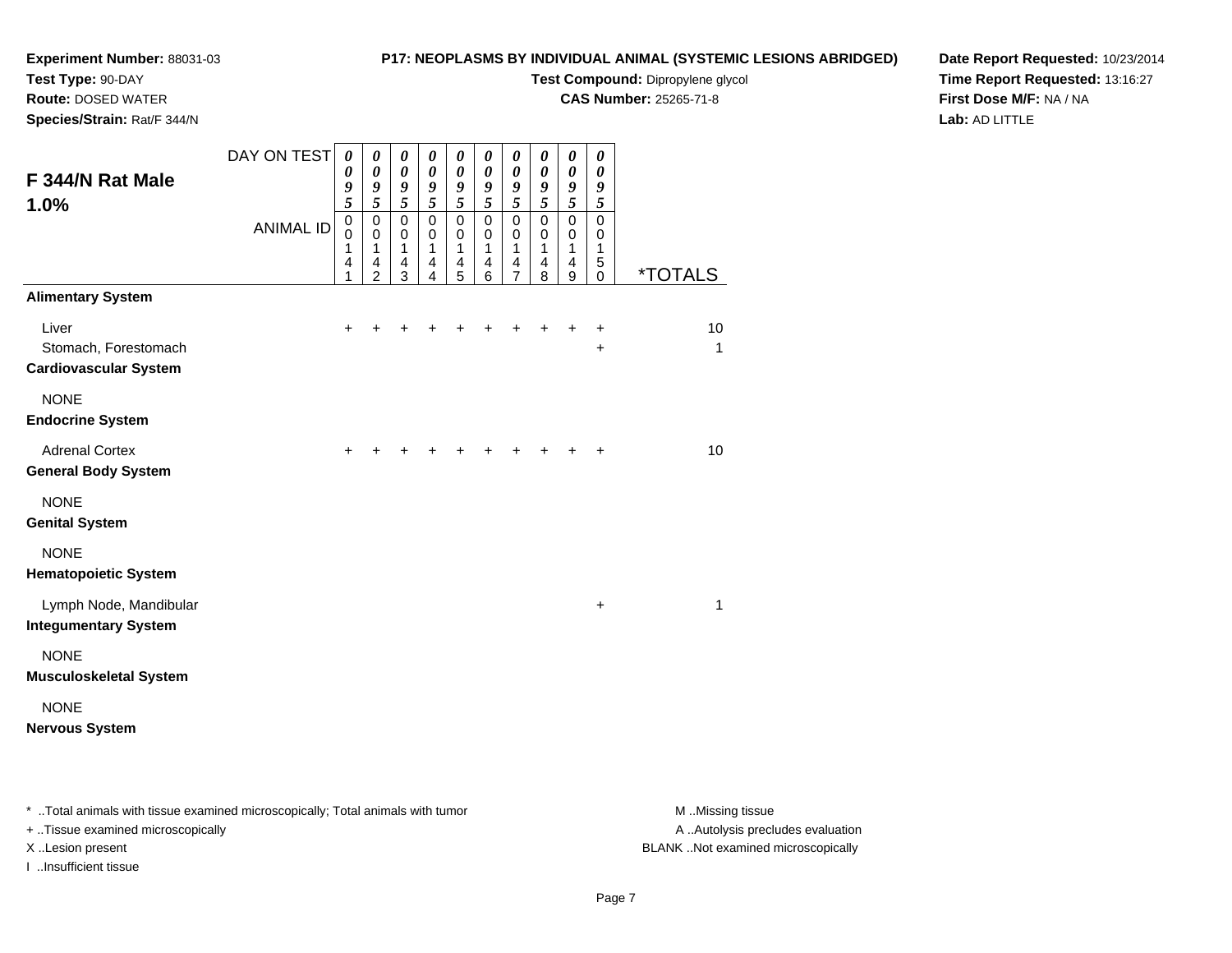**Route:** DOSED WATER**Species/Strain:** Rat/F 344/N

# **P17: NEOPLASMS BY INDIVIDUAL ANIMAL (SYSTEMIC LESIONS ABRIDGED)**

**Test Compound:** Dipropylene glycol

**CAS Number:** 25265-71-8

**Date Report Requested:** 10/23/2014**Time Report Requested:** 13:16:27**First Dose M/F:** NA / NA**Lab:** AD LITTLE

| F 344/N Rat Male<br>1.0%                    | DAY ON TEST      | 0<br>0<br>9<br>5      | 0<br>0<br>9<br>5           | 0<br>$\boldsymbol{\theta}$<br>9<br>5 | 0<br>$\boldsymbol{\theta}$<br>9<br>5 | 0<br>0<br>9<br>5           | 0<br>$\boldsymbol{\theta}$<br>9<br>5 | 0<br>$\boldsymbol{\theta}$<br>9<br>5 | 0<br>0<br>9<br>5 | 0<br>0<br>9<br>5 | 0<br>$\boldsymbol{\theta}$<br>9<br>5   |                       |
|---------------------------------------------|------------------|-----------------------|----------------------------|--------------------------------------|--------------------------------------|----------------------------|--------------------------------------|--------------------------------------|------------------|------------------|----------------------------------------|-----------------------|
|                                             | <b>ANIMAL ID</b> | $\mathbf 0$<br>0<br>4 | 0<br>$\mathbf 0$<br>4<br>2 | 0<br>$\mathbf 0$<br>4<br>3           | 0<br>$\mathbf 0$<br>1<br>4<br>4      | 0<br>$\mathbf 0$<br>4<br>5 | 0<br>$\mathbf 0$<br>4<br>6           | 0<br>0<br>4<br>7                     | 0<br>0<br>4<br>8 | 0<br>0<br>4<br>9 | $\Omega$<br>0<br>1<br>5<br>$\mathbf 0$ | <i><b>*TOTALS</b></i> |
| <b>NONE</b><br><b>Respiratory System</b>    |                  |                       |                            |                                      |                                      |                            |                                      |                                      |                  |                  |                                        |                       |
| <b>NONE</b><br><b>Special Senses System</b> |                  |                       |                            |                                      |                                      |                            |                                      |                                      |                  |                  |                                        |                       |
| <b>NONE</b><br><b>Urinary System</b>        |                  |                       |                            |                                      |                                      |                            |                                      |                                      |                  |                  |                                        |                       |
| Kidney<br><b>SYSTEMIC LESIONS</b>           |                  | ÷                     |                            |                                      |                                      |                            |                                      |                                      |                  |                  | ÷                                      | 10 <sup>1</sup>       |
| Multiple Organ                              |                  |                       |                            |                                      |                                      |                            |                                      |                                      |                  |                  | ٠                                      | 10                    |

\* ..Total animals with tissue examined microscopically; Total animals with tumor **M** . Missing tissue M ..Missing tissue

+ ..Tissue examined microscopically

I ..Insufficient tissue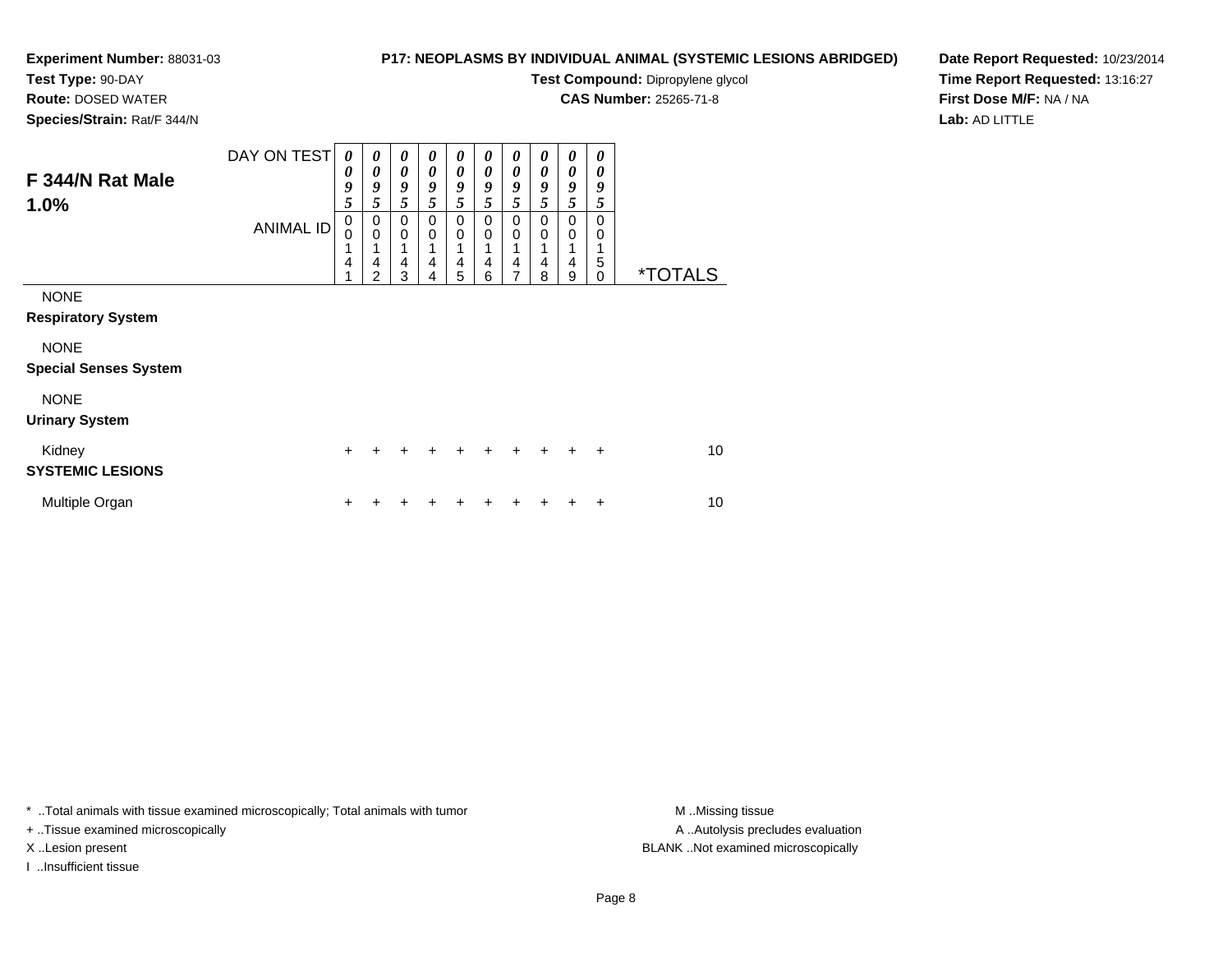# **Test Type:** 90-DAY

**Route:** DOSED WATER

**Species/Strain:** Rat/F 344/N

# **P17: NEOPLASMS BY INDIVIDUAL ANIMAL (SYSTEMIC LESIONS ABRIDGED)**

**Test Compound:** Dipropylene glycol

**CAS Number:** 25265-71-8

**Date Report Requested:** 10/23/2014**Time Report Requested:** 13:16:27**First Dose M/F:** NA / NA**Lab:** AD LITTLE

| F 344/N Rat Male<br>2.0%                                            | DAY ON TEST      | $\boldsymbol{\theta}$<br>$\boldsymbol{\theta}$<br>9<br>$\overline{5}$ | $\boldsymbol{\theta}$<br>$\boldsymbol{\theta}$<br>9<br>5 | 0<br>$\boldsymbol{\theta}$<br>9<br>$\overline{5}$ | 0<br>$\boldsymbol{\theta}$<br>9<br>5 | 0<br>$\boldsymbol{\theta}$<br>9<br>$\overline{5}$ | 0<br>$\boldsymbol{\theta}$<br>9<br>$\overline{5}$ | 0<br>0<br>9<br>5                             | 0<br>$\boldsymbol{\theta}$<br>9<br>5                | 0<br>$\boldsymbol{\theta}$<br>9<br>$\overline{\mathbf{5}}$ | 0<br>0<br>9<br>5                |                       |
|---------------------------------------------------------------------|------------------|-----------------------------------------------------------------------|----------------------------------------------------------|---------------------------------------------------|--------------------------------------|---------------------------------------------------|---------------------------------------------------|----------------------------------------------|-----------------------------------------------------|------------------------------------------------------------|---------------------------------|-----------------------|
|                                                                     | <b>ANIMAL ID</b> | $\mathbf 0$<br>$\mathbf 0$<br>1<br>5<br>1                             | $\pmb{0}$<br>0<br>1<br>5<br>$\overline{2}$               | $\mathbf 0$<br>$\pmb{0}$<br>1<br>$\frac{5}{3}$    | $\Omega$<br>0<br>1<br>5<br>4         | $\mathbf 0$<br>0<br>1<br>$\frac{5}{5}$            | $\mathbf 0$<br>$\mathbf 0$<br>1<br>5<br>6         | $\mathbf 0$<br>0<br>1<br>5<br>$\overline{7}$ | $\mathbf 0$<br>0<br>$\mathbf{1}$<br>$\sqrt{5}$<br>8 | $\mathbf 0$<br>$\pmb{0}$<br>1<br>5<br>9                    | $\mathbf 0$<br>0<br>1<br>6<br>0 | <i><b>*TOTALS</b></i> |
| <b>Alimentary System</b>                                            |                  |                                                                       |                                                          |                                                   |                                      |                                                   |                                                   |                                              |                                                     |                                                            |                                 |                       |
| Liver<br><b>Cardiovascular System</b>                               |                  | +                                                                     |                                                          |                                                   |                                      |                                                   |                                                   |                                              |                                                     |                                                            | +                               | 10                    |
| <b>NONE</b><br><b>Endocrine System</b>                              |                  |                                                                       |                                                          |                                                   |                                      |                                                   |                                                   |                                              |                                                     |                                                            |                                 |                       |
| <b>Adrenal Cortex</b><br><b>General Body System</b>                 |                  | +                                                                     |                                                          |                                                   |                                      |                                                   |                                                   |                                              |                                                     |                                                            | $\ddot{}$                       | 10                    |
| <b>NONE</b><br><b>Genital System</b>                                |                  |                                                                       |                                                          |                                                   |                                      |                                                   |                                                   |                                              |                                                     |                                                            |                                 |                       |
| <b>NONE</b><br><b>Hematopoietic System</b>                          |                  |                                                                       |                                                          |                                                   |                                      |                                                   |                                                   |                                              |                                                     |                                                            |                                 |                       |
| Lymph Node<br>Lymph Node, Mandibular<br><b>Integumentary System</b> |                  |                                                                       |                                                          |                                                   | +                                    |                                                   |                                                   | M                                            |                                                     |                                                            |                                 | 1<br>$\Omega$         |
| <b>NONE</b><br><b>Musculoskeletal System</b>                        |                  |                                                                       |                                                          |                                                   |                                      |                                                   |                                                   |                                              |                                                     |                                                            |                                 |                       |
| <b>NONE</b><br><b>Nervous System</b>                                |                  |                                                                       |                                                          |                                                   |                                      |                                                   |                                                   |                                              |                                                     |                                                            |                                 |                       |

\* ..Total animals with tissue examined microscopically; Total animals with tumor **M** . Missing tissue M ..Missing tissue

+ ..Tissue examined microscopically

I ..Insufficient tissue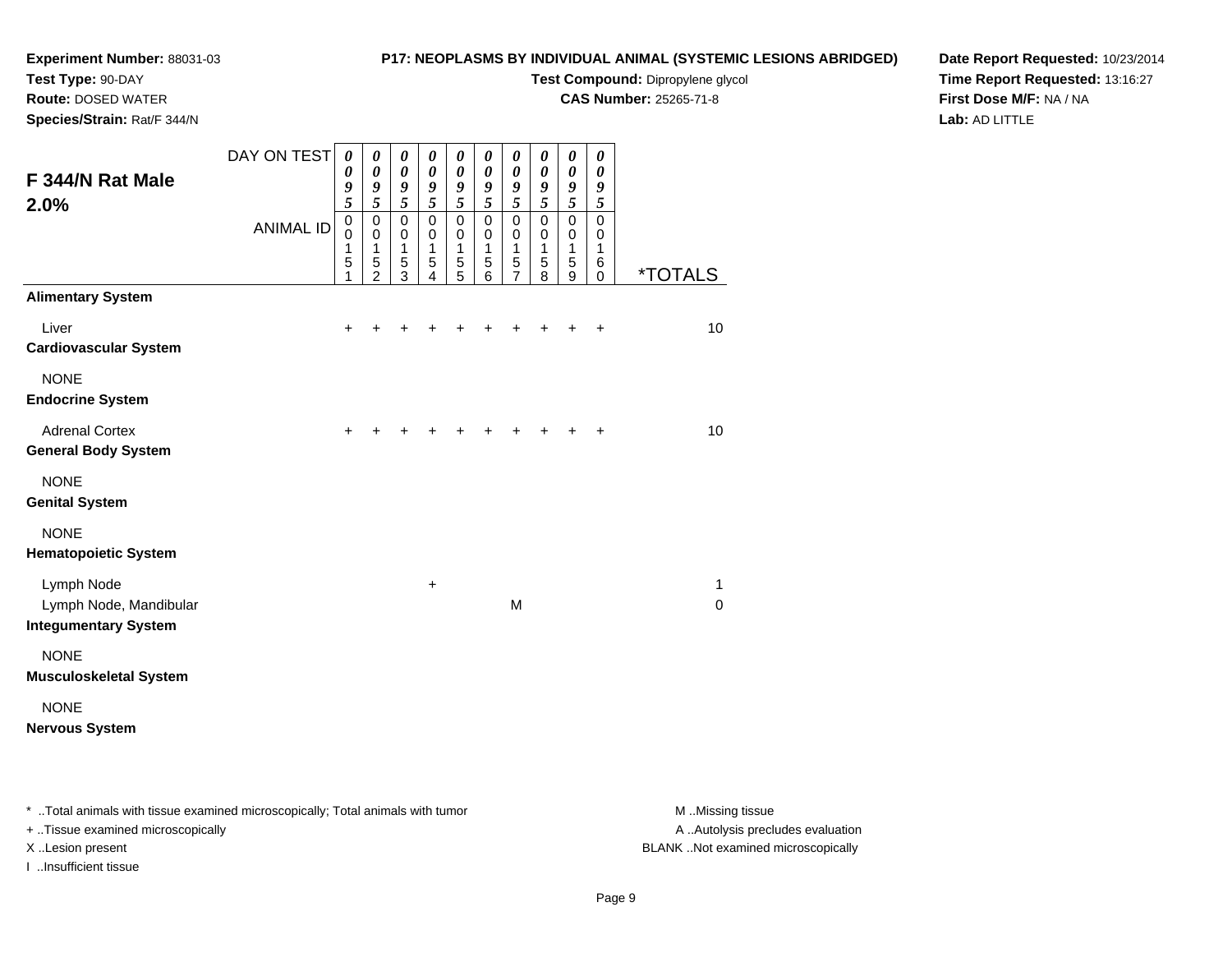### **P17: NEOPLASMS BY INDIVIDUAL ANIMAL (SYSTEMIC LESIONS ABRIDGED)**

**Test Compound:** Dipropylene glycol

**CAS Number:** 25265-71-8

**Date Report Requested:** 10/23/2014**Time Report Requested:** 13:16:27**First Dose M/F:** NA / NA**Lab:** AD LITTLE

| <b>Route:</b> DOSED WATER   |  |
|-----------------------------|--|
| Species/Strain: Rat/F 344/N |  |

| F 344/N Rat Male<br>2.0%                    | DAY ON TEST      | 0<br>0<br>9<br>5                     | 0<br>0<br>9<br>5                | $\boldsymbol{\theta}$<br>0<br>9<br>5 | 0<br>0<br>9<br>5                         | 0<br>0<br>9<br>5                | 0<br>0<br>9<br>5        | 0<br>0<br>9<br>5                             | 0<br>0<br>9<br>5        | 0<br>0<br>9<br>5                | 0<br>0<br>9<br>5               |                       |
|---------------------------------------------|------------------|--------------------------------------|---------------------------------|--------------------------------------|------------------------------------------|---------------------------------|-------------------------|----------------------------------------------|-------------------------|---------------------------------|--------------------------------|-----------------------|
|                                             | <b>ANIMAL ID</b> | $\mathbf 0$<br>$\mathbf 0$<br>1<br>5 | 0<br>$\mathbf 0$<br>1<br>5<br>2 | $\pmb{0}$<br>$\,0\,$<br>1<br>5<br>3  | $\mathbf 0$<br>0<br>1<br>$\sqrt{5}$<br>4 | $\mathbf 0$<br>0<br>1<br>5<br>5 | $\Omega$<br>0<br>5<br>6 | $\mathbf 0$<br>0<br>1<br>5<br>$\overline{ }$ | $\Omega$<br>0<br>5<br>8 | 0<br>0<br>1<br>$\mathbf 5$<br>9 | $\Omega$<br>0<br>6<br>$\Omega$ | <i><b>*TOTALS</b></i> |
| <b>NONE</b><br><b>Respiratory System</b>    |                  |                                      |                                 |                                      |                                          |                                 |                         |                                              |                         |                                 |                                |                       |
| <b>NONE</b><br><b>Special Senses System</b> |                  |                                      |                                 |                                      |                                          |                                 |                         |                                              |                         |                                 |                                |                       |
| <b>NONE</b><br><b>Urinary System</b>        |                  |                                      |                                 |                                      |                                          |                                 |                         |                                              |                         |                                 |                                |                       |
| Kidney<br><b>SYSTEMIC LESIONS</b>           |                  | $\ddot{}$                            |                                 |                                      |                                          |                                 |                         |                                              |                         |                                 | $\ddot{}$                      | 10                    |
| Multiple Organ                              |                  | +                                    |                                 |                                      |                                          |                                 |                         |                                              |                         |                                 | +                              | 10                    |

\* ..Total animals with tissue examined microscopically; Total animals with tumor **M** . Missing tissue M ..Missing tissue

+ ..Tissue examined microscopically

I ..Insufficient tissue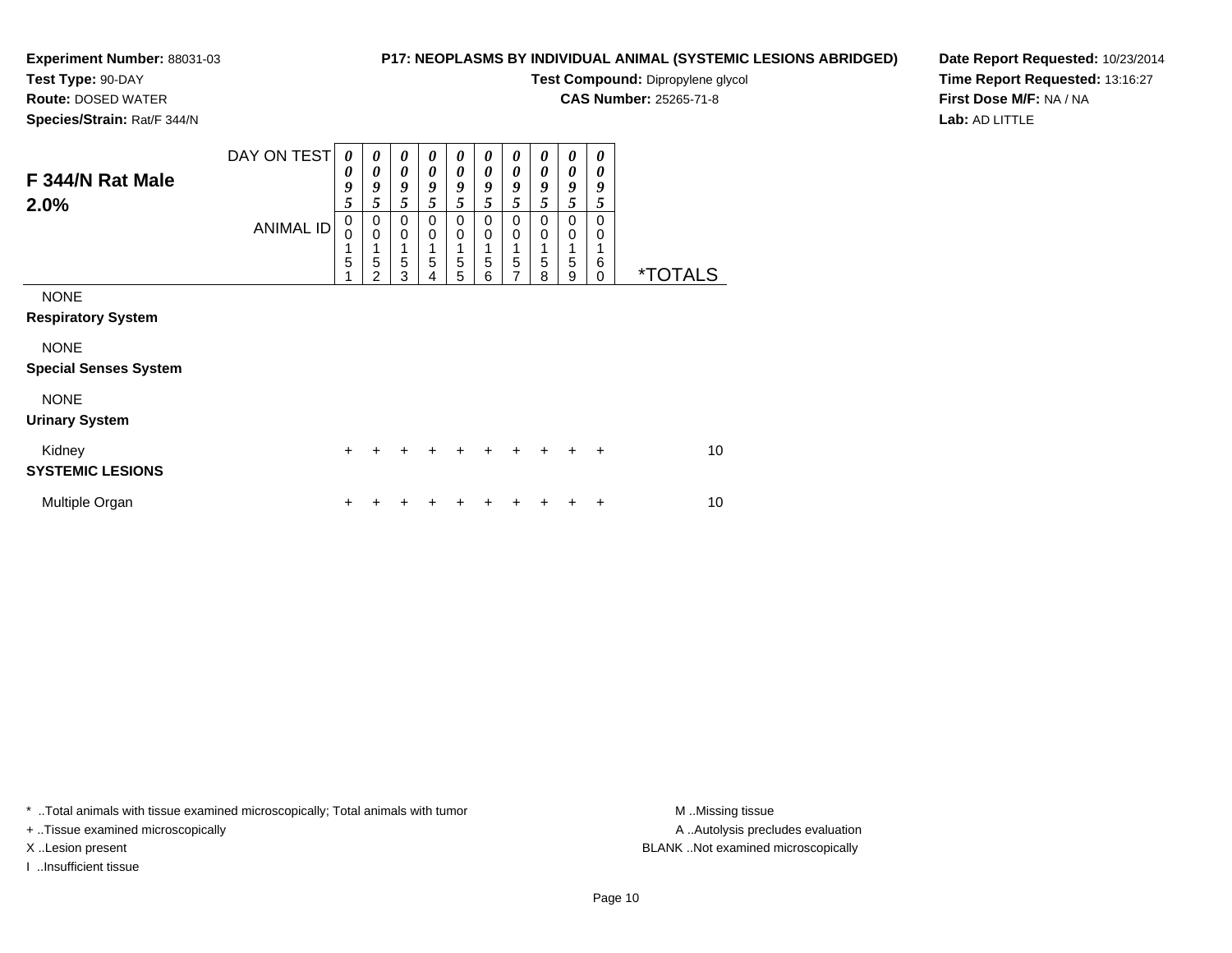# **Test Type:** 90-DAY

**Route:** DOSED WATER

**Species/Strain:** Rat/F 344/N

# **P17: NEOPLASMS BY INDIVIDUAL ANIMAL (SYSTEMIC LESIONS ABRIDGED)**

**Test Compound:** Dipropylene glycol

**CAS Number:** 25265-71-8

**Date Report Requested:** 10/23/2014 **Time Report Requested:** 13:16:27**First Dose M/F:** NA / NA**Lab:** AD LITTLE

| F 344/N Rat Male<br>4.0%                            | DAY ON TEST      | $\boldsymbol{\theta}$<br>$\boldsymbol{\theta}$<br>9<br>5<br>$\mathbf 0$ | 0<br>$\boldsymbol{\theta}$<br>9<br>5<br>$\mathbf 0$ | 0<br>$\pmb{\theta}$<br>9<br>5<br>$\mathbf 0$ | 0<br>$\boldsymbol{\theta}$<br>9<br>5<br>$\mathbf 0$ | $\pmb{\theta}$<br>$\boldsymbol{\theta}$<br>9<br>5<br>$\pmb{0}$ | 0<br>$\boldsymbol{\theta}$<br>9<br>5<br>$\mathbf 0$ | $\pmb{\theta}$<br>$\boldsymbol{\theta}$<br>9<br>5<br>0 | 0<br>$\boldsymbol{\theta}$<br>9<br>5<br>$\mathbf 0$ | $\boldsymbol{\theta}$<br>$\boldsymbol{\theta}$<br>9<br>5<br>$\mathbf 0$ | 0<br>$\pmb{\theta}$<br>9<br>5<br>0 |                       |
|-----------------------------------------------------|------------------|-------------------------------------------------------------------------|-----------------------------------------------------|----------------------------------------------|-----------------------------------------------------|----------------------------------------------------------------|-----------------------------------------------------|--------------------------------------------------------|-----------------------------------------------------|-------------------------------------------------------------------------|------------------------------------|-----------------------|
|                                                     | <b>ANIMAL ID</b> | 0<br>1<br>6<br>1                                                        | 0<br>1<br>6<br>$\overline{2}$                       | $\mathbf 0$<br>1<br>$\,6$<br>3               | $\mathbf 0$<br>1<br>6<br>4                          | 0<br>1<br>6<br>$\overline{5}$                                  | 0<br>1<br>6<br>6                                    | $\mathbf 0$<br>1<br>6<br>$\overline{7}$                | $\mathbf 0$<br>1<br>6<br>8                          | $\mathbf 0$<br>1<br>$\,6$<br>9                                          | 0<br>1<br>$\overline{7}$<br>0      | <i><b>*TOTALS</b></i> |
| <b>Alimentary System</b>                            |                  |                                                                         |                                                     |                                              |                                                     |                                                                |                                                     |                                                        |                                                     |                                                                         |                                    |                       |
| Liver<br><b>Cardiovascular System</b>               |                  | $\ddot{}$                                                               |                                                     |                                              |                                                     |                                                                |                                                     | +                                                      |                                                     | +                                                                       | +                                  | 10                    |
| <b>NONE</b><br><b>Endocrine System</b>              |                  |                                                                         |                                                     |                                              |                                                     |                                                                |                                                     |                                                        |                                                     |                                                                         |                                    |                       |
| <b>Adrenal Cortex</b><br><b>General Body System</b> |                  | $\ddot{}$                                                               |                                                     |                                              |                                                     |                                                                |                                                     | +                                                      | ÷                                                   | +                                                                       | $\ddot{}$                          | 10                    |
| <b>NONE</b><br><b>Genital System</b>                |                  |                                                                         |                                                     |                                              |                                                     |                                                                |                                                     |                                                        |                                                     |                                                                         |                                    |                       |
| <b>Preputial Gland</b>                              |                  | +                                                                       |                                                     |                                              |                                                     |                                                                |                                                     |                                                        |                                                     |                                                                         | +                                  | 10                    |
| <b>Testes</b><br><b>Hematopoietic System</b>        |                  | $+$                                                                     |                                                     |                                              |                                                     |                                                                |                                                     | $\ddot{}$                                              | $\ddot{}$                                           | $\ddot{}$                                                               | $\ddot{}$                          | 10                    |
| Lymph Node<br>Lymph Node, Mandibular                |                  |                                                                         |                                                     |                                              |                                                     |                                                                |                                                     |                                                        | $\ddot{}$<br>$\ddot{}$                              | $\ddot{}$                                                               |                                    | $\overline{2}$<br>1   |
| <b>Integumentary System</b>                         |                  |                                                                         |                                                     |                                              |                                                     |                                                                |                                                     |                                                        |                                                     |                                                                         |                                    |                       |
| <b>NONE</b><br><b>Musculoskeletal System</b>        |                  |                                                                         |                                                     |                                              |                                                     |                                                                |                                                     |                                                        |                                                     |                                                                         |                                    |                       |
| Bone                                                |                  | +                                                                       |                                                     |                                              |                                                     |                                                                |                                                     | +                                                      | +                                                   | +                                                                       | +                                  | 10                    |

| * Total animals with tissue examined microscopically; Total animals with tumor | M Missing tissue                   |
|--------------------------------------------------------------------------------|------------------------------------|
| + Tissue examined microscopically                                              | A Autolysis precludes evaluation   |
| X Lesion present                                                               | BLANK Not examined microscopically |
| …Insufficient tissue                                                           |                                    |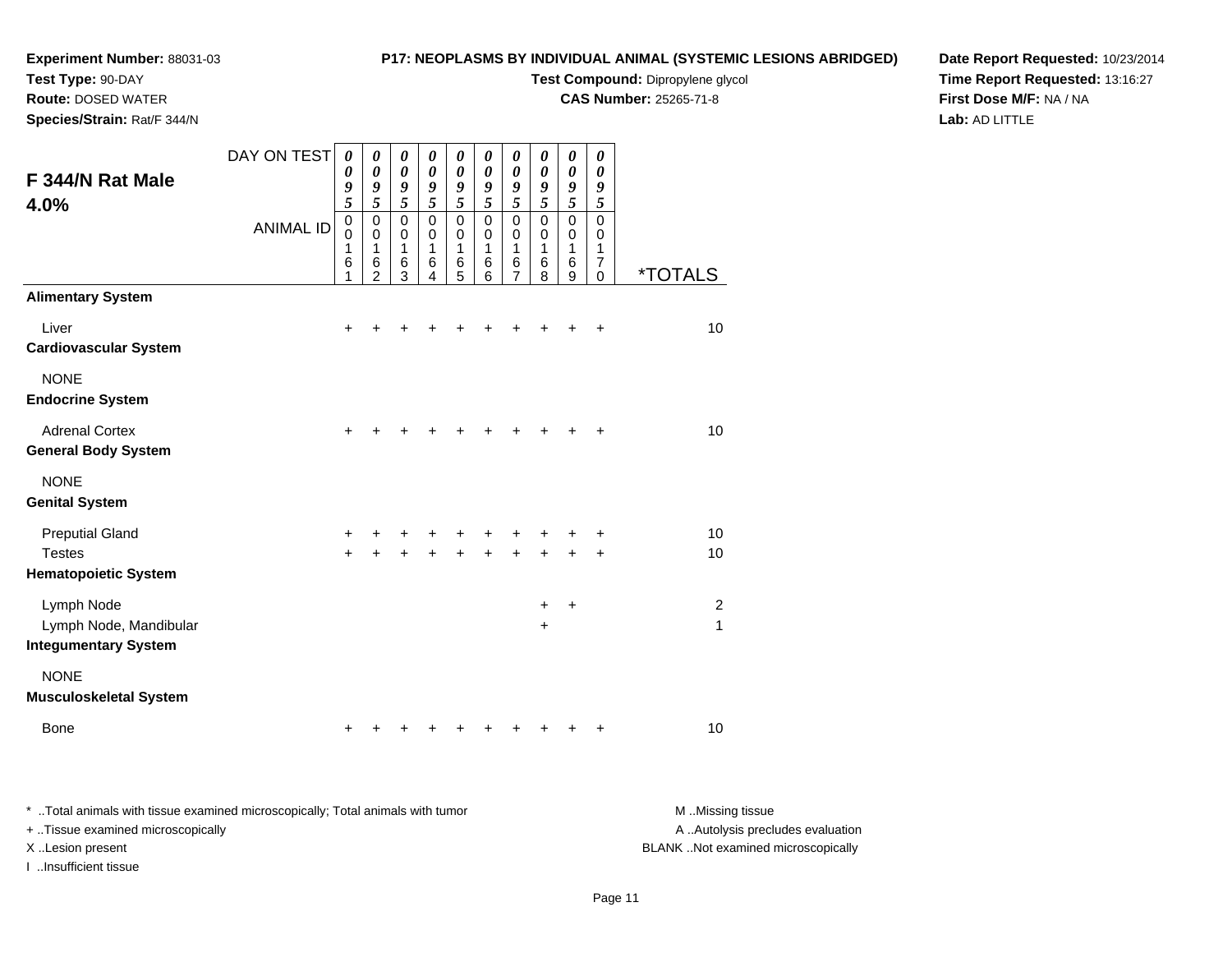**Route:** DOSED WATER**Species/Strain:** Rat/F 344/N

## **P17: NEOPLASMS BY INDIVIDUAL ANIMAL (SYSTEMIC LESIONS ABRIDGED)**

**Test Compound:** Dipropylene glycol

**CAS Number:** 25265-71-8

**Date Report Requested:** 10/23/2014**Time Report Requested:** 13:16:27**First Dose M/F:** NA / NA**Lab:** AD LITTLE

| F 344/N Rat Male<br>4.0%                                             | DAY ON TEST<br><b>ANIMAL ID</b> | 0<br>0<br>9<br>5<br>$\mathbf 0$<br>0<br>1<br>6 | 0<br>$\boldsymbol{\theta}$<br>9<br>5<br>0<br>$\mathbf 0$<br>6<br>$\mathfrak{p}$ | 0<br>$\boldsymbol{\theta}$<br>9<br>5<br>0<br>$\mathbf 0$<br>1<br>$\,6$<br>3 | 0<br>$\boldsymbol{\theta}$<br>9<br>5<br>0<br>$\mathbf 0$<br>1<br>$\,6$<br>4 | 0<br>$\boldsymbol{\theta}$<br>9<br>5<br>0<br>$\mathbf 0$<br>1<br>$\,6$<br>5 | 0<br>$\boldsymbol{\theta}$<br>9<br>5<br>0<br>$\mathbf 0$<br>1<br>$6\phantom{1}6$<br>6 | 0<br>$\boldsymbol{\theta}$<br>9<br>5<br>$\mathbf 0$<br>$\mathbf 0$<br>1<br>$\,6$<br>$\overline{7}$ | 0<br>$\boldsymbol{\theta}$<br>9<br>5<br>0<br>$\mathbf 0$<br>$6\phantom{1}6$<br>8 | $\boldsymbol{\theta}$<br>$\boldsymbol{\theta}$<br>9<br>5<br>$\mathbf 0$<br>$\mathbf 0$<br>1<br>$\,6$<br>9 | 0<br>0<br>9<br>5<br>$\Omega$<br>0<br>1<br>7<br>$\mathbf 0$ | <i><b>*TOTALS</b></i> |
|----------------------------------------------------------------------|---------------------------------|------------------------------------------------|---------------------------------------------------------------------------------|-----------------------------------------------------------------------------|-----------------------------------------------------------------------------|-----------------------------------------------------------------------------|---------------------------------------------------------------------------------------|----------------------------------------------------------------------------------------------------|----------------------------------------------------------------------------------|-----------------------------------------------------------------------------------------------------------|------------------------------------------------------------|-----------------------|
| Nervous System                                                       |                                 |                                                |                                                                                 |                                                                             |                                                                             |                                                                             |                                                                                       |                                                                                                    |                                                                                  |                                                                                                           |                                                            |                       |
| <b>NONE</b><br><b>Respiratory System</b>                             |                                 |                                                |                                                                                 |                                                                             |                                                                             |                                                                             |                                                                                       |                                                                                                    |                                                                                  |                                                                                                           |                                                            |                       |
| Lung<br>Nose                                                         |                                 | $\ddot{}$                                      |                                                                                 | $\ddot{}$                                                                   |                                                                             |                                                                             | ÷                                                                                     | $\ddot{}$                                                                                          | $\ddot{}$<br>$\ddot{}$                                                           | $\ddot{}$<br>$\ddot{}$                                                                                    | $\ddot{}$                                                  | $\sqrt{3}$<br>10      |
| <b>Special Senses System</b><br><b>NONE</b><br><b>Urinary System</b> |                                 |                                                |                                                                                 |                                                                             |                                                                             |                                                                             |                                                                                       |                                                                                                    |                                                                                  |                                                                                                           |                                                            |                       |
| Kidney<br><b>SYSTEMIC LESIONS</b>                                    |                                 | $+$                                            |                                                                                 |                                                                             |                                                                             |                                                                             |                                                                                       |                                                                                                    |                                                                                  | +                                                                                                         | ٠                                                          | 10                    |
| Multiple Organ                                                       |                                 | +                                              |                                                                                 |                                                                             |                                                                             |                                                                             |                                                                                       |                                                                                                    |                                                                                  |                                                                                                           | ٠                                                          | 10                    |

\* ..Total animals with tissue examined microscopically; Total animals with tumor **M** . Missing tissue M ..Missing tissue

+ ..Tissue examined microscopically

I ..Insufficient tissue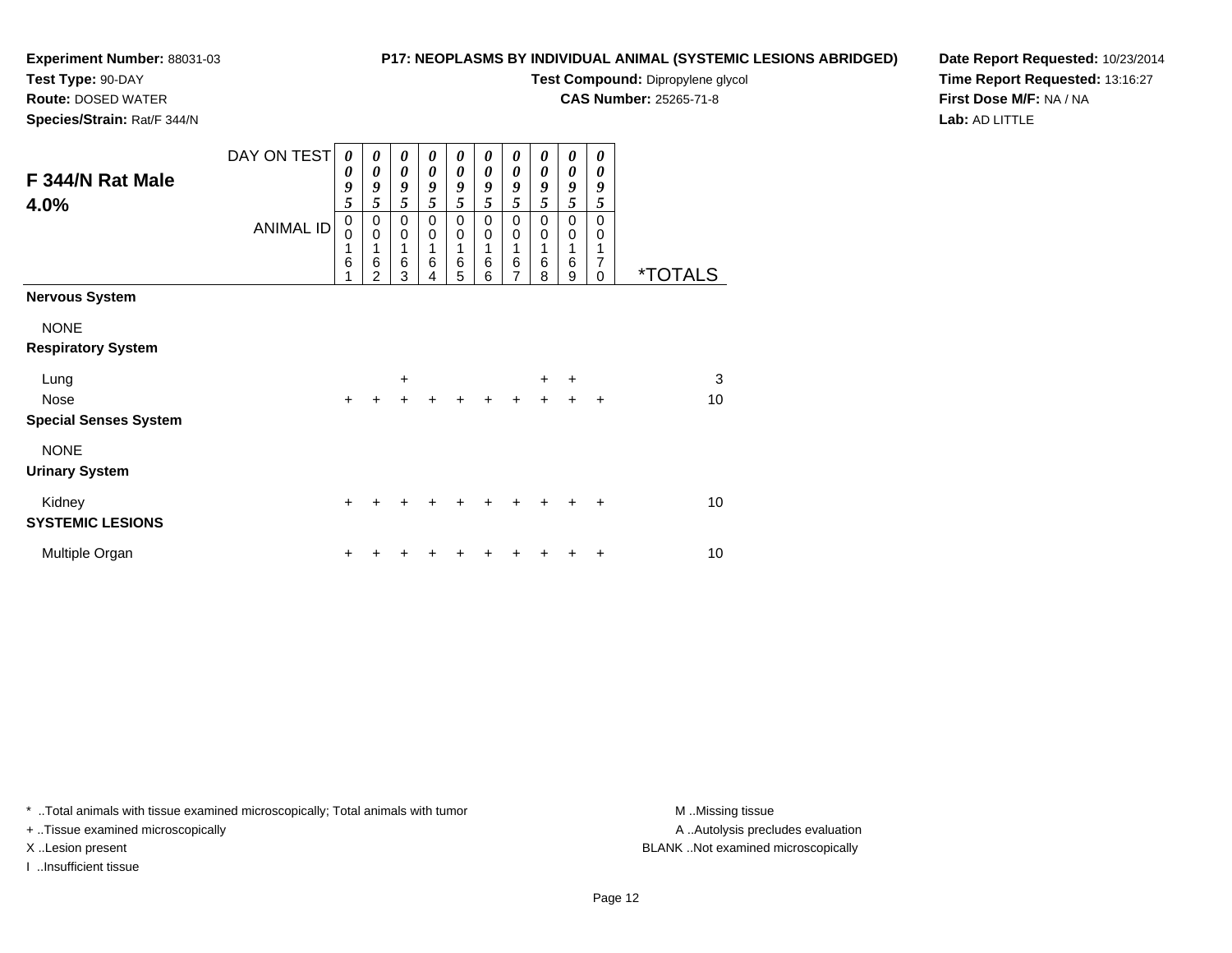**Test Type:** 90-DAY

**Route:** DOSED WATER

**Species/Strain:** Rat/F 344/N

## **P17: NEOPLASMS BY INDIVIDUAL ANIMAL (SYSTEMIC LESIONS ABRIDGED)**

**Test Compound:** Dipropylene glycol

**CAS Number:** 25265-71-8

**Date Report Requested:** 10/23/2014**Time Report Requested:** 13:16:27**First Dose M/F:** NA / NA**Lab:** AD LITTLE

|                              | DAY ON TEST      | 0           | 0                     | $\boldsymbol{\theta}$ | $\boldsymbol{\theta}$ | 0                     | 0                              | 0                     | 0                              | 0              | 0                     |         |
|------------------------------|------------------|-------------|-----------------------|-----------------------|-----------------------|-----------------------|--------------------------------|-----------------------|--------------------------------|----------------|-----------------------|---------|
| F 344/N Rat Male             |                  | 0           | $\boldsymbol{\theta}$ | $\boldsymbol{\theta}$ | $\boldsymbol{\theta}$ | $\boldsymbol{\theta}$ | $\boldsymbol{\theta}$          | $\boldsymbol{\theta}$ | $\boldsymbol{\theta}$          | $\pmb{\theta}$ | $\boldsymbol{\theta}$ |         |
| 8.0%                         |                  | 9<br>5      | 9<br>5                | 9<br>5                | 9<br>5                | 9<br>5                | 9<br>5                         | 9<br>5                | 9<br>5                         | 9<br>5         | 9<br>5                |         |
|                              |                  | $\mathbf 0$ | $\mathbf 0$           | $\mathbf 0$           | $\Omega$              | $\mathbf 0$           | $\Omega$                       | $\mathbf 0$           | $\mathbf 0$                    | $\mathbf 0$    | $\mathbf 0$           |         |
|                              | <b>ANIMAL ID</b> | 0           | $\mathbf 0$           | 0                     | $\mathbf 0$           | 0                     | $\Omega$                       | 0                     | 0                              | 0              | 0                     |         |
|                              |                  | 1<br>7      | 1<br>7                | 1<br>$\overline{7}$   | 1<br>$\overline{7}$   | 1<br>$\overline{7}$   | $\mathbf{1}$<br>$\overline{7}$ | 1<br>$\overline{7}$   | $\mathbf{1}$<br>$\overline{7}$ | 1<br>7         | 1<br>8                |         |
|                              |                  | 1           | $\overline{2}$        | 3                     | $\overline{4}$        | 5                     | 6                              | $\overline{7}$        | 8                              | 9              | 0                     | *TOTALS |
| <b>Alimentary System</b>     |                  |             |                       |                       |                       |                       |                                |                       |                                |                |                       |         |
| Esophagus                    |                  | +           | +                     | +                     |                       | +                     | +                              | +                     |                                | +              | +                     | 10      |
| Intestine Large, Cecum       |                  | +           | $\ddot{}$             | $\ddot{}$             | $\ddot{}$             | $\ddot{}$             | +                              | +                     | +                              | +              | +                     | 10      |
| Intestine Large, Colon       |                  | +           | $\ddot{}$             | $\ddot{}$             | $\ddot{}$             | $\ddot{}$             | $\ddot{}$                      | $\ddot{}$             | $\ddot{}$                      | $\ddot{}$      | $\ddot{}$             | 10      |
| Intestine Large, Rectum      |                  | $\ddot{}$   | $\ddot{}$             | $\ddot{}$             | $\ddot{}$             | +                     | $\ddot{}$                      | $\ddot{}$             | $\ddot{}$                      | $\ddot{}$      | $\ddot{}$             | 10      |
| Intestine Small, Duodenum    |                  | $\ddot{}$   | $\ddot{}$             | $\ddot{}$             | $\ddot{}$             | $\ddot{}$             | $\ddot{}$                      | $\ddot{}$             | $\ddot{}$                      | +              | $\ddot{}$             | 10      |
| Intestine Small, Ileum       |                  | +           | $\ddot{}$             | $\ddot{}$             | $\ddot{}$             | $\ddot{}$             | +                              | $\ddot{}$             | $\ddot{}$                      | $\ddot{}$      | $\ddot{}$             | 10      |
| Intestine Small, Jejunum     |                  | +           | $\ddot{}$             | $\ddot{}$             | $\ddot{}$             | $\ddot{}$             | $\ddot{}$                      | $\ddot{}$             | $\ddot{}$                      | $\ddot{}$      | $\ddot{}$             | 10      |
| Liver                        |                  | $\ddot{}$   | $\ddot{}$             | $\ddot{}$             | $\ddot{}$             | $\ddot{}$             | $\ddot{}$                      | $\ddot{}$             | $\ddot{}$                      | $+$            | $\ddot{}$             | 10      |
| Pancreas                     |                  | $\ddot{}$   | $\ddot{}$             | $\ddot{}$             | $\ddot{}$             | +                     | +                              | $\ddot{}$             | +                              | +              | $\ddot{}$             | 10      |
| Salivary Glands              |                  | +           | +                     | $\ddot{}$             | $\ddot{}$             | $\ddot{}$             | +                              | $\ddot{}$             | $\ddot{}$                      | $\ddot{}$      | $\ddot{}$             | 10      |
| Stomach, Forestomach         |                  | +           | +                     | $\ddot{}$             | $\ddot{}$             | $\ddot{}$             | $\ddot{}$                      | $\ddot{}$             | $+$                            | $+$            | $\ddot{}$             | 10      |
| Stomach, Glandular           |                  | $\ddot{}$   |                       | $\ddot{}$             |                       | $\ddot{}$             | $\ddot{}$                      | $\ddot{}$             | $\ddot{}$                      | $\ddot{}$      | $\ddot{}$             | 10      |
| Tooth                        |                  |             |                       |                       |                       |                       |                                |                       |                                | +              |                       | 1       |
| <b>Cardiovascular System</b> |                  |             |                       |                       |                       |                       |                                |                       |                                |                |                       |         |
| <b>Blood Vessel</b>          |                  | +           |                       |                       |                       |                       |                                | +                     |                                |                | +                     | 10      |
| Heart                        |                  | $\ddot{}$   |                       | +                     |                       | $\ddot{}$             | Ŧ.                             | $\ddot{}$             | $\ddot{}$                      | $\ddot{}$      | $\ddot{}$             | 10      |
| <b>Endocrine System</b>      |                  |             |                       |                       |                       |                       |                                |                       |                                |                |                       |         |
| <b>Adrenal Cortex</b>        |                  | +           | +                     | +                     | +                     | +                     | +                              | +                     | +                              | ٠              | +                     | 10      |
| Adrenal Medulla              |                  | +           | +                     | +                     | $\ddot{}$             | +                     | $\ddot{}$                      | +                     | $\ddot{}$                      | $\div$         | +                     | 10      |
| Islets, Pancreatic           |                  | +           | +                     | +                     | $\ddot{}$             | $\ddot{}$             | $\ddot{}$                      | $\ddot{}$             | $\ddot{}$                      | +              | +                     | 10      |

\* ..Total animals with tissue examined microscopically; Total animals with tumor **M** . Missing tissue M ..Missing tissue

+ ..Tissue examined microscopically

I ..Insufficient tissue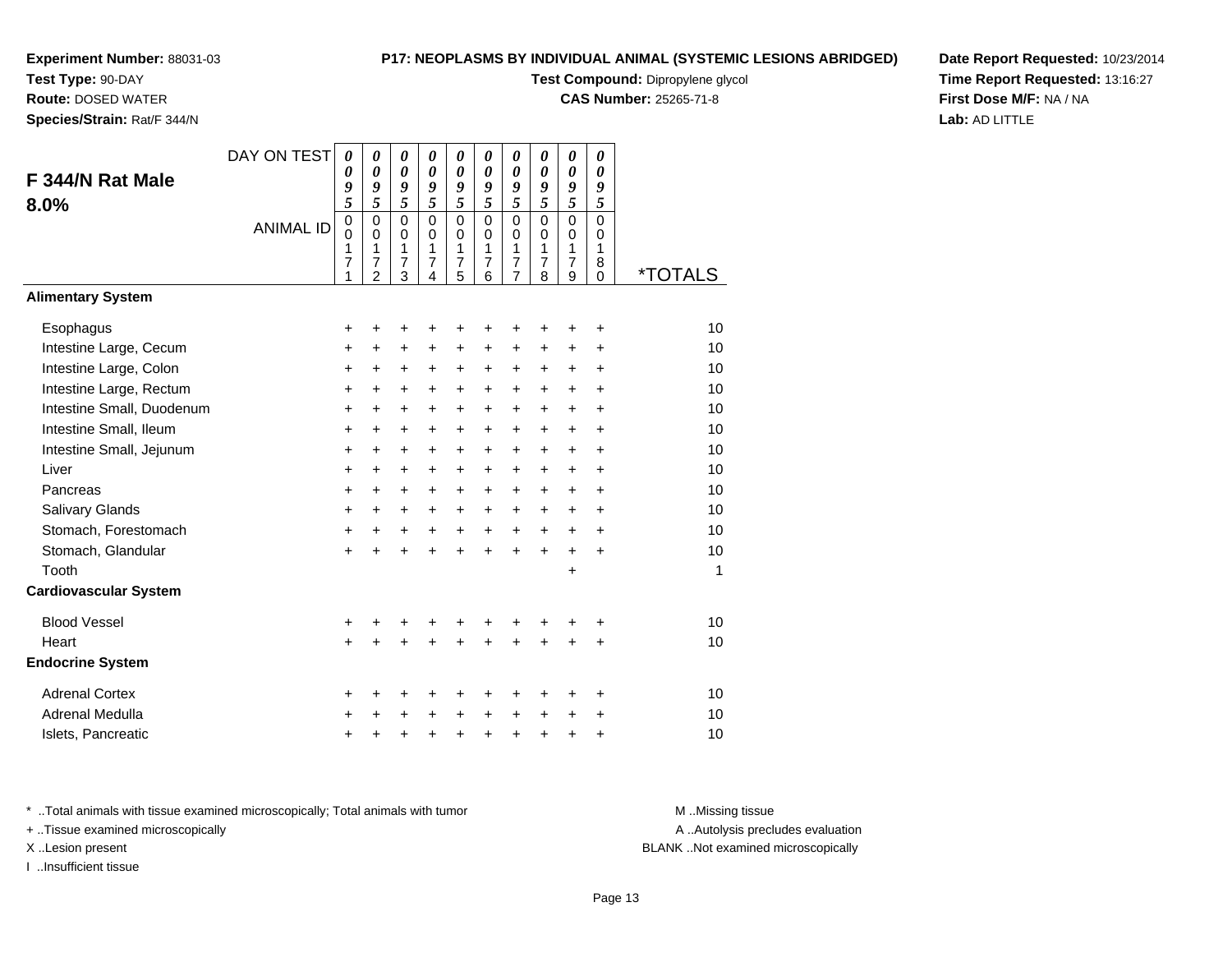**Test Type:** 90-DAY

**Route:** DOSED WATER

**Species/Strain:** Rat/F 344/N

## **P17: NEOPLASMS BY INDIVIDUAL ANIMAL (SYSTEMIC LESIONS ABRIDGED)**

**Test Compound:** Dipropylene glycol

**CAS Number:** 25265-71-8

**Date Report Requested:** 10/23/2014**Time Report Requested:** 13:16:27**First Dose M/F:** NA / NA**Lab:** AD LITTLE

|                             | DAY ON TEST      | 0<br>0    | 0<br>$\boldsymbol{\theta}$ | 0<br>$\boldsymbol{\theta}$ | 0<br>$\boldsymbol{\theta}$ | 0<br>$\boldsymbol{\theta}$ | 0<br>$\boldsymbol{\theta}$ | 0<br>$\boldsymbol{\theta}$ | 0<br>0              | $\pmb{\theta}$<br>0 | 0<br>0           |                       |
|-----------------------------|------------------|-----------|----------------------------|----------------------------|----------------------------|----------------------------|----------------------------|----------------------------|---------------------|---------------------|------------------|-----------------------|
| F 344/N Rat Male            |                  | 9         | 9                          | 9                          | 9                          | 9                          | 9                          | 9                          | 9                   | 9                   | 9                |                       |
| 8.0%                        |                  | 5<br>0    | 5<br>0                     | 5<br>$\mathbf 0$           | 5<br>$\mathbf{0}$          | 5<br>$\mathbf 0$           | 5<br>$\mathbf{0}$          | 5<br>$\overline{0}$        | 5<br>$\mathbf{0}$   | 5<br>$\mathbf 0$    | 5<br>$\mathbf 0$ |                       |
|                             | <b>ANIMAL ID</b> | 0         | 0                          | $\mathbf 0$                | 0                          | 0                          | $\mathbf 0$                | $\mathbf 0$                | $\mathbf 0$         | $\pmb{0}$           | 0                |                       |
|                             |                  | 1<br>7    | 1<br>7                     | 1<br>$\overline{7}$        | 1<br>$\overline{7}$        | 1<br>$\overline{7}$        | 1<br>$\overline{7}$        | 1<br>$\overline{7}$        | 1<br>$\overline{7}$ | 1<br>$\overline{7}$ | 1<br>8           |                       |
|                             |                  | 1         | $\overline{2}$             | 3                          | 4                          | 5                          | 6                          | $\overline{7}$             | 8                   | $\boldsymbol{9}$    | 0                | <i><b>*TOTALS</b></i> |
| Parathyroid Gland           |                  | +         | $\ddot{}$                  | $\ddot{}$                  | $\ddot{}$                  | $\ddot{}$                  | M                          | $\ddot{}$                  | +                   | M                   | $\ddot{}$        | 8                     |
| <b>Pituitary Gland</b>      |                  | +         | $\ddot{}$                  | +                          | +                          | +                          | $\ddot{}$                  | +                          | $\pm$               | $\ddot{}$           | $\ddot{}$        | 10                    |
| <b>Thyroid Gland</b>        |                  | $\pm$     | $\ddot{}$                  | $\ddot{}$                  | $\ddot{}$                  | $\ddot{}$                  | $\ddot{}$                  | $\ddot{}$                  | $\ddot{}$           | $\ddot{}$           | +                | 10                    |
| <b>General Body System</b>  |                  |           |                            |                            |                            |                            |                            |                            |                     |                     |                  |                       |
| <b>NONE</b>                 |                  |           |                            |                            |                            |                            |                            |                            |                     |                     |                  |                       |
| <b>Genital System</b>       |                  |           |                            |                            |                            |                            |                            |                            |                     |                     |                  |                       |
| Epididymis                  |                  | +         | +                          | +                          | +                          | +                          | +                          | +                          | +                   | +                   | +                | 10                    |
| <b>Preputial Gland</b>      |                  | $\ddot{}$ | $\ddot{}$                  | +                          | +                          | +                          | +                          | +                          | +                   | +                   | +                | 10                    |
| Prostate                    |                  | +         | $\ddot{}$                  | $\ddot{}$                  | $\ddot{}$                  | $\ddot{}$                  | $\ddot{}$                  | $\ddot{}$                  | $\ddot{}$           | +                   | +                | 10                    |
| <b>Seminal Vesicle</b>      |                  | +         | +                          | $\ddot{}$                  | $\ddot{}$                  | $\ddot{}$                  | $\ddot{}$                  | $\ddot{}$                  | $\ddot{}$           | +                   | $\ddot{}$        | 10                    |
| <b>Testes</b>               |                  | $\ddot{}$ | $\ddot{}$                  | $\ddot{}$                  | $\ddot{}$                  | $\ddot{}$                  | $\ddot{}$                  | $\ddot{}$                  | ÷                   | $\ddot{}$           | $\ddot{}$        | 10                    |
| <b>Hematopoietic System</b> |                  |           |                            |                            |                            |                            |                            |                            |                     |                     |                  |                       |
| <b>Bone Marrow</b>          |                  | +         | +                          | +                          | +                          | +                          |                            | +                          |                     | +                   | +                | 10                    |
| Lymph Node, Mandibular      |                  | +         | +                          | +                          | +                          | +                          | +                          | +                          | +                   | +                   | +                | 10                    |
| Lymph Node, Mesenteric      |                  | +         | +                          | +                          | +                          | $\ddot{}$                  | +                          | $\ddot{}$                  | +                   | +                   | +                | 10                    |
| Spleen                      |                  | $\ddot{}$ | +                          | +                          | +                          | $\ddot{}$                  | $\ddot{}$                  | $\ddot{}$                  | +                   | $\ddot{}$           | $\ddot{}$        | 10                    |
| Thymus                      |                  | $\ddot{}$ | +                          | +                          | +                          | +                          | +                          | $\ddot{}$                  | $\ddot{}$           | $\ddot{}$           | $\ddot{}$        | 10                    |
| <b>Integumentary System</b> |                  |           |                            |                            |                            |                            |                            |                            |                     |                     |                  |                       |
| <b>Mammary Gland</b>        |                  | +         |                            | +                          |                            | ٠                          | м                          | +                          | +                   | M                   | +                | 8                     |
| Skin                        |                  | +         | +                          | +                          | +                          | +                          | +                          | +                          | +                   | +                   | +                | 10                    |

\* ..Total animals with tissue examined microscopically; Total animals with tumor **M** . Missing tissue M ..Missing tissue

+ ..Tissue examined microscopically

I ..Insufficient tissue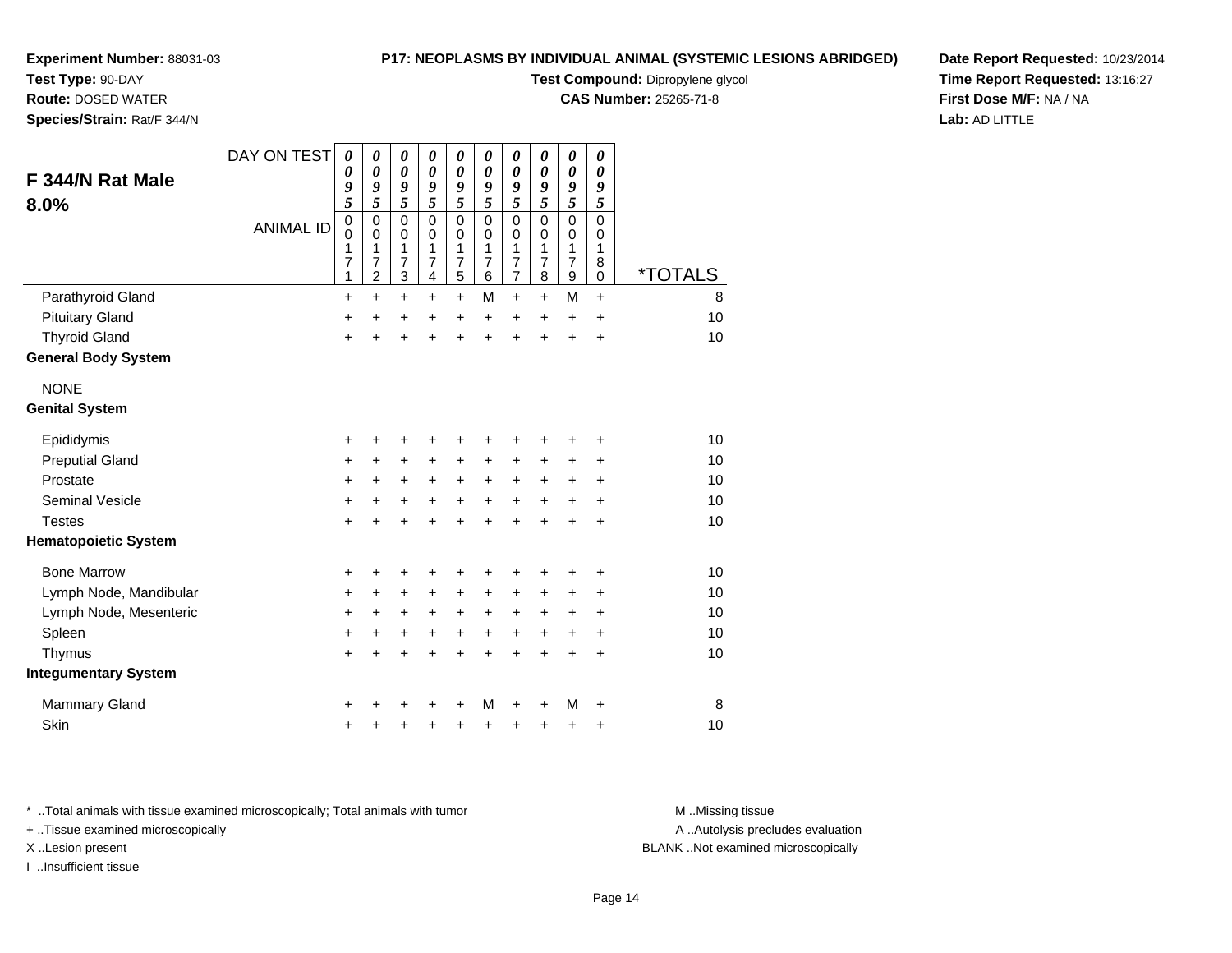# **Test Type:** 90-DAY

**Route:** DOSED WATER

**Species/Strain:** Rat/F 344/N

# **P17: NEOPLASMS BY INDIVIDUAL ANIMAL (SYSTEMIC LESIONS ABRIDGED)**

**Test Compound:** Dipropylene glycol

**CAS Number:** 25265-71-8

**Date Report Requested:** 10/23/2014**Time Report Requested:** 13:16:27**First Dose M/F:** NA / NA**Lab:** AD LITTLE

|                               | DAY ON TEST      | $\boldsymbol{\theta}$ | 0                | 0                          | 0                          | 0                | 0         | 0         | 0                          | 0                          | 0           |                              |
|-------------------------------|------------------|-----------------------|------------------|----------------------------|----------------------------|------------------|-----------|-----------|----------------------------|----------------------------|-------------|------------------------------|
| F 344/N Rat Male              |                  | 0<br>9                | 0<br>9           | $\boldsymbol{\theta}$<br>9 | $\boldsymbol{\theta}$<br>9 | 0<br>9           | 0<br>9    | 0<br>9    | $\boldsymbol{\theta}$<br>9 | $\boldsymbol{\theta}$<br>9 | 0<br>9      |                              |
| 8.0%                          |                  | 5                     | 5                | 5                          | 5                          | 5                | 5         | 5         | 5                          | 5                          | 5           |                              |
|                               | <b>ANIMAL ID</b> | $\mathbf 0$           | $\mathbf 0$      | $\mathbf 0$                | $\mathbf 0$                | $\mathsf 0$      | 0         | 0         | $\mathbf 0$                | $\mathbf 0$                | $\mathbf 0$ |                              |
|                               |                  | $\mathbf 0$<br>1      | $\mathbf 0$<br>1 | $\mathbf 0$<br>1           | $\mathbf 0$<br>1           | $\mathbf 0$<br>1 | 0<br>1    | 0<br>1    | $\pmb{0}$<br>1             | $\pmb{0}$<br>$\mathbf{1}$  | 0<br>1      |                              |
|                               |                  | 7                     | 7                | 7                          | 7                          | 7                | 7         | 7         | 7                          | $\overline{7}$             | 8           |                              |
|                               |                  | 1                     | $\mathfrak{p}$   | 3                          | 4                          | 5                | 6         | 7         | 8                          | 9                          | 0           | <i><b>*TOTALS</b></i>        |
| <b>Musculoskeletal System</b> |                  |                       |                  |                            |                            |                  |           |           |                            |                            |             |                              |
| Bone                          |                  | +                     |                  |                            |                            |                  |           |           |                            |                            | ÷           | 10                           |
| <b>Nervous System</b>         |                  |                       |                  |                            |                            |                  |           |           |                            |                            |             |                              |
| <b>Brain</b>                  |                  | $\ddot{}$             |                  |                            |                            |                  |           |           |                            |                            | $\ddot{}$   | 10                           |
| <b>Respiratory System</b>     |                  |                       |                  |                            |                            |                  |           |           |                            |                            |             |                              |
| Lung                          |                  | ÷                     |                  | +                          |                            |                  |           |           |                            |                            | ٠           | 10                           |
| <b>Nose</b>                   |                  | $+$                   | $\ddot{}$        | $\ddot{}$                  | $\ddot{}$                  | $+$              | $+$       | $\ddot{}$ | $+$                        | $+$                        | $\ddot{}$   | 10                           |
| Trachea                       |                  | $+$                   | $\ddot{}$        | $\ddot{}$                  | $\ddot{}$                  | $+$              | $\ddot{}$ | $\ddot{}$ | $\ddot{}$                  | $+$                        | $\ddot{}$   | 10                           |
| <b>Special Senses System</b>  |                  |                       |                  |                            |                            |                  |           |           |                            |                            |             |                              |
| <b>NONE</b>                   |                  |                       |                  |                            |                            |                  |           |           |                            |                            |             |                              |
| <b>Urinary System</b>         |                  |                       |                  |                            |                            |                  |           |           |                            |                            |             |                              |
| Kidney                        |                  | $\ddot{}$             |                  | +                          |                            | +                |           |           |                            |                            | +           | 10                           |
| <b>Urinary Bladder</b>        |                  | $\ddot{}$             | +                | +                          | +                          | +                | +         | +         |                            |                            | +           | 10                           |
| <b>SYSTEMIC LESIONS</b>       |                  |                       |                  |                            |                            |                  |           |           |                            |                            |             |                              |
| Multiple Organ                |                  | ÷                     | ┿                | ٠                          | ٠                          | +                | +         | +         |                            |                            |             | 10                           |
|                               |                  |                       |                  |                            |                            |                  |           |           |                            |                            |             | ***<br>*** END OF MALE DATA® |

\* ..Total animals with tissue examined microscopically; Total animals with tumor **M** . Missing tissue M ..Missing tissue

+ ..Tissue examined microscopically

I ..Insufficient tissue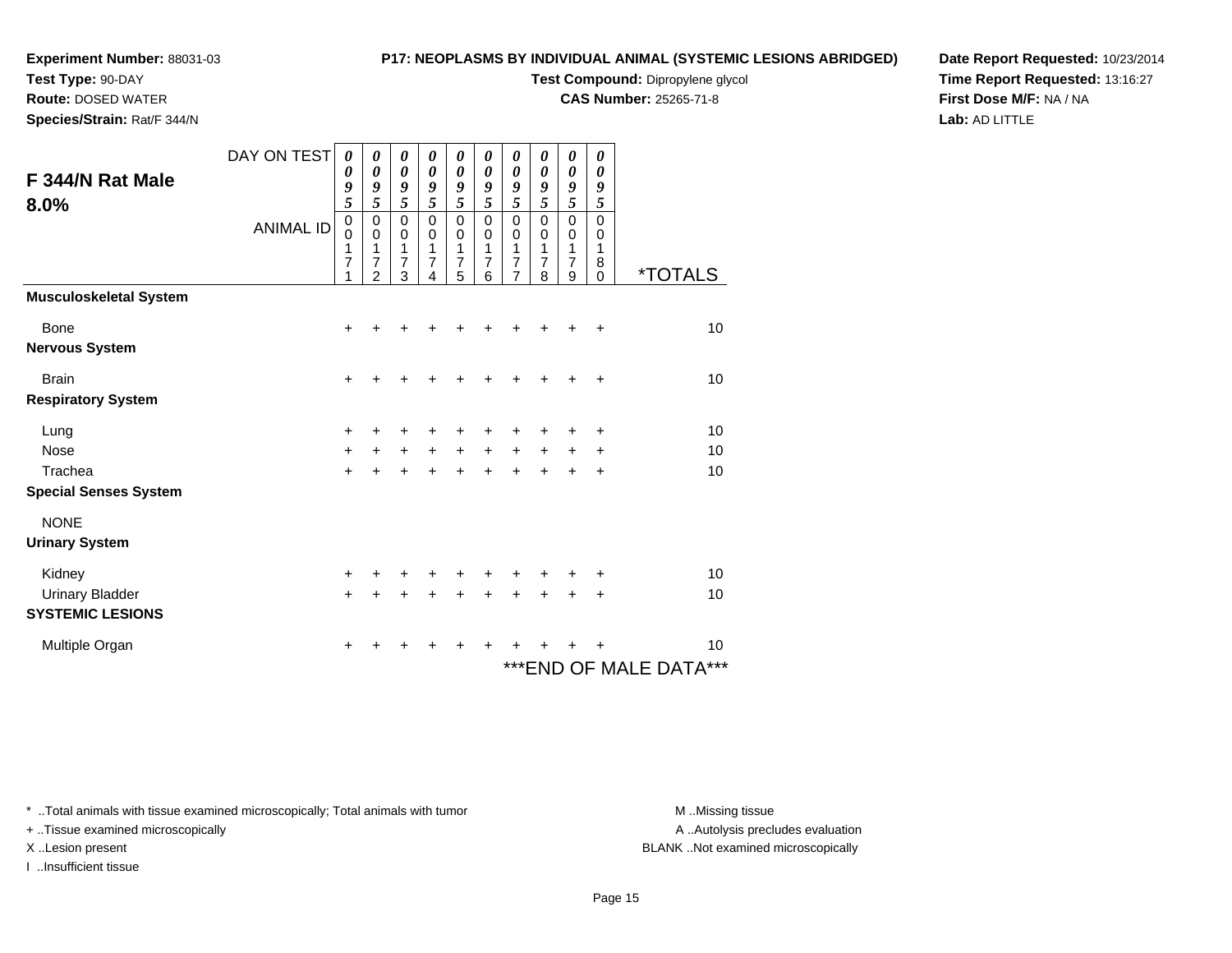### **Test Type:** 90-DAY**Route:** DOSED WATER

**Species/Strain:** Rat/F 344/N

### **P17: NEOPLASMS BY INDIVIDUAL ANIMAL (SYSTEMIC LESIONS ABRIDGED)**

**Test Compound:** Dipropylene glycol

**CAS Number:** 25265-71-8

**Date Report Requested:** 10/23/2014**Time Report Requested:** 13:16:27**First Dose M/F:** NA / NA**Lab:** AD LITTLE

| F 344/N Rat Female<br><b>VEHICLE CONTROL</b> | DAY ON TEST<br><b>ANIMAL ID</b> | 0<br>0<br>9<br>5<br>$\overline{0}$<br>0<br>1<br>8<br>1 | 0<br>$\boldsymbol{\theta}$<br>9<br>5<br>$\overline{0}$<br>$\Omega$<br>$\mathbf{1}$<br>8<br>$\overline{2}$ | $\boldsymbol{\theta}$<br>$\boldsymbol{\theta}$<br>9<br>5<br>$\mathbf 0$<br>0<br>$\mathbf{1}$<br>8<br>3 | $\boldsymbol{\theta}$<br>$\boldsymbol{\theta}$<br>9<br>5<br>$\mathbf 0$<br>$\Omega$<br>$\mathbf{1}$<br>8<br>4 | $\pmb{\theta}$<br>$\boldsymbol{\theta}$<br>9<br>5<br>$\overline{0}$<br>0<br>$\mathbf{1}$<br>8<br>5 | 0<br>$\boldsymbol{\theta}$<br>9<br>5<br>$\overline{0}$<br>0<br>$\mathbf{1}$<br>8<br>6 | 0<br>0<br>9<br>5<br>$\overline{0}$<br>0<br>1<br>8<br>$\overline{7}$ | 0<br>$\boldsymbol{\theta}$<br>9<br>5<br>$\mathbf 0$<br>$\Omega$<br>$\mathbf{1}$<br>8<br>8 | $\boldsymbol{\theta}$<br>$\boldsymbol{\theta}$<br>9<br>5<br>$\overline{0}$<br>0<br>$\mathbf{1}$<br>8<br>9 | 0<br>$\boldsymbol{\theta}$<br>9<br>5<br>$\overline{0}$<br>$\Omega$<br>$\mathbf{1}$<br>9<br>$\Omega$ | <i><b>*TOTALS</b></i> |
|----------------------------------------------|---------------------------------|--------------------------------------------------------|-----------------------------------------------------------------------------------------------------------|--------------------------------------------------------------------------------------------------------|---------------------------------------------------------------------------------------------------------------|----------------------------------------------------------------------------------------------------|---------------------------------------------------------------------------------------|---------------------------------------------------------------------|-------------------------------------------------------------------------------------------|-----------------------------------------------------------------------------------------------------------|-----------------------------------------------------------------------------------------------------|-----------------------|
| <b>Alimentary System</b>                     |                                 |                                                        |                                                                                                           |                                                                                                        |                                                                                                               |                                                                                                    |                                                                                       |                                                                     |                                                                                           |                                                                                                           |                                                                                                     |                       |
| Esophagus                                    |                                 | +                                                      | +                                                                                                         | +                                                                                                      | ٠                                                                                                             | ٠                                                                                                  | ٠                                                                                     | +                                                                   | +                                                                                         | +                                                                                                         | +                                                                                                   | 10                    |
| Intestine Large, Cecum                       |                                 | +                                                      | $\ddot{}$                                                                                                 | +                                                                                                      | $\ddot{}$                                                                                                     | $\ddot{}$                                                                                          | $\ddot{}$                                                                             | $\ddot{}$                                                           | $\ddot{}$                                                                                 | $\ddot{}$                                                                                                 | $\ddot{}$                                                                                           | 10                    |
| Intestine Large, Colon                       |                                 | +                                                      | +                                                                                                         | +                                                                                                      | $\ddot{}$                                                                                                     | $\ddot{}$                                                                                          | +                                                                                     | +                                                                   | $\ddot{}$                                                                                 | $\ddot{}$                                                                                                 | $\ddot{}$                                                                                           | 10                    |
| Intestine Large, Rectum                      |                                 | $\ddot{}$                                              | $\ddot{}$                                                                                                 | $\ddot{}$                                                                                              | $\ddot{}$                                                                                                     | $\ddot{}$                                                                                          | +                                                                                     | $\ddot{}$                                                           | $\ddot{}$                                                                                 | $+$                                                                                                       | $+$                                                                                                 | 10                    |
| Intestine Small, Duodenum                    |                                 | +                                                      | +                                                                                                         | +                                                                                                      | +                                                                                                             | +                                                                                                  | +                                                                                     | +                                                                   | +                                                                                         | +                                                                                                         | $\ddot{}$                                                                                           | 10                    |
| Intestine Small, Ileum                       |                                 | $\ddot{}$                                              | $\ddot{}$                                                                                                 | $\ddot{}$                                                                                              | $\ddot{}$                                                                                                     | $\ddot{}$                                                                                          | $\ddot{}$                                                                             | $\ddot{}$                                                           | $\ddot{}$                                                                                 | $\ddot{}$                                                                                                 | $+$                                                                                                 | 10                    |
| Intestine Small, Jejunum                     |                                 | $\ddot{}$                                              | $\ddot{}$                                                                                                 | $\ddot{}$                                                                                              | $\ddot{}$                                                                                                     | $\ddot{}$                                                                                          | $\ddot{}$                                                                             | $\ddot{}$                                                           | $\ddot{}$                                                                                 | $\ddot{}$                                                                                                 | $\ddot{}$                                                                                           | 10                    |
| Liver                                        |                                 | $\ddot{}$                                              | $\ddot{}$                                                                                                 | $\ddot{}$                                                                                              | $\ddot{}$                                                                                                     | $\ddot{}$                                                                                          | $\ddot{}$                                                                             | $\ddot{}$                                                           | $\ddot{}$                                                                                 | $\ddot{}$                                                                                                 | $+$                                                                                                 | 10                    |
| Pancreas                                     |                                 | $\ddot{}$                                              | $\ddot{}$                                                                                                 | $\ddot{}$                                                                                              | $\ddot{}$                                                                                                     | $\ddot{}$                                                                                          | $\ddot{}$                                                                             | $\ddot{}$                                                           | $\ddot{}$                                                                                 | $+$                                                                                                       | $\ddot{}$                                                                                           | 10                    |
| <b>Salivary Glands</b>                       |                                 | +                                                      | +                                                                                                         | $\ddot{}$                                                                                              | +                                                                                                             | $\ddot{}$                                                                                          | +                                                                                     | $\ddot{}$                                                           | $\ddot{}$                                                                                 | $\ddot{}$                                                                                                 | $+$                                                                                                 | 10                    |
| Stomach, Forestomach                         |                                 | $\ddot{}$                                              | $\ddot{}$                                                                                                 | $\ddot{}$                                                                                              | $\ddot{}$                                                                                                     | $+$                                                                                                | $+$                                                                                   | $+$                                                                 | $+$                                                                                       | $+$                                                                                                       | $+$                                                                                                 | 10                    |
| Stomach, Glandular                           |                                 | $\ddot{}$                                              | $\ddot{}$                                                                                                 | +                                                                                                      | +                                                                                                             | $\ddot{}$                                                                                          | $\ddot{}$                                                                             | $\ddot{}$                                                           | $\ddot{}$                                                                                 | $\ddot{}$                                                                                                 | $\ddot{}$                                                                                           | 10                    |
| <b>Cardiovascular System</b>                 |                                 |                                                        |                                                                                                           |                                                                                                        |                                                                                                               |                                                                                                    |                                                                                       |                                                                     |                                                                                           |                                                                                                           |                                                                                                     |                       |
| <b>Blood Vessel</b>                          |                                 | +                                                      | +                                                                                                         | +                                                                                                      |                                                                                                               |                                                                                                    | +                                                                                     | +                                                                   |                                                                                           | +                                                                                                         | ٠                                                                                                   | 10                    |
| Heart                                        |                                 | $\ddot{}$                                              | $\ddot{}$                                                                                                 | $\ddot{}$                                                                                              |                                                                                                               | $\ddot{}$                                                                                          | $\ddot{}$                                                                             | $\ddot{}$                                                           | $\ddot{}$                                                                                 | $\ddot{}$                                                                                                 | $\ddot{}$                                                                                           | 10                    |
| <b>Endocrine System</b>                      |                                 |                                                        |                                                                                                           |                                                                                                        |                                                                                                               |                                                                                                    |                                                                                       |                                                                     |                                                                                           |                                                                                                           |                                                                                                     |                       |
| <b>Adrenal Cortex</b>                        |                                 | +                                                      | +                                                                                                         | +                                                                                                      |                                                                                                               | +                                                                                                  | +                                                                                     | +                                                                   | +                                                                                         | ٠                                                                                                         | ٠                                                                                                   | 10                    |
| <b>Adrenal Medulla</b>                       |                                 | +                                                      | $\ddot{}$                                                                                                 | $\ddot{}$                                                                                              | $\ddot{}$                                                                                                     | +                                                                                                  | $\ddot{}$                                                                             | +                                                                   | +                                                                                         | $\ddot{}$                                                                                                 | $\ddot{}$                                                                                           | 10                    |
| Islets, Pancreatic                           |                                 | +                                                      | +                                                                                                         | +                                                                                                      | +                                                                                                             | +                                                                                                  | $\ddot{}$                                                                             | +                                                                   | +                                                                                         | +                                                                                                         | +                                                                                                   | 10                    |
| Parathyroid Gland                            |                                 | M                                                      | ÷                                                                                                         | ÷                                                                                                      |                                                                                                               | ÷                                                                                                  | M                                                                                     | $\ddot{}$                                                           | $\ddot{}$                                                                                 | $\div$                                                                                                    | ÷                                                                                                   | 8                     |

\* ..Total animals with tissue examined microscopically; Total animals with tumor **M** . Missing tissue M ..Missing tissue

+ ..Tissue examined microscopically

I ..Insufficient tissue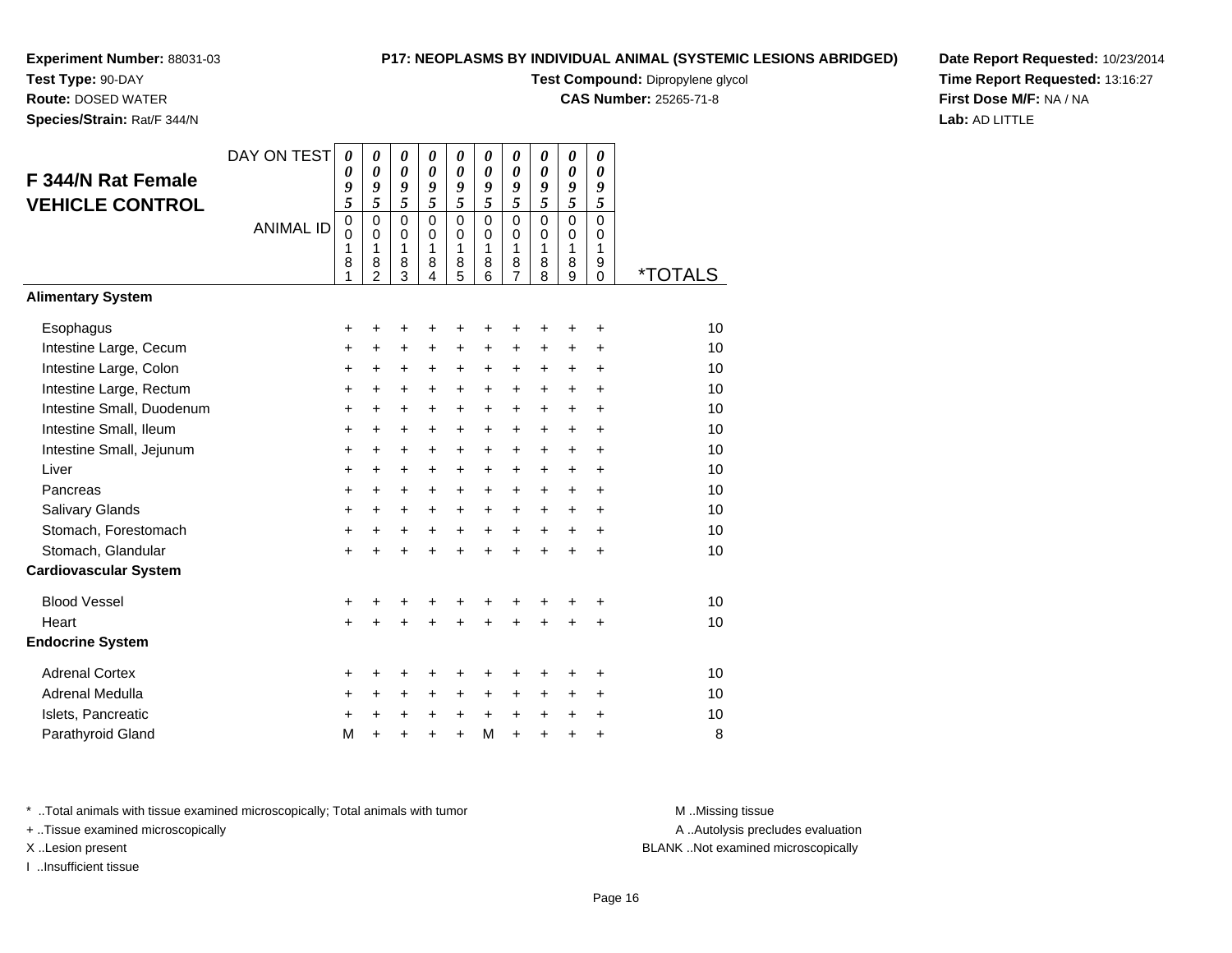**Route:** DOSED WATER

**Test Type:** 90-DAY

**Species/Strain:** Rat/F 344/N

## **P17: NEOPLASMS BY INDIVIDUAL ANIMAL (SYSTEMIC LESIONS ABRIDGED)**

**Test Compound:** Dipropylene glycol

**CAS Number:** 25265-71-8

**Date Report Requested:** 10/23/2014**Time Report Requested:** 13:16:27**First Dose M/F:** NA / NA**Lab:** AD LITTLE

| <b>F 344/N Rat Female</b><br><b>VEHICLE CONTROL</b> | DAY ON TEST<br><b>ANIMAL ID</b> | $\boldsymbol{\theta}$<br>0<br>9<br>5<br>$\mathbf 0$<br>$\mathbf 0$<br>1<br>8<br>1 | 0<br>0<br>9<br>5<br>$\mathbf 0$<br>$\mathbf 0$<br>1<br>8<br>$\overline{2}$ | $\boldsymbol{\theta}$<br>$\boldsymbol{\theta}$<br>9<br>5<br>$\mathbf 0$<br>$\mathbf 0$<br>1<br>8<br>$\overline{3}$ | 0<br>$\boldsymbol{\theta}$<br>9<br>5<br>$\mathbf 0$<br>$\mathbf 0$<br>1<br>8<br>4 | $\boldsymbol{\theta}$<br>$\boldsymbol{\theta}$<br>9<br>5<br>$\mathbf 0$<br>0<br>1<br>8<br>$\overline{5}$ | 0<br>$\boldsymbol{\theta}$<br>9<br>5<br>$\mathbf 0$<br>0<br>1<br>8<br>6 | 0<br>$\boldsymbol{\theta}$<br>9<br>5<br>$\mathbf 0$<br>$\mathbf 0$<br>1<br>8<br>$\overline{7}$ | 0<br>$\boldsymbol{\theta}$<br>9<br>5<br>$\mathbf 0$<br>0<br>1<br>8<br>8 | 0<br>$\boldsymbol{\theta}$<br>9<br>5<br>$\mathbf 0$<br>$\mathbf 0$<br>1<br>8<br>$\overline{9}$ | 0<br>0<br>9<br>5<br>$\mathbf 0$<br>$\mathbf 0$<br>1<br>9<br>$\mathbf 0$ | <i><b>*TOTALS</b></i> |
|-----------------------------------------------------|---------------------------------|-----------------------------------------------------------------------------------|----------------------------------------------------------------------------|--------------------------------------------------------------------------------------------------------------------|-----------------------------------------------------------------------------------|----------------------------------------------------------------------------------------------------------|-------------------------------------------------------------------------|------------------------------------------------------------------------------------------------|-------------------------------------------------------------------------|------------------------------------------------------------------------------------------------|-------------------------------------------------------------------------|-----------------------|
| <b>Pituitary Gland</b>                              |                                 | +                                                                                 | +                                                                          | +                                                                                                                  | +                                                                                 | +                                                                                                        | +                                                                       | +                                                                                              | $\div$                                                                  | $\div$                                                                                         | $\ddot{}$                                                               | 10                    |
| <b>Thyroid Gland</b>                                |                                 | $\ddot{}$                                                                         |                                                                            |                                                                                                                    |                                                                                   | +                                                                                                        | +                                                                       | +                                                                                              | $\ddot{}$                                                               | $\ddot{}$                                                                                      | +                                                                       | 10                    |
| <b>General Body System</b>                          |                                 |                                                                                   |                                                                            |                                                                                                                    |                                                                                   |                                                                                                          |                                                                         |                                                                                                |                                                                         |                                                                                                |                                                                         |                       |
| <b>NONE</b><br><b>Genital System</b>                |                                 |                                                                                   |                                                                            |                                                                                                                    |                                                                                   |                                                                                                          |                                                                         |                                                                                                |                                                                         |                                                                                                |                                                                         |                       |
| <b>Clitoral Gland</b>                               |                                 | +                                                                                 |                                                                            |                                                                                                                    |                                                                                   | +                                                                                                        |                                                                         | +                                                                                              |                                                                         |                                                                                                |                                                                         | 10                    |
| Ovary                                               |                                 | +                                                                                 | +                                                                          | +                                                                                                                  | $\ddot{}$                                                                         | $\ddot{}$                                                                                                | $\ddot{}$                                                               | $\ddot{}$                                                                                      | +                                                                       | +                                                                                              | +                                                                       | 10                    |
| <b>Uterus</b>                                       |                                 | $\ddot{}$                                                                         |                                                                            |                                                                                                                    |                                                                                   | $\ddot{}$                                                                                                |                                                                         | $\ddot{}$                                                                                      | ÷                                                                       | $\ddot{}$                                                                                      | $\ddot{}$                                                               | 10                    |
| <b>Hematopoietic System</b>                         |                                 |                                                                                   |                                                                            |                                                                                                                    |                                                                                   |                                                                                                          |                                                                         |                                                                                                |                                                                         |                                                                                                |                                                                         |                       |
| <b>Bone Marrow</b>                                  |                                 | +                                                                                 |                                                                            |                                                                                                                    |                                                                                   | +                                                                                                        | +                                                                       | +                                                                                              | +                                                                       | +                                                                                              | +                                                                       | 10                    |
| Lymph Node                                          |                                 |                                                                                   |                                                                            |                                                                                                                    |                                                                                   |                                                                                                          |                                                                         |                                                                                                |                                                                         | +                                                                                              |                                                                         | $\mathbf{1}$          |
| Lymph Node, Mandibular                              |                                 | +                                                                                 | +                                                                          | +                                                                                                                  | +                                                                                 | +                                                                                                        | +                                                                       | +                                                                                              | +                                                                       | +                                                                                              | +                                                                       | 10                    |
| Lymph Node, Mesenteric                              |                                 | +                                                                                 | $\ddot{}$                                                                  | +                                                                                                                  | $\ddot{}$                                                                         | +                                                                                                        | $\ddot{}$                                                               | +                                                                                              | $\ddot{}$                                                               | $\ddot{}$                                                                                      | $\ddot{}$                                                               | 10                    |
| Spleen                                              |                                 | +                                                                                 | +                                                                          | +                                                                                                                  | +                                                                                 | +                                                                                                        | +                                                                       | +                                                                                              | +                                                                       | $\ddot{}$                                                                                      | $\ddot{}$                                                               | 10                    |
| Thymus                                              |                                 | $\ddot{}$                                                                         |                                                                            |                                                                                                                    |                                                                                   | Ł                                                                                                        |                                                                         | $\ddot{}$                                                                                      | $\ddot{}$                                                               | $\ddot{}$                                                                                      | $\ddot{}$                                                               | 10                    |
| <b>Integumentary System</b>                         |                                 |                                                                                   |                                                                            |                                                                                                                    |                                                                                   |                                                                                                          |                                                                         |                                                                                                |                                                                         |                                                                                                |                                                                         |                       |
| <b>Mammary Gland</b>                                |                                 | +                                                                                 | +                                                                          | +                                                                                                                  | +                                                                                 | +                                                                                                        | ٠                                                                       | +                                                                                              | ٠                                                                       | ٠                                                                                              | +                                                                       | 10                    |
| Skin                                                |                                 | $\ddot{}$                                                                         |                                                                            |                                                                                                                    |                                                                                   |                                                                                                          |                                                                         | +                                                                                              | +                                                                       | +                                                                                              | $\ddot{}$                                                               | 10                    |
| <b>Musculoskeletal System</b>                       |                                 |                                                                                   |                                                                            |                                                                                                                    |                                                                                   |                                                                                                          |                                                                         |                                                                                                |                                                                         |                                                                                                |                                                                         |                       |
| <b>Bone</b>                                         |                                 | +                                                                                 |                                                                            |                                                                                                                    |                                                                                   |                                                                                                          |                                                                         | +                                                                                              | +                                                                       | +                                                                                              | +                                                                       | 10                    |

\* ..Total animals with tissue examined microscopically; Total animals with tumor **M** . Missing tissue M ..Missing tissue A ..Autolysis precludes evaluation + ..Tissue examined microscopically X ..Lesion present BLANK ..Not examined microscopicallyI ..Insufficient tissue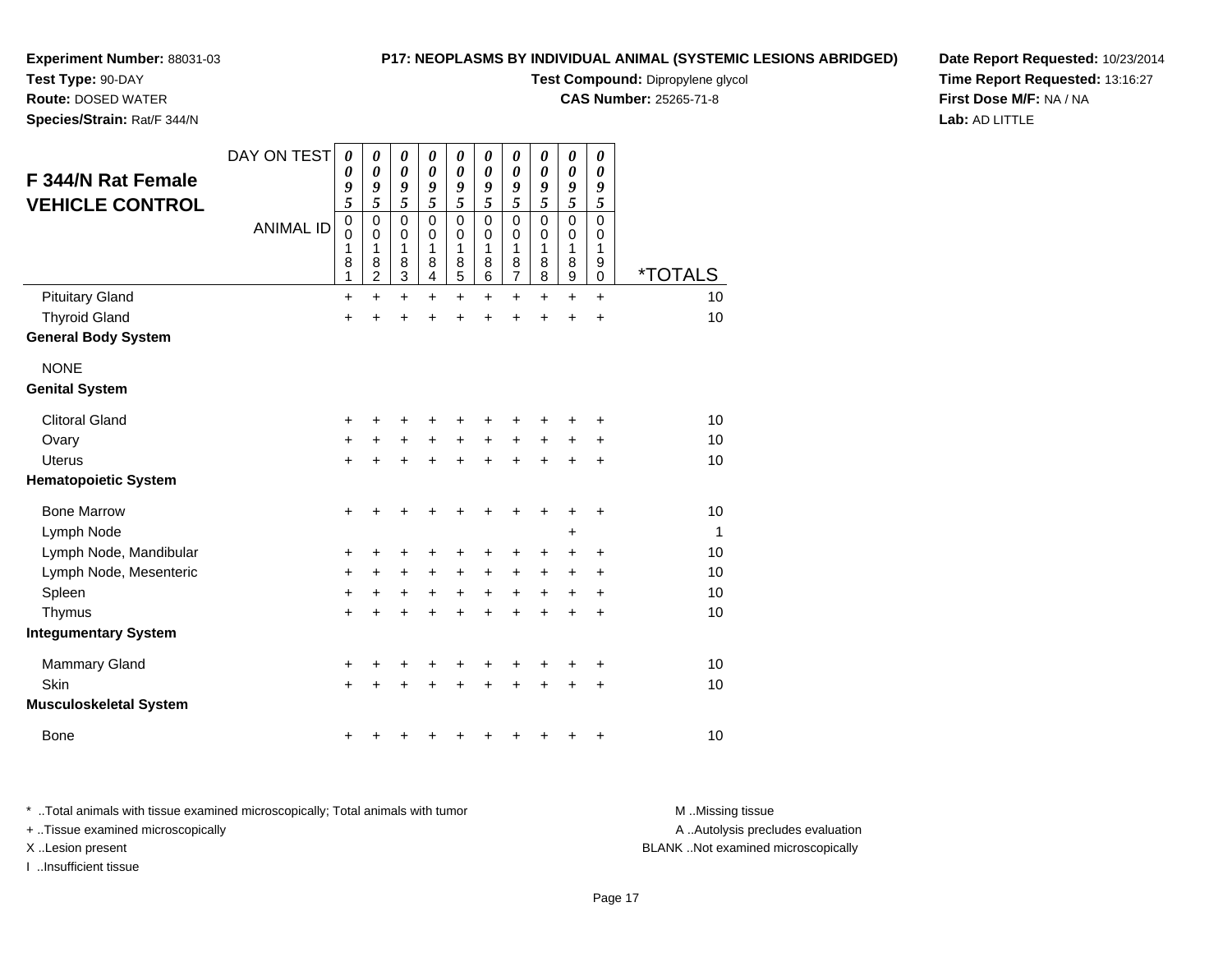**Route:** DOSED WATER**Species/Strain:** Rat/F 344/N

### **P17: NEOPLASMS BY INDIVIDUAL ANIMAL (SYSTEMIC LESIONS ABRIDGED)**

**Test Compound:** Dipropylene glycol

**CAS Number:** 25265-71-8

**Date Report Requested:** 10/23/2014**Time Report Requested:** 13:16:27**First Dose M/F:** NA / NA**Lab:** AD LITTLE

| DAY ON TEST      | 0<br>0         | 0<br>0              | 0<br>0    | 0<br>0           | 0<br>0    | 0<br>0           | 0<br>0                | 0<br>0 | 0<br>$\boldsymbol{\theta}$ | 0<br>$\boldsymbol{\theta}$ |                       |
|------------------|----------------|---------------------|-----------|------------------|-----------|------------------|-----------------------|--------|----------------------------|----------------------------|-----------------------|
|                  | 9              | 9                   | 9         | 9                | 9         | 9                | 9                     | 9      | 9                          | 9                          |                       |
|                  | 5              | 5                   | 5         | 5                | 5         | 5                | 5                     | 5      | 5                          | 5                          |                       |
| <b>ANIMAL ID</b> | $\pmb{0}$<br>0 | $\mathbf 0$<br>0    | 0<br>0    | $\mathbf 0$<br>0 | 0<br>0    | $\mathbf 0$<br>0 | 0<br>$\boldsymbol{0}$ | 0<br>0 | 0<br>$\boldsymbol{0}$      | $\mathbf 0$<br>0           |                       |
|                  | 1              | 1                   | 1         | 1                | 1         | 1                | 1                     | 1      | 1                          | 1                          |                       |
|                  | 8<br>1         | 8<br>$\overline{2}$ | 8<br>3    | 8<br>4           | 8<br>5    | 8<br>6           | 8<br>$\overline{7}$   | 8<br>8 | 8<br>9                     | 9<br>$\Omega$              | <i><b>*TOTALS</b></i> |
|                  |                |                     |           |                  |           |                  |                       |        |                            |                            |                       |
|                  | +              |                     |           |                  |           |                  |                       |        |                            | ÷                          | 10 <sup>1</sup>       |
|                  |                |                     |           |                  |           |                  |                       |        |                            |                            |                       |
|                  | $\ddot{}$      | ٠                   | +         | +                | +         | +                | +                     |        | +                          | +                          | 10                    |
|                  | $\ddot{}$      | $\pm$               | $\ddot{}$ | $+$              | $\ddot{}$ | $\ddot{}$        | +                     | $\pm$  | $\pm$                      | +                          | 10                    |
|                  | $\ddot{}$      | $\ddot{}$           | $\ddot{}$ | $\ddot{}$        | $\ddot{}$ |                  | $\div$                |        | $\div$                     | $\ddot{}$                  | 10                    |
|                  |                |                     |           |                  |           |                  |                       |        |                            |                            |                       |
|                  |                |                     |           |                  |           |                  |                       |        |                            |                            |                       |
|                  |                |                     |           |                  |           |                  |                       |        |                            |                            |                       |
|                  | $\ddot{}$      | ٠                   | +         | +                | ٠         |                  | +                     |        |                            | ÷                          | 10                    |
|                  | $\ddot{}$      | $\div$              | $\ddot{}$ | +                | +         |                  | +                     |        | +                          | $\ddot{}$                  | 10                    |
|                  |                |                     |           |                  |           |                  |                       |        |                            |                            |                       |
|                  | ٠              |                     |           |                  |           |                  |                       |        |                            | ÷                          | 10                    |
|                  |                |                     |           |                  |           |                  |                       |        |                            |                            |                       |

\* ..Total animals with tissue examined microscopically; Total animals with tumor **M** . Missing tissue M ..Missing tissue

+ ..Tissue examined microscopically

I ..Insufficient tissue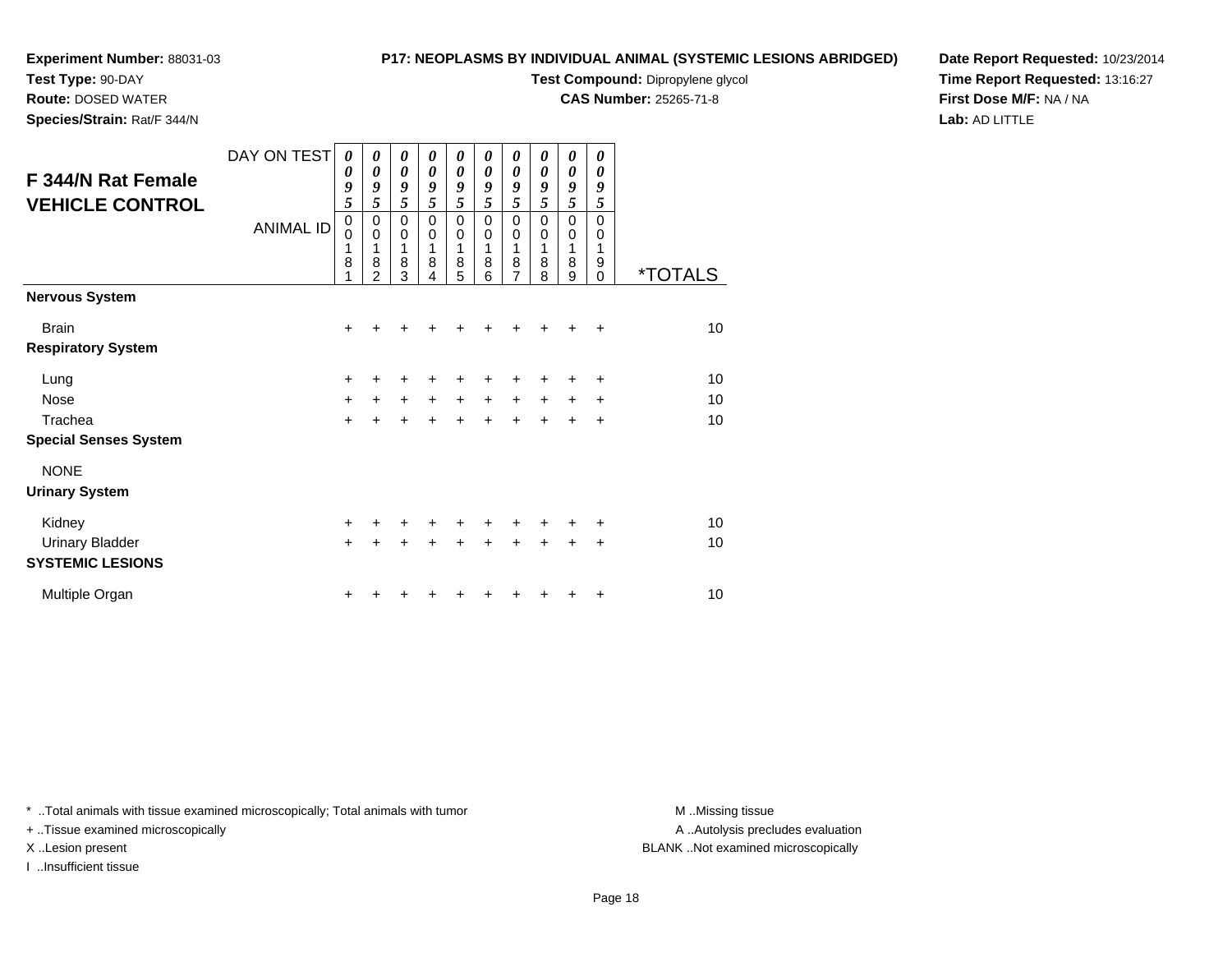**Route:** DOSED WATER

# **P17: NEOPLASMS BY INDIVIDUAL ANIMAL (SYSTEMIC LESIONS ABRIDGED)**

**Test Compound:** Dipropylene glycol

**CAS Number:** 25265-71-8

**Date Report Requested:** 10/23/2014**Time Report Requested:** 13:16:27**First Dose M/F:** NA / NA**Lab:** AD LITTLE

| Species/Strain: Rat/F 344/N                         |                  |                                 |                                           |                                         |                               |                                       |                                 |                                                              |                                 |                                          |                                                  |                       |
|-----------------------------------------------------|------------------|---------------------------------|-------------------------------------------|-----------------------------------------|-------------------------------|---------------------------------------|---------------------------------|--------------------------------------------------------------|---------------------------------|------------------------------------------|--------------------------------------------------|-----------------------|
|                                                     | DAY ON TEST      | 0<br>0                          | 0<br>$\boldsymbol{\theta}$                | 0<br>$\pmb{\theta}$                     | 0<br>$\pmb{\theta}$           | 0<br>$\boldsymbol{\theta}$            | 0<br>$\pmb{\theta}$             | 0<br>$\boldsymbol{\theta}$                                   | 0<br>$\boldsymbol{\theta}$      | 0<br>$\boldsymbol{\theta}$               | 0<br>$\boldsymbol{\theta}$                       |                       |
| <b>F344/N Rat Female</b><br>0.5%                    |                  | 9<br>$\overline{\mathbf{5}}$    | 9<br>5                                    | 9<br>$\overline{5}$                     | 9<br>5                        | 9<br>$\overline{\mathbf{5}}$          | 9<br>5                          | 9<br>5                                                       | 9<br>$\sqrt{5}$                 | $\pmb{9}$<br>$\mathfrak{s}$              | 9<br>5                                           |                       |
|                                                     | <b>ANIMAL ID</b> | $\mathbf 0$<br>0<br>1<br>9<br>1 | $\mathbf 0$<br>$\mathbf 0$<br>1<br>9<br>2 | $\mathsf 0$<br>$\pmb{0}$<br>1<br>9<br>3 | $\pmb{0}$<br>0<br>1<br>9<br>4 | $\pmb{0}$<br>$\pmb{0}$<br>1<br>9<br>5 | $\mathbf 0$<br>0<br>1<br>9<br>6 | $\pmb{0}$<br>$\pmb{0}$<br>$\mathbf 1$<br>9<br>$\overline{7}$ | $\mathbf 0$<br>0<br>1<br>9<br>8 | $\pmb{0}$<br>0<br>$\mathbf{1}$<br>9<br>9 | $\pmb{0}$<br>0<br>$\overline{c}$<br>$\,0\,$<br>0 | <i><b>*TOTALS</b></i> |
| <b>Alimentary System</b>                            |                  |                                 |                                           |                                         |                               |                                       |                                 |                                                              |                                 |                                          |                                                  |                       |
| <b>NONE</b>                                         |                  |                                 |                                           |                                         |                               |                                       |                                 |                                                              |                                 |                                          |                                                  |                       |
| <b>Cardiovascular System</b>                        |                  |                                 |                                           |                                         |                               |                                       |                                 |                                                              |                                 |                                          |                                                  |                       |
| <b>NONE</b>                                         |                  |                                 |                                           |                                         |                               |                                       |                                 |                                                              |                                 |                                          |                                                  |                       |
| <b>Endocrine System</b>                             |                  |                                 |                                           |                                         |                               |                                       |                                 |                                                              |                                 |                                          |                                                  |                       |
| <b>Adrenal Cortex</b><br><b>General Body System</b> |                  | +                               |                                           |                                         |                               |                                       |                                 |                                                              |                                 |                                          | ٠                                                | 10                    |
| <b>NONE</b><br><b>Genital System</b>                |                  |                                 |                                           |                                         |                               |                                       |                                 |                                                              |                                 |                                          |                                                  |                       |
| <b>Uterus</b><br><b>Hematopoietic System</b>        |                  |                                 |                                           |                                         |                               |                                       | +                               |                                                              |                                 |                                          |                                                  | $\mathbf{1}$          |
| Lymph Node, Mandibular<br>Thymus                    |                  |                                 | $\ddot{}$                                 |                                         | +                             |                                       |                                 |                                                              | +                               |                                          |                                                  | 1<br>$\overline{c}$   |
| <b>Integumentary System</b>                         |                  |                                 |                                           |                                         |                               |                                       |                                 |                                                              |                                 |                                          |                                                  |                       |
| Skin<br><b>Musculoskeletal System</b>               |                  |                                 |                                           | $\ddot{}$                               |                               |                                       |                                 |                                                              |                                 |                                          |                                                  | $\mathbf{1}$          |
| <b>NONE</b>                                         |                  |                                 |                                           |                                         |                               |                                       |                                 |                                                              |                                 |                                          |                                                  |                       |
| <b>Nervous System</b>                               |                  |                                 |                                           |                                         |                               |                                       |                                 |                                                              |                                 |                                          |                                                  |                       |

\* ..Total animals with tissue examined microscopically; Total animals with tumor **M** . Missing tissue M ..Missing tissue

+ ..Tissue examined microscopically

I ..Insufficient tissue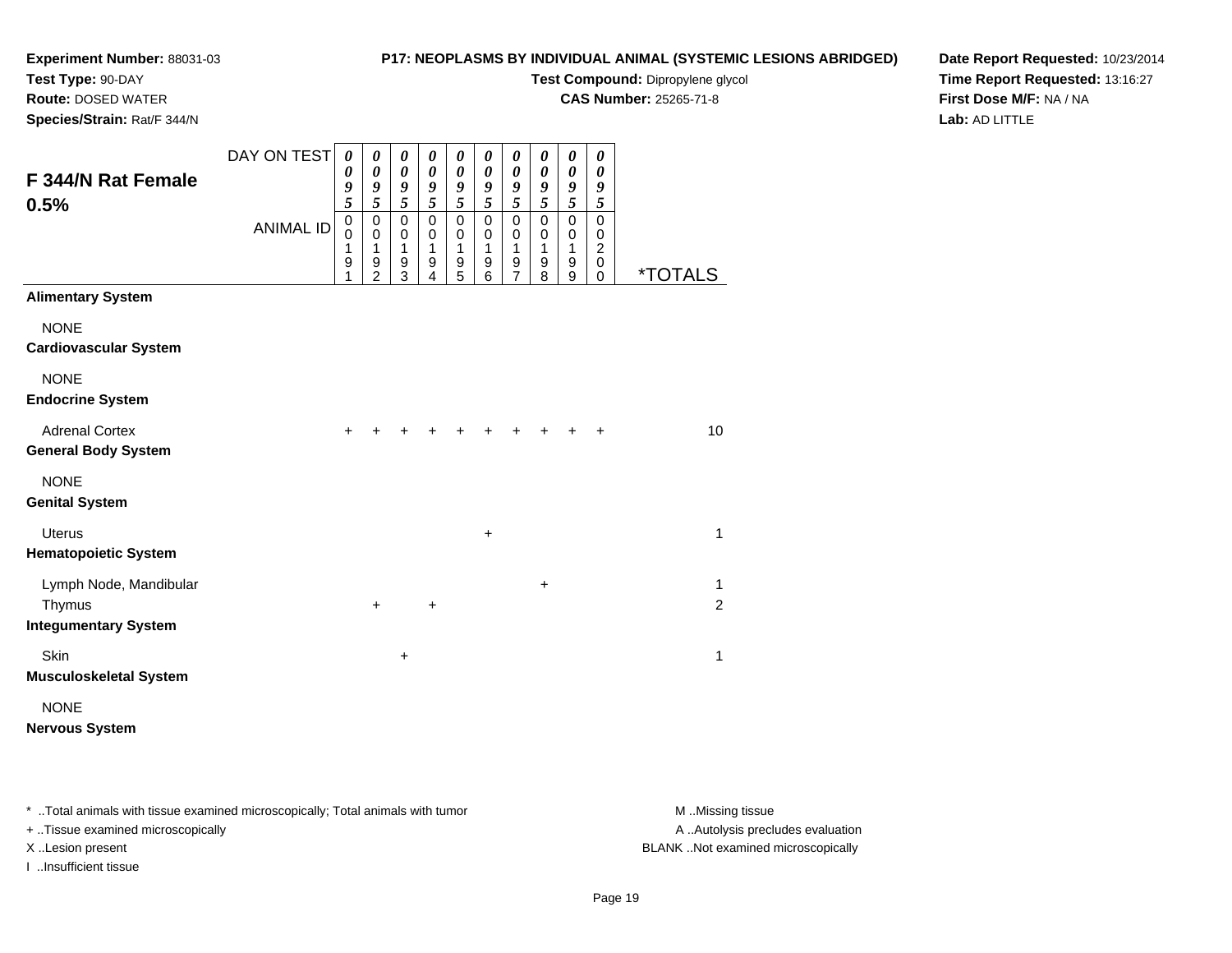**Route:** DOSED WATER**Species/Strain:** Rat/F 344/N

## **P17: NEOPLASMS BY INDIVIDUAL ANIMAL (SYSTEMIC LESIONS ABRIDGED)**

**Test Compound:** Dipropylene glycol

**CAS Number:** 25265-71-8

**Date Report Requested:** 10/23/2014**Time Report Requested:** 13:16:27**First Dose M/F:** NA / NA**Lab:** AD LITTLE

| <b>F 344/N Rat Female</b><br>0.5%                                                                      | DAY ON TEST<br><b>ANIMAL ID</b> | 0<br>0<br>9<br>5<br>0<br>0<br>1<br>9 | 0<br>0<br>9<br>5<br>0<br>$\mathbf 0$<br>1<br>9<br>$\mathfrak{p}$ | 0<br>0<br>9<br>5<br>0<br>0<br>1<br>9<br>3 | 0<br>0<br>9<br>5<br>0<br>0<br>9<br>4 | 0<br>$\boldsymbol{\theta}$<br>9<br>5<br>0<br>$\mathbf 0$<br>9<br>5 | 0<br>$\boldsymbol{\theta}$<br>9<br>5<br>0<br>$\mathbf 0$<br>1<br>9<br>6 | 0<br>0<br>9<br>5<br>0<br>$\mathbf 0$<br>1<br>$\boldsymbol{9}$<br>7 | 0<br>0<br>9<br>5<br>0<br>0<br>9<br>8 | 0<br>0<br>9<br>5<br>0<br>0<br>9<br>9 | 0<br>0<br>9<br>5<br>0<br>0<br>2<br>$\mathbf 0$<br>0 | <i><b>*TOTALS</b></i> |
|--------------------------------------------------------------------------------------------------------|---------------------------------|--------------------------------------|------------------------------------------------------------------|-------------------------------------------|--------------------------------------|--------------------------------------------------------------------|-------------------------------------------------------------------------|--------------------------------------------------------------------|--------------------------------------|--------------------------------------|-----------------------------------------------------|-----------------------|
| <b>NONE</b><br><b>Respiratory System</b><br><b>NONE</b><br><b>Special Senses System</b><br><b>NONE</b> |                                 |                                      |                                                                  |                                           |                                      |                                                                    |                                                                         |                                                                    |                                      |                                      |                                                     |                       |
| <b>Urinary System</b><br>Kidney<br><b>SYSTEMIC LESIONS</b>                                             |                                 | +                                    |                                                                  | +                                         |                                      | +                                                                  | $\div$                                                                  | $\ddot{}$                                                          | $\ddot{}$                            | $\ddot{}$                            | $\ddot{}$                                           | 10                    |
| Multiple Organ                                                                                         |                                 | +                                    |                                                                  |                                           |                                      |                                                                    |                                                                         |                                                                    |                                      |                                      | ٠                                                   | 10                    |

\* ..Total animals with tissue examined microscopically; Total animals with tumor **M** . Missing tissue M ..Missing tissue

+ ..Tissue examined microscopically

I ..Insufficient tissue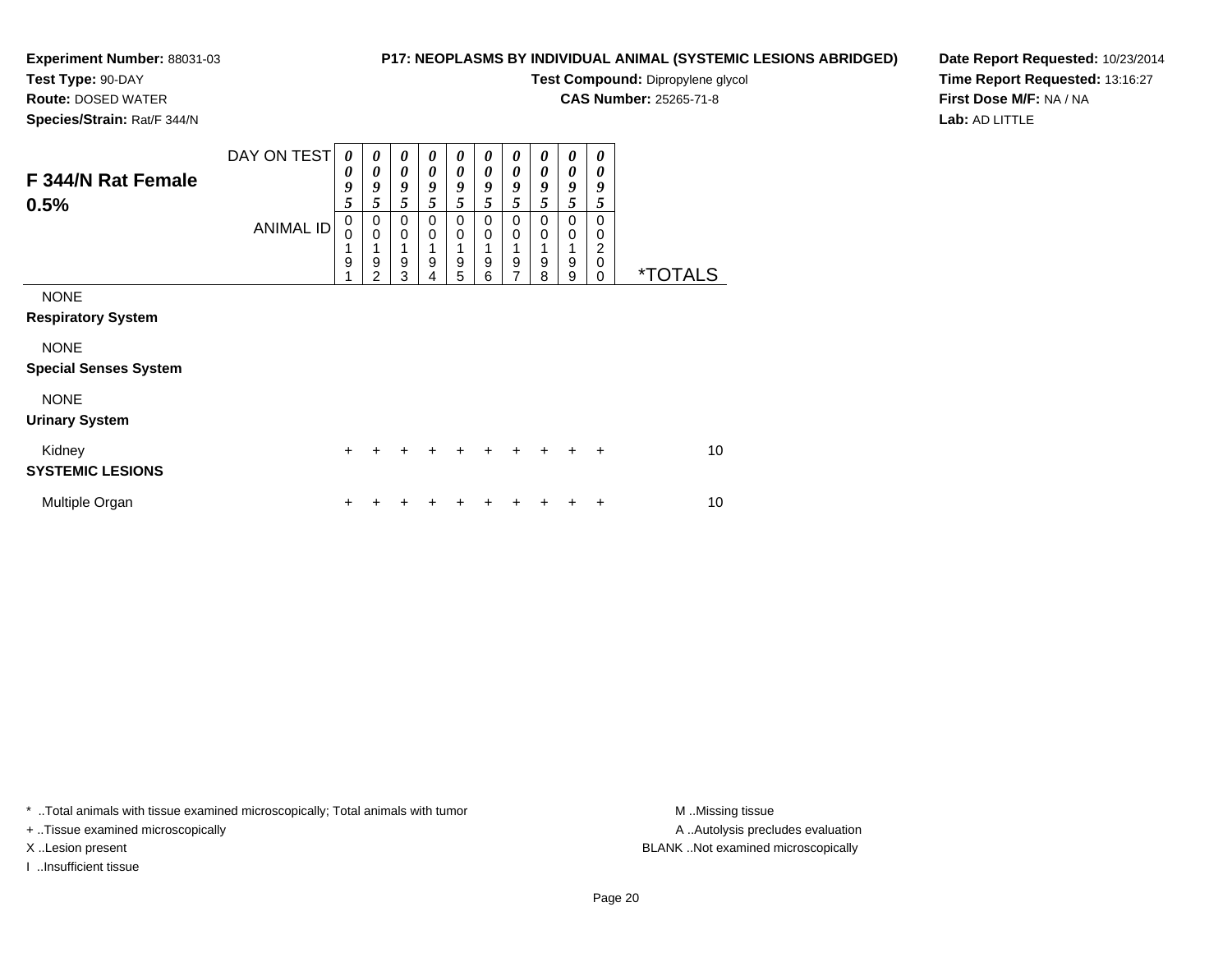**Test Type:** 90-DAY

**Route:** DOSED WATER

**Species/Strain:** Rat/F 344/N

## **P17: NEOPLASMS BY INDIVIDUAL ANIMAL (SYSTEMIC LESIONS ABRIDGED)**

**Test Compound:** Dipropylene glycol

**CAS Number:** 25265-71-8

**Date Report Requested:** 10/23/2014**Time Report Requested:** 13:16:27**First Dose M/F:** NA / NA**Lab:** AD LITTLE

| F 344/N Rat Female<br>1.0%                                                    | DAY ON TEST<br><b>ANIMAL ID</b> | $\boldsymbol{\theta}$<br>0<br>9<br>5<br>$\pmb{0}$<br>$\mathbf 0$<br>$\overline{c}$<br>$\mathbf 0$ | $\boldsymbol{\theta}$<br>$\boldsymbol{\theta}$<br>9<br>5<br>0<br>$\,0\,$<br>$\boldsymbol{2}$<br>$\pmb{0}$ | $\pmb{\theta}$<br>$\boldsymbol{\theta}$<br>9<br>5<br>$\mathbf 0$<br>$\,0\,$<br>$\boldsymbol{2}$<br>$\mathbf 0$ | $\boldsymbol{\theta}$<br>$\boldsymbol{\theta}$<br>9<br>5<br>$\mathbf 0$<br>$\,0\,$<br>$\boldsymbol{2}$<br>0 | $\boldsymbol{\theta}$<br>$\boldsymbol{\theta}$<br>9<br>5<br>$\pmb{0}$<br>0<br>$\boldsymbol{2}$<br>$\mathbf 0$ | 0<br>$\boldsymbol{\theta}$<br>9<br>5<br>$\mathbf 0$<br>$\mathbf 0$<br>$\boldsymbol{2}$<br>$\,0\,$ | $\boldsymbol{\theta}$<br>$\boldsymbol{\theta}$<br>$\boldsymbol{g}$<br>5<br>$\mathbf 0$<br>$\mathbf 0$<br>$\boldsymbol{2}$<br>$\mathbf 0$ | 0<br>0<br>9<br>5<br>$\mathbf 0$<br>$\mathbf 0$<br>$\overline{c}$<br>0 | $\boldsymbol{\theta}$<br>$\boldsymbol{\theta}$<br>9<br>5<br>$\mathbf 0$<br>0<br>$\boldsymbol{2}$<br>$\pmb{0}$ | $\boldsymbol{\theta}$<br>$\boldsymbol{\theta}$<br>9<br>5<br>$\mathbf 0$<br>0<br>$\boldsymbol{2}$<br>1 |                       |
|-------------------------------------------------------------------------------|---------------------------------|---------------------------------------------------------------------------------------------------|-----------------------------------------------------------------------------------------------------------|----------------------------------------------------------------------------------------------------------------|-------------------------------------------------------------------------------------------------------------|---------------------------------------------------------------------------------------------------------------|---------------------------------------------------------------------------------------------------|------------------------------------------------------------------------------------------------------------------------------------------|-----------------------------------------------------------------------|---------------------------------------------------------------------------------------------------------------|-------------------------------------------------------------------------------------------------------|-----------------------|
| <b>Alimentary System</b>                                                      |                                 | 1                                                                                                 | $\overline{2}$                                                                                            | 3                                                                                                              | 4                                                                                                           | 5                                                                                                             | 6                                                                                                 | $\overline{7}$                                                                                                                           | 8                                                                     | $\boldsymbol{9}$                                                                                              | 0                                                                                                     | <i><b>*TOTALS</b></i> |
| Liver<br><b>Cardiovascular System</b>                                         |                                 |                                                                                                   |                                                                                                           |                                                                                                                |                                                                                                             | $\ddot{}$                                                                                                     |                                                                                                   |                                                                                                                                          |                                                                       |                                                                                                               |                                                                                                       | $\mathbf{1}$          |
| <b>NONE</b><br><b>Endocrine System</b>                                        |                                 |                                                                                                   |                                                                                                           |                                                                                                                |                                                                                                             |                                                                                                               |                                                                                                   |                                                                                                                                          |                                                                       |                                                                                                               |                                                                                                       |                       |
| <b>Adrenal Cortex</b><br><b>Pituitary Gland</b><br><b>General Body System</b> |                                 | $\ddot{}$                                                                                         |                                                                                                           |                                                                                                                | +                                                                                                           |                                                                                                               |                                                                                                   |                                                                                                                                          |                                                                       |                                                                                                               | +                                                                                                     | 10<br>$\mathbf{1}$    |
| <b>NONE</b><br><b>Genital System</b>                                          |                                 |                                                                                                   |                                                                                                           |                                                                                                                |                                                                                                             |                                                                                                               |                                                                                                   |                                                                                                                                          |                                                                       |                                                                                                               |                                                                                                       |                       |
| Ovary<br><b>Uterus</b>                                                        |                                 |                                                                                                   |                                                                                                           | $\ddot{}$                                                                                                      | $\ddot{}$                                                                                                   | $\ddot{}$                                                                                                     | $\ddot{}$                                                                                         |                                                                                                                                          |                                                                       |                                                                                                               |                                                                                                       | 3<br>$\mathbf{1}$     |
| <b>Hematopoietic System</b>                                                   |                                 |                                                                                                   |                                                                                                           |                                                                                                                |                                                                                                             |                                                                                                               |                                                                                                   |                                                                                                                                          |                                                                       |                                                                                                               |                                                                                                       |                       |
| Lymph Node<br>Lymph Node, Mandibular<br>Thymus<br><b>Integumentary System</b> |                                 |                                                                                                   | $+$                                                                                                       |                                                                                                                | $\ddot{}$                                                                                                   |                                                                                                               |                                                                                                   |                                                                                                                                          |                                                                       |                                                                                                               | $\ddot{}$                                                                                             | 1<br>1<br>1           |

NONE

\* ..Total animals with tissue examined microscopically; Total animals with tumor **M** . Missing tissue M ..Missing tissue

+ ..Tissue examined microscopically

I ..Insufficient tissue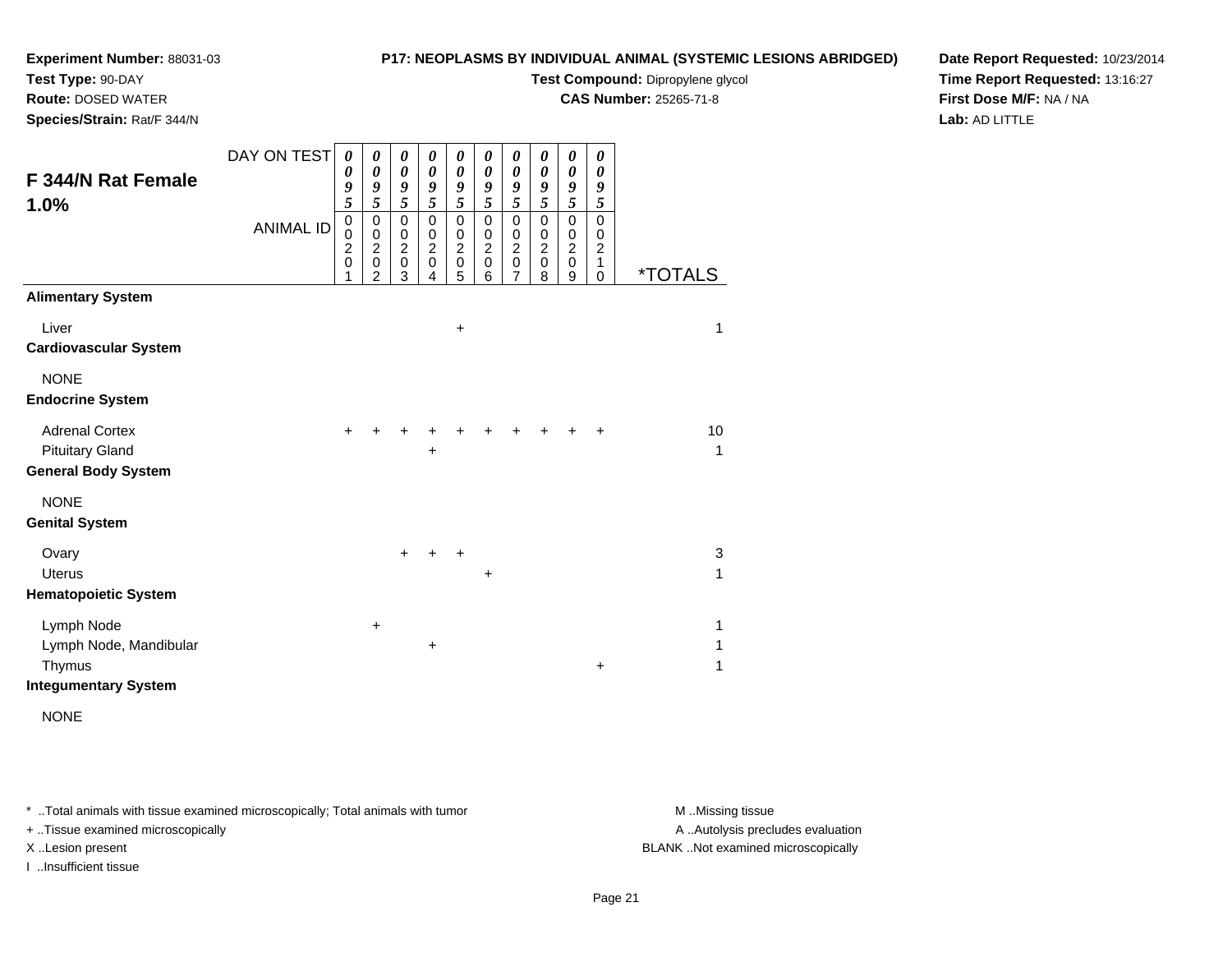# **Test Type:** 90-DAY

**Route:** DOSED WATER

**Species/Strain:** Rat/F 344/N

# **P17: NEOPLASMS BY INDIVIDUAL ANIMAL (SYSTEMIC LESIONS ABRIDGED)**

**Test Compound:** Dipropylene glycol

**CAS Number:** 25265-71-8

**Date Report Requested:** 10/23/2014**Time Report Requested:** 13:16:28**First Dose M/F:** NA / NA**Lab:** AD LITTLE

| <b>F 344/N Rat Female</b><br>1.0%           | DAY ON TEST      | $\boldsymbol{\theta}$<br>0<br>9<br>5                        | 0<br>0<br>9<br>5                                     | 0<br>$\boldsymbol{\theta}$<br>9<br>5                 | 0<br>0<br>9<br>5                                                 | 0<br>$\boldsymbol{\theta}$<br>9<br>5         | 0<br>0<br>9<br>5                                         | 0<br>0<br>9<br>5                                          | 0<br>$\boldsymbol{\theta}$<br>9<br>5                          | 0<br>0<br>9<br>5                                     | 0<br>0<br>9<br>5                             |                       |
|---------------------------------------------|------------------|-------------------------------------------------------------|------------------------------------------------------|------------------------------------------------------|------------------------------------------------------------------|----------------------------------------------|----------------------------------------------------------|-----------------------------------------------------------|---------------------------------------------------------------|------------------------------------------------------|----------------------------------------------|-----------------------|
|                                             | <b>ANIMAL ID</b> | $\mathbf 0$<br>$\mathbf 0$<br>$\overline{c}$<br>$\mathbf 0$ | 0<br>$\pmb{0}$<br>$\overline{c}$<br>$\mathbf 0$<br>2 | 0<br>$\pmb{0}$<br>$\overline{2}$<br>$\mathbf 0$<br>3 | $\mathbf 0$<br>$\mathbf 0$<br>$\boldsymbol{2}$<br>$\pmb{0}$<br>4 | $\pmb{0}$<br>$\pmb{0}$<br>$\frac{2}{0}$<br>5 | $\mathbf 0$<br>0<br>$\boldsymbol{2}$<br>$\mathsf 0$<br>6 | $\pmb{0}$<br>$\pmb{0}$<br>$\frac{2}{0}$<br>$\overline{7}$ | $\Omega$<br>$\mathbf 0$<br>$\overline{2}$<br>$\mathbf 0$<br>8 | 0<br>$\pmb{0}$<br>$\overline{2}$<br>$\mathbf 0$<br>9 | $\mathbf 0$<br>0<br>$\overline{2}$<br>1<br>0 | <i><b>*TOTALS</b></i> |
| <b>Musculoskeletal System</b>               |                  |                                                             |                                                      |                                                      |                                                                  |                                              |                                                          |                                                           |                                                               |                                                      |                                              |                       |
| <b>NONE</b><br><b>Nervous System</b>        |                  |                                                             |                                                      |                                                      |                                                                  |                                              |                                                          |                                                           |                                                               |                                                      |                                              |                       |
| <b>NONE</b><br><b>Respiratory System</b>    |                  |                                                             |                                                      |                                                      |                                                                  |                                              |                                                          |                                                           |                                                               |                                                      |                                              |                       |
| <b>NONE</b><br><b>Special Senses System</b> |                  |                                                             |                                                      |                                                      |                                                                  |                                              |                                                          |                                                           |                                                               |                                                      |                                              |                       |
| <b>NONE</b><br><b>Urinary System</b>        |                  |                                                             |                                                      |                                                      |                                                                  |                                              |                                                          |                                                           |                                                               |                                                      |                                              |                       |
| Kidney<br><b>SYSTEMIC LESIONS</b>           |                  | +                                                           |                                                      |                                                      |                                                                  |                                              |                                                          |                                                           |                                                               |                                                      | $\ddot{}$                                    | 10 <sup>1</sup>       |
| Multiple Organ                              |                  | +                                                           |                                                      |                                                      |                                                                  |                                              |                                                          |                                                           |                                                               |                                                      | +                                            | 10                    |

\* ..Total animals with tissue examined microscopically; Total animals with tumor **M** . Missing tissue M ..Missing tissue

+ ..Tissue examined microscopically

I ..Insufficient tissue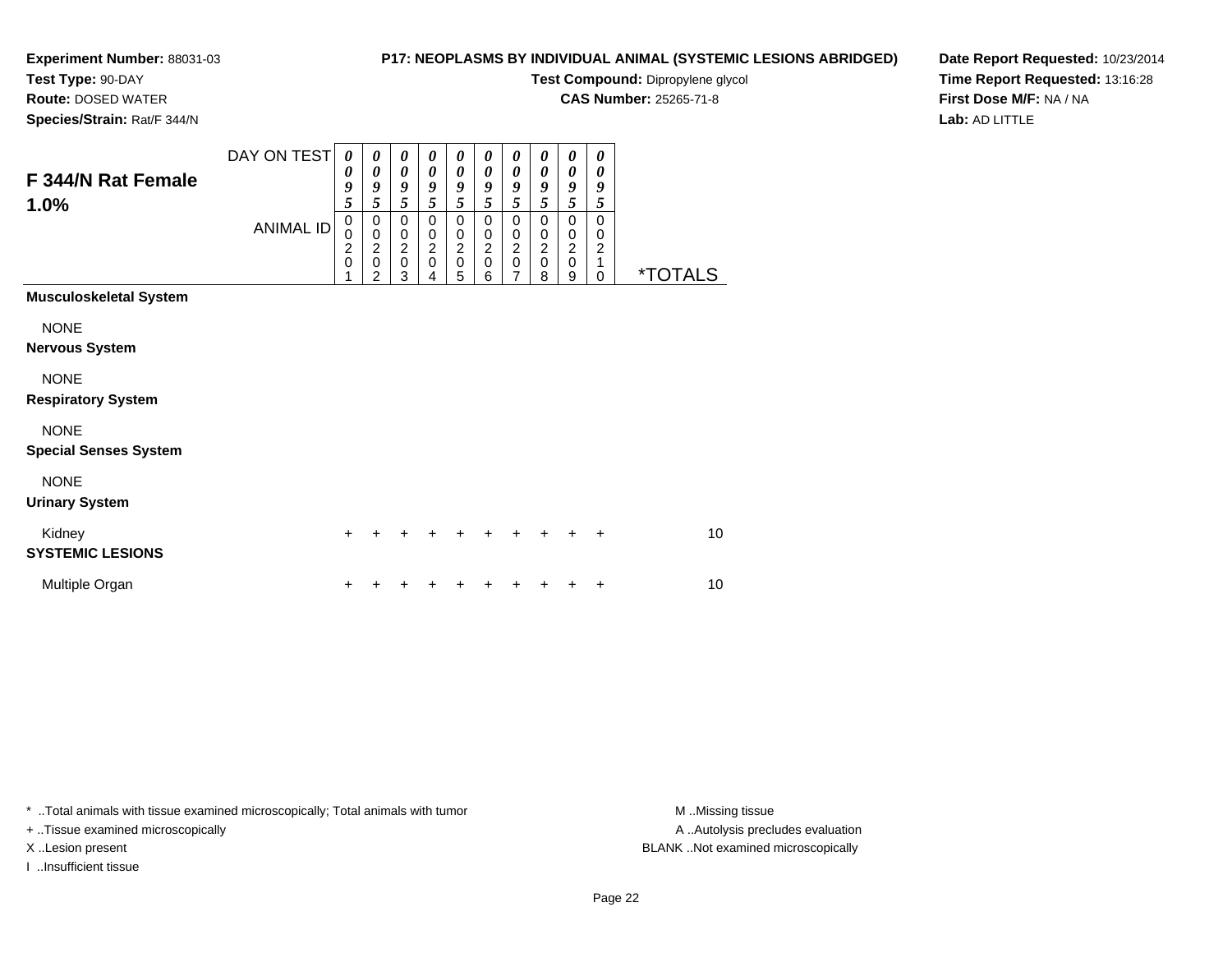## **Test Type:** 90-DAY

**Route:** DOSED WATER

**Species/Strain:** Rat/F 344/N

# **P17: NEOPLASMS BY INDIVIDUAL ANIMAL (SYSTEMIC LESIONS ABRIDGED)**

**Test Compound:** Dipropylene glycol

**CAS Number:** 25265-71-8

**Date Report Requested:** 10/23/2014**Time Report Requested:** 13:16:28**First Dose M/F:** NA / NA**Lab:** AD LITTLE

| F 344/N Rat Female<br>2.0%                                             | DAY ON TEST<br><b>ANIMAL ID</b> | 0<br>0<br>9<br>5<br>$\mathbf 0$<br>$\mathbf 0$<br>$\overline{2}$<br>1 | 0<br>$\boldsymbol{\theta}$<br>9<br>5<br>0<br>$\pmb{0}$<br>$\overline{2}$<br>1 | 0<br>$\boldsymbol{\theta}$<br>9<br>5<br>0<br>$\,0\,$<br>$\overline{2}$<br>$\mathbf{1}$ | 0<br>$\boldsymbol{\theta}$<br>9<br>5<br>$\pmb{0}$<br>$\,0\,$<br>$\overline{2}$<br>1 | 0<br>$\boldsymbol{\theta}$<br>9<br>5<br>0<br>$\,0\,$<br>$\overline{2}$<br>$\mathbf{1}$ | 0<br>$\boldsymbol{\theta}$<br>9<br>5<br>0<br>$\mathbf 0$<br>$\boldsymbol{2}$<br>1 | 0<br>$\boldsymbol{\theta}$<br>9<br>5<br>$\mathbf 0$<br>$\,0\,$<br>$\overline{2}$<br>$\mathbf{1}$ | 0<br>0<br>9<br>5<br>0<br>0<br>$\overline{2}$<br>$\mathbf{1}$ | 0<br>$\boldsymbol{\theta}$<br>9<br>5<br>$\mathbf 0$<br>$\pmb{0}$<br>$\overline{2}$<br>$\mathbf{1}$ | 0<br>$\boldsymbol{\theta}$<br>9<br>5<br>$\mathbf 0$<br>0<br>$\boldsymbol{2}$<br>$\overline{c}$ |                                  |
|------------------------------------------------------------------------|---------------------------------|-----------------------------------------------------------------------|-------------------------------------------------------------------------------|----------------------------------------------------------------------------------------|-------------------------------------------------------------------------------------|----------------------------------------------------------------------------------------|-----------------------------------------------------------------------------------|--------------------------------------------------------------------------------------------------|--------------------------------------------------------------|----------------------------------------------------------------------------------------------------|------------------------------------------------------------------------------------------------|----------------------------------|
|                                                                        |                                 | 1                                                                     | $\overline{2}$                                                                | 3                                                                                      | 4                                                                                   | 5                                                                                      | 6                                                                                 | $\overline{7}$                                                                                   | 8                                                            | $\boldsymbol{9}$                                                                                   | $\mathbf 0$                                                                                    | <i><b>*TOTALS</b></i>            |
| <b>Alimentary System</b>                                               |                                 |                                                                       |                                                                               |                                                                                        |                                                                                     |                                                                                        |                                                                                   |                                                                                                  |                                                              |                                                                                                    |                                                                                                |                                  |
| Liver<br><b>Cardiovascular System</b>                                  |                                 | $\ddot{}$                                                             |                                                                               |                                                                                        |                                                                                     |                                                                                        |                                                                                   |                                                                                                  | $\ddot{}$                                                    | $\ddot{}$                                                                                          |                                                                                                | 3                                |
| <b>NONE</b><br><b>Endocrine System</b>                                 |                                 |                                                                       |                                                                               |                                                                                        |                                                                                     |                                                                                        |                                                                                   |                                                                                                  |                                                              |                                                                                                    |                                                                                                |                                  |
| <b>Adrenal Cortex</b><br>Adrenal Medulla<br><b>General Body System</b> |                                 | $\ddot{}$                                                             |                                                                               | +<br>+                                                                                 |                                                                                     |                                                                                        |                                                                                   |                                                                                                  |                                                              |                                                                                                    | +                                                                                              | 10<br>$\mathbf{1}$               |
| <b>NONE</b><br><b>Genital System</b>                                   |                                 |                                                                       |                                                                               |                                                                                        |                                                                                     |                                                                                        |                                                                                   |                                                                                                  |                                                              |                                                                                                    |                                                                                                |                                  |
| <b>Uterus</b><br><b>Hematopoietic System</b>                           |                                 |                                                                       |                                                                               | $\ddot{}$                                                                              |                                                                                     | $\ddot{}$                                                                              |                                                                                   |                                                                                                  | $\ddot{}$                                                    |                                                                                                    |                                                                                                | $\mathbf{3}$                     |
| Lymph Node<br>Lymph Node, Mandibular<br><b>Integumentary System</b>    |                                 |                                                                       |                                                                               | $\ddot{}$<br>$\ddot{}$                                                                 |                                                                                     |                                                                                        |                                                                                   | $\ddot{}$                                                                                        | $\ddot{}$                                                    |                                                                                                    |                                                                                                | $\overline{2}$<br>$\overline{2}$ |
| <b>NONE</b><br><b>Musculoskeletal System</b>                           |                                 |                                                                       |                                                                               |                                                                                        |                                                                                     |                                                                                        |                                                                                   |                                                                                                  |                                                              |                                                                                                    |                                                                                                |                                  |

NONE

\* ..Total animals with tissue examined microscopically; Total animals with tumor **M** . Missing tissue M ..Missing tissue

+ ..Tissue examined microscopically

I ..Insufficient tissue

A ..Autolysis precludes evaluation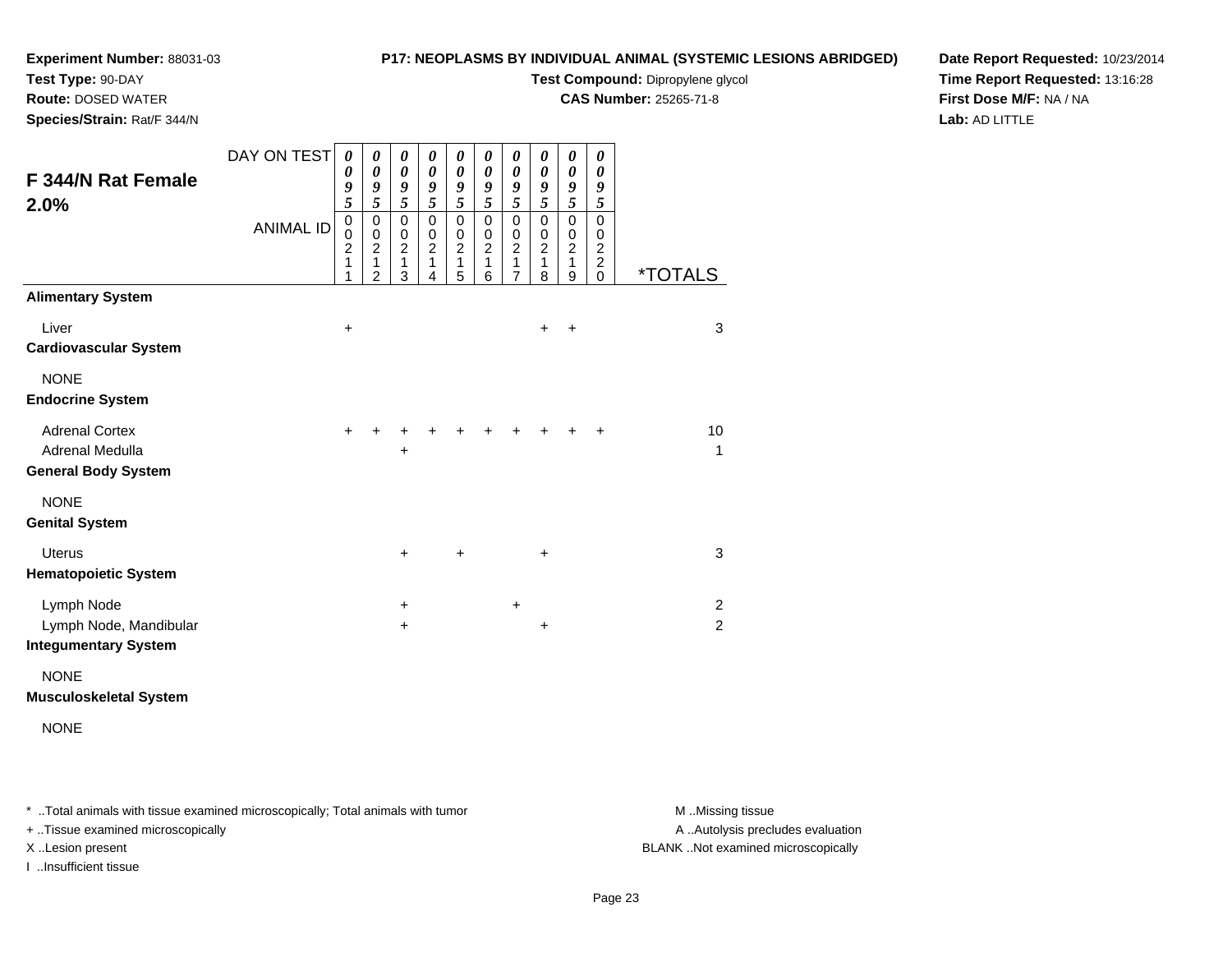**Route:** DOSED WATER**Species/Strain:** Rat/F 344/N

### **P17: NEOPLASMS BY INDIVIDUAL ANIMAL (SYSTEMIC LESIONS ABRIDGED)**

**Test Compound:** Dipropylene glycol

**CAS Number:** 25265-71-8

**Date Report Requested:** 10/23/2014**Time Report Requested:** 13:16:28**First Dose M/F:** NA / NA**Lab:** AD LITTLE

| F 344/N Rat Female<br>2.0%        | DAY ON TEST      | 0<br>0<br>9                                          | 0<br>0<br>9                                                           | 0<br>0<br>9                                     | 0<br>0<br>9                                     | 0<br>0<br>9                             | 0<br>0<br>9                                       | 0<br>0<br>9                                            | 0<br>0<br>9                                       | 0<br>0<br>9                                               | 0<br>0<br>9                                                 |                       |
|-----------------------------------|------------------|------------------------------------------------------|-----------------------------------------------------------------------|-------------------------------------------------|-------------------------------------------------|-----------------------------------------|---------------------------------------------------|--------------------------------------------------------|---------------------------------------------------|-----------------------------------------------------------|-------------------------------------------------------------|-----------------------|
|                                   | <b>ANIMAL ID</b> | 5<br>0<br>$\overline{0}$<br>$\overline{2}$<br>1<br>1 | 5<br>$\begin{matrix} 0 \\ 0 \\ 2 \end{matrix}$<br>1<br>$\overline{2}$ | 5<br>0<br>$\pmb{0}$<br>$\overline{2}$<br>1<br>3 | 5<br>0<br>$\pmb{0}$<br>$\overline{2}$<br>1<br>4 | 5<br>0<br>0<br>$\overline{c}$<br>1<br>5 | 5<br>0<br>$\mathbf 0$<br>$\overline{c}$<br>1<br>6 | 5<br>0<br>$\boldsymbol{0}$<br>$\overline{2}$<br>1<br>7 | 5<br>0<br>$\mathbf 0$<br>$\overline{c}$<br>1<br>8 | 5<br>0<br>$\begin{array}{c} 0 \\ 2 \\ 1 \end{array}$<br>9 | 5<br>0<br>0<br>$\overline{c}$<br>$\overline{c}$<br>$\Omega$ | <i><b>*TOTALS</b></i> |
| <b>Nervous System</b>             |                  |                                                      |                                                                       |                                                 |                                                 |                                         |                                                   |                                                        |                                                   |                                                           |                                                             |                       |
| <b>NONE</b>                       |                  |                                                      |                                                                       |                                                 |                                                 |                                         |                                                   |                                                        |                                                   |                                                           |                                                             |                       |
| <b>Respiratory System</b>         |                  |                                                      |                                                                       |                                                 |                                                 |                                         |                                                   |                                                        |                                                   |                                                           |                                                             |                       |
| <b>NONE</b>                       |                  |                                                      |                                                                       |                                                 |                                                 |                                         |                                                   |                                                        |                                                   |                                                           |                                                             |                       |
| <b>Special Senses System</b>      |                  |                                                      |                                                                       |                                                 |                                                 |                                         |                                                   |                                                        |                                                   |                                                           |                                                             |                       |
| <b>NONE</b>                       |                  |                                                      |                                                                       |                                                 |                                                 |                                         |                                                   |                                                        |                                                   |                                                           |                                                             |                       |
| <b>Urinary System</b>             |                  |                                                      |                                                                       |                                                 |                                                 |                                         |                                                   |                                                        |                                                   |                                                           |                                                             |                       |
| Kidney<br><b>SYSTEMIC LESIONS</b> |                  | $\pm$                                                |                                                                       |                                                 |                                                 | +                                       | +                                                 | +                                                      |                                                   | ÷                                                         | $\ddot{}$                                                   | 10 <sup>1</sup>       |
| Multiple Organ                    |                  |                                                      |                                                                       |                                                 |                                                 |                                         |                                                   |                                                        |                                                   |                                                           | ٠                                                           | 10                    |

\* ..Total animals with tissue examined microscopically; Total animals with tumor **M** . Missing tissue M ..Missing tissue

+ ..Tissue examined microscopically

I ..Insufficient tissue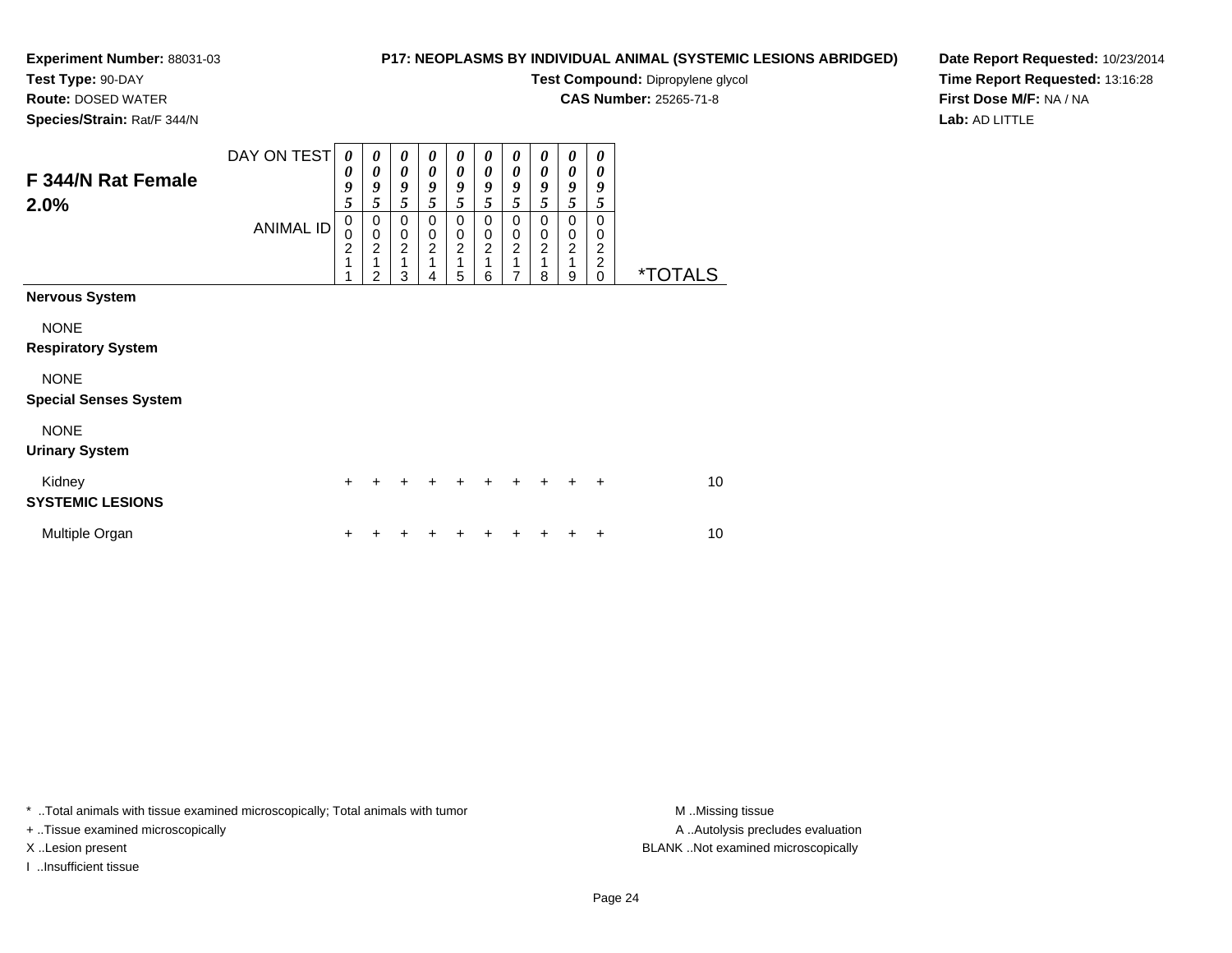# **Test Type:** 90-DAY

**Route:** DOSED WATER

**Species/Strain:** Rat/F 344/N

# **P17: NEOPLASMS BY INDIVIDUAL ANIMAL (SYSTEMIC LESIONS ABRIDGED)**

**Test Compound:** Dipropylene glycol

**CAS Number:** 25265-71-8

**Date Report Requested:** 10/23/2014**Time Report Requested:** 13:16:28**First Dose M/F:** NA / NA**Lab:** AD LITTLE

| <b>F 344/N Rat Female</b><br>4.0%                     | DAY ON TEST<br><b>ANIMAL ID</b> | 0<br>0<br>9<br>$\overline{5}$<br>$\mbox{O}$<br>$\bar{0}$<br>$\frac{2}{2}$<br>1 | 0<br>$\pmb{\theta}$<br>9<br>$\overline{5}$<br>0<br>0<br>$\overline{c}$<br>$\overline{c}$<br>$\overline{2}$ | 0<br>$\boldsymbol{\theta}$<br>9<br>$\overline{5}$<br>$\pmb{0}$<br>0<br>$\overline{c}$<br>$\overline{2}$<br>3 | 0<br>$\boldsymbol{\theta}$<br>9<br>5<br>$\pmb{0}$<br>$\mathbf 0$<br>$\overline{c}$<br>$\overline{a}$<br>4 | 0<br>0<br>9<br>$\overline{\mathbf{5}}$<br>$\mathbf 0$<br>$\pmb{0}$<br>$\overline{c}$<br>$\overline{2}$<br>5 | 0<br>0<br>9<br>5<br>$\pmb{0}$<br>$\pmb{0}$<br>$\boldsymbol{2}$<br>$\overline{2}$<br>6 | 0<br>$\boldsymbol{\theta}$<br>9<br>$\overline{5}$<br>$\pmb{0}$<br>$\pmb{0}$<br>$\frac{2}{2}$<br>$\overline{7}$ | $\boldsymbol{\theta}$<br>$\boldsymbol{\theta}$<br>9<br>5<br>$\mathbf 0$<br>$\pmb{0}$<br>$\frac{2}{2}$<br>8 | 0<br>$\boldsymbol{\theta}$<br>9<br>$\overline{5}$<br>$\mathbf 0$<br>$\pmb{0}$<br>$\frac{2}{2}$<br>9 | 0<br>0<br>9<br>5<br>0<br>0<br>$\overline{c}$<br>3<br>0 | <i><b>*TOTALS</b></i> |
|-------------------------------------------------------|---------------------------------|--------------------------------------------------------------------------------|------------------------------------------------------------------------------------------------------------|--------------------------------------------------------------------------------------------------------------|-----------------------------------------------------------------------------------------------------------|-------------------------------------------------------------------------------------------------------------|---------------------------------------------------------------------------------------|----------------------------------------------------------------------------------------------------------------|------------------------------------------------------------------------------------------------------------|-----------------------------------------------------------------------------------------------------|--------------------------------------------------------|-----------------------|
| <b>Alimentary System</b>                              |                                 |                                                                                |                                                                                                            |                                                                                                              |                                                                                                           |                                                                                                             |                                                                                       |                                                                                                                |                                                                                                            |                                                                                                     |                                                        |                       |
| Liver<br><b>Cardiovascular System</b>                 |                                 | $\pm$                                                                          |                                                                                                            |                                                                                                              |                                                                                                           |                                                                                                             |                                                                                       |                                                                                                                |                                                                                                            | +                                                                                                   | $\ddot{}$                                              | 10                    |
| <b>NONE</b><br><b>Endocrine System</b>                |                                 |                                                                                |                                                                                                            |                                                                                                              |                                                                                                           |                                                                                                             |                                                                                       |                                                                                                                |                                                                                                            |                                                                                                     |                                                        |                       |
| <b>Adrenal Cortex</b><br><b>General Body System</b>   |                                 | $+$                                                                            |                                                                                                            |                                                                                                              |                                                                                                           |                                                                                                             |                                                                                       | +                                                                                                              | $\div$                                                                                                     |                                                                                                     | $\ddot{}$                                              | 10                    |
| <b>NONE</b><br><b>Genital System</b>                  |                                 |                                                                                |                                                                                                            |                                                                                                              |                                                                                                           |                                                                                                             |                                                                                       |                                                                                                                |                                                                                                            |                                                                                                     |                                                        |                       |
| Ovary<br><b>Uterus</b><br><b>Hematopoietic System</b> |                                 | $\ddot{}$                                                                      | $\ddot{}$                                                                                                  | $\ddot{}$                                                                                                    |                                                                                                           |                                                                                                             |                                                                                       |                                                                                                                | $\ddot{}$                                                                                                  |                                                                                                     |                                                        | 1<br>3                |
| Lymph Node<br>Thymus<br><b>Integumentary System</b>   |                                 |                                                                                |                                                                                                            |                                                                                                              |                                                                                                           | +                                                                                                           |                                                                                       |                                                                                                                |                                                                                                            | $\ddot{}$                                                                                           |                                                        | 1<br>1                |
| <b>NONE</b><br><b>Musculoskeletal System</b>          |                                 |                                                                                |                                                                                                            |                                                                                                              |                                                                                                           |                                                                                                             |                                                                                       |                                                                                                                |                                                                                                            |                                                                                                     |                                                        |                       |
| <b>Bone</b>                                           |                                 | +                                                                              |                                                                                                            |                                                                                                              |                                                                                                           |                                                                                                             |                                                                                       |                                                                                                                |                                                                                                            |                                                                                                     | +                                                      | 10                    |

\* ..Total animals with tissue examined microscopically; Total animals with tumor **M** . Missing tissue M ..Missing tissue A ..Autolysis precludes evaluation + ..Tissue examined microscopically X ..Lesion present BLANK ..Not examined microscopicallyI ..Insufficient tissue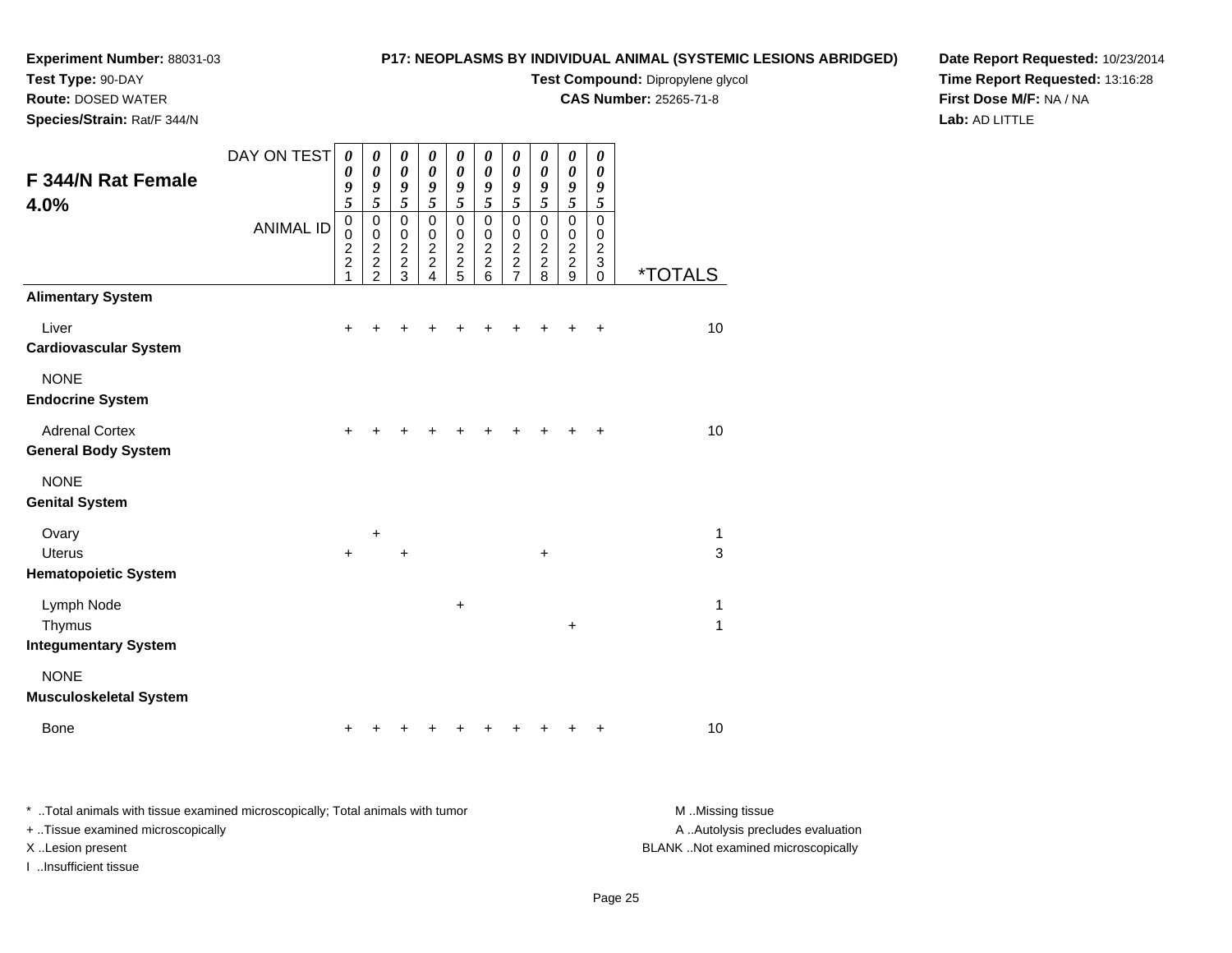# **Test Type:** 90-DAY

**Route:** DOSED WATER

**Species/Strain:** Rat/F 344/N

# **P17: NEOPLASMS BY INDIVIDUAL ANIMAL (SYSTEMIC LESIONS ABRIDGED)**

**Test Compound:** Dipropylene glycol

**CAS Number:** 25265-71-8

**Date Report Requested:** 10/23/2014**Time Report Requested:** 13:16:28**First Dose M/F:** NA / NA**Lab:** AD LITTLE

| F 344/N Rat Female<br>4.0%                  | DAY ON TEST<br><b>ANIMAL ID</b> | 0<br>0<br>9<br>5                | 0<br>0<br>9<br>5             | 0<br>$\boldsymbol{\theta}$<br>9<br>5 | 0<br>$\boldsymbol{\theta}$<br>9<br>5 | 0<br>$\boldsymbol{\theta}$<br>9<br>$\overline{5}$ | 0<br>0<br>9<br>5                     | 0<br>0<br>9<br>5                          | 0<br>0<br>9<br>5             | 0<br>0<br>9<br>5                            | 0<br>0<br>9<br>5                                          |                       |
|---------------------------------------------|---------------------------------|---------------------------------|------------------------------|--------------------------------------|--------------------------------------|---------------------------------------------------|--------------------------------------|-------------------------------------------|------------------------------|---------------------------------------------|-----------------------------------------------------------|-----------------------|
|                                             |                                 | $\pmb{0}$<br>0<br>$\frac{2}{2}$ | 0<br>0<br>$\frac{2}{2}$<br>2 | 0<br>$\pmb{0}$<br>$\frac{2}{2}$<br>3 | 0<br>$\pmb{0}$<br>$\frac{2}{2}$<br>4 | 0<br>$\pmb{0}$<br>$\frac{2}{2}$<br>5              | 0<br>$\pmb{0}$<br>$\frac{2}{2}$<br>6 | 0<br>0<br>$\frac{2}{2}$<br>$\overline{7}$ | 0<br>0<br>$\frac{2}{2}$<br>8 | 0<br>$\boldsymbol{0}$<br>$\frac{2}{2}$<br>9 | $\Omega$<br>0<br>$\overline{\mathbf{c}}$<br>3<br>$\Omega$ | <i><b>*TOTALS</b></i> |
| <b>Nervous System</b>                       |                                 |                                 |                              |                                      |                                      |                                                   |                                      |                                           |                              |                                             |                                                           |                       |
| <b>NONE</b><br><b>Respiratory System</b>    |                                 |                                 |                              |                                      |                                      |                                                   |                                      |                                           |                              |                                             |                                                           |                       |
| <b>Nose</b><br><b>Special Senses System</b> |                                 | $\ddot{}$                       |                              |                                      |                                      | +                                                 |                                      |                                           |                              |                                             | $\ddot{}$                                                 | 10                    |
| <b>NONE</b><br><b>Urinary System</b>        |                                 |                                 |                              |                                      |                                      |                                                   |                                      |                                           |                              |                                             |                                                           |                       |
| Kidney<br><b>SYSTEMIC LESIONS</b>           |                                 | $\ddot{}$                       |                              |                                      |                                      |                                                   |                                      |                                           |                              |                                             | ÷                                                         | 10                    |
| Multiple Organ                              |                                 | ٠                               |                              |                                      |                                      |                                                   |                                      |                                           |                              |                                             | ٠                                                         | 10                    |

\* ..Total animals with tissue examined microscopically; Total animals with tumor **M** . Missing tissue M ..Missing tissue

+ ..Tissue examined microscopically

I ..Insufficient tissue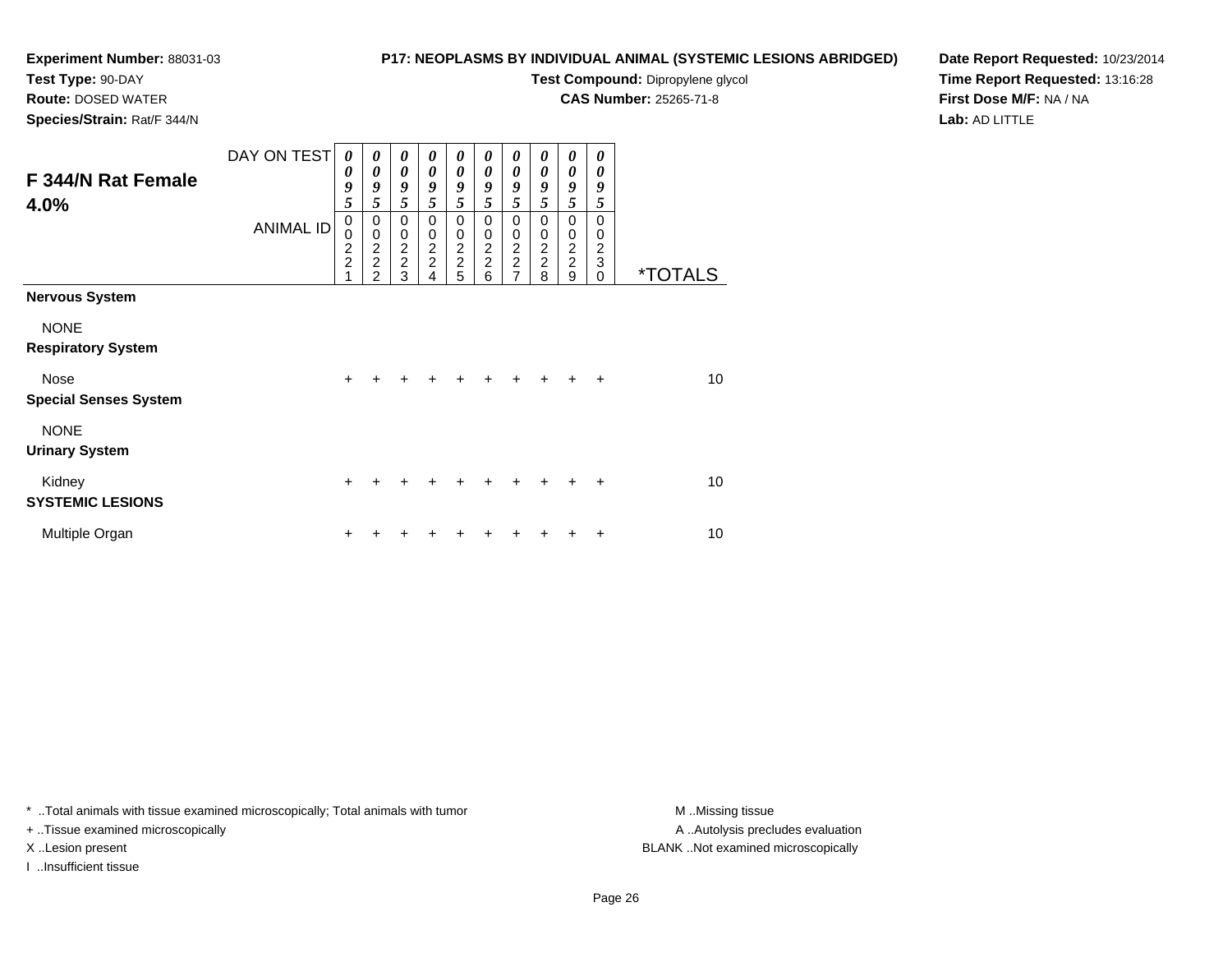**Test Type:** 90-DAY

**Route:** DOSED WATER

**Species/Strain:** Rat/F 344/N

### **P17: NEOPLASMS BY INDIVIDUAL ANIMAL (SYSTEMIC LESIONS ABRIDGED)**

**Test Compound:** Dipropylene glycol

**CAS Number:** 25265-71-8

**Date Report Requested:** 10/23/2014**Time Report Requested:** 13:16:28**First Dose M/F:** NA / NA**Lab:** AD LITTLE

| F 344/N Rat Female<br>8.0%        | DAY ON TEST<br><b>ANIMAL ID</b> | 0<br>$\boldsymbol{\theta}$<br>9<br>5<br>$\mathbf 0$<br>$\pmb{0}$<br>$\boldsymbol{2}$<br>3<br>1 | 0<br>$\boldsymbol{\theta}$<br>9<br>$\overline{5}$<br>$\mathbf 0$<br>$\pmb{0}$<br>$\boldsymbol{2}$<br>3<br>$\overline{2}$ | 0<br>$\boldsymbol{\theta}$<br>9<br>$\overline{5}$<br>$\mathbf 0$<br>$\pmb{0}$<br>$\boldsymbol{2}$<br>3<br>3 | 0<br>$\boldsymbol{\theta}$<br>9<br>$\overline{5}$<br>$\Omega$<br>$\mathbf 0$<br>$\boldsymbol{2}$<br>3<br>4 | 0<br>$\boldsymbol{\theta}$<br>9<br>$\overline{5}$<br>$\mathbf 0$<br>$\,0\,$<br>$\boldsymbol{2}$<br>3<br>5 | 0<br>0<br>9<br>$\overline{5}$<br>$\Omega$<br>$\mathbf 0$<br>$\overline{c}$<br>3<br>6 | 0<br>$\theta$<br>9<br>5<br>$\mathbf 0$<br>0<br>$\boldsymbol{2}$<br>3<br>$\overline{7}$ | 0<br>0<br>9<br>5<br>$\Omega$<br>$\mathbf 0$<br>$\overline{c}$<br>3<br>8 | 0<br>$\boldsymbol{\theta}$<br>9<br>5<br>$\mathbf 0$<br>$\mathbf 0$<br>$\overline{2}$<br>3<br>9 | 0<br>$\boldsymbol{\theta}$<br>9<br>5<br>0<br>$\mathbf 0$<br>$\overline{c}$<br>4<br>$\Omega$ | <i><b>*TOTALS</b></i> |
|-----------------------------------|---------------------------------|------------------------------------------------------------------------------------------------|--------------------------------------------------------------------------------------------------------------------------|-------------------------------------------------------------------------------------------------------------|------------------------------------------------------------------------------------------------------------|-----------------------------------------------------------------------------------------------------------|--------------------------------------------------------------------------------------|----------------------------------------------------------------------------------------|-------------------------------------------------------------------------|------------------------------------------------------------------------------------------------|---------------------------------------------------------------------------------------------|-----------------------|
| <b>Alimentary System</b>          |                                 |                                                                                                |                                                                                                                          |                                                                                                             |                                                                                                            |                                                                                                           |                                                                                      |                                                                                        |                                                                         |                                                                                                |                                                                                             |                       |
| Esophagus                         |                                 | +                                                                                              | $\ddot{}$                                                                                                                | $\ddot{}$                                                                                                   | +                                                                                                          | +                                                                                                         | +                                                                                    | +                                                                                      | +                                                                       | +                                                                                              | $\ddot{}$                                                                                   | 10                    |
| Intestine Large, Cecum            |                                 | +                                                                                              | +                                                                                                                        | $\ddot{}$                                                                                                   | $\ddot{}$                                                                                                  | $\ddot{}$                                                                                                 | $\ddot{}$                                                                            | +                                                                                      | +                                                                       | +                                                                                              | $\ddot{}$                                                                                   | 10                    |
| Intestine Large, Colon            |                                 | +                                                                                              | $\ddot{}$                                                                                                                | +                                                                                                           | $\ddot{}$                                                                                                  | $\ddot{}$                                                                                                 | $\ddot{}$                                                                            | +                                                                                      | $\ddot{}$                                                               | $\ddot{}$                                                                                      | $\ddot{}$                                                                                   | 10                    |
| Intestine Large, Rectum           |                                 | +                                                                                              | $\ddot{}$                                                                                                                | +                                                                                                           | $\ddot{}$                                                                                                  | +                                                                                                         | +                                                                                    | +                                                                                      | +                                                                       | $\ddot{}$                                                                                      | $\ddot{}$                                                                                   | 10                    |
| Intestine Small, Duodenum         |                                 | +                                                                                              | $\ddot{}$                                                                                                                | +                                                                                                           | $\ddot{}$                                                                                                  | $\ddot{}$                                                                                                 | $\ddot{}$                                                                            | +                                                                                      | +                                                                       | +                                                                                              | $\ddot{}$                                                                                   | 10<br>10              |
| Intestine Small, Ileum            |                                 | $\ddot{}$                                                                                      | $\ddot{}$                                                                                                                | $\ddot{}$                                                                                                   | $\ddot{}$                                                                                                  | $\ddot{}$                                                                                                 | $\ddot{}$                                                                            | $\ddot{}$                                                                              | $\ddot{}$                                                               | $\ddot{}$                                                                                      | $\ddot{}$                                                                                   |                       |
| Intestine Small, Jejunum<br>Liver |                                 | +                                                                                              | $\ddot{}$                                                                                                                | $\ddot{}$                                                                                                   | $\ddot{}$                                                                                                  | $\ddot{}$                                                                                                 | $+$                                                                                  | $\ddot{}$                                                                              | $\ddot{}$                                                               | $\ddot{}$                                                                                      | $\ddot{}$<br>$\ddot{}$                                                                      | 10<br>10              |
| Pancreas                          |                                 | +<br>+                                                                                         | $\ddot{}$<br>$\ddot{}$                                                                                                   | $\ddot{}$<br>$\ddot{}$                                                                                      | $\ddot{}$<br>$\ddot{}$                                                                                     | $\ddot{}$<br>$\ddot{}$                                                                                    | $\ddot{}$<br>$\ddot{}$                                                               | $\ddot{}$<br>$\ddot{}$                                                                 | $\ddot{}$<br>$\ddot{}$                                                  | $\ddot{}$<br>$\ddot{}$                                                                         | $\ddot{}$                                                                                   | 10                    |
| <b>Salivary Glands</b>            |                                 | +                                                                                              | +                                                                                                                        | +                                                                                                           | +                                                                                                          | +                                                                                                         | +                                                                                    | +                                                                                      | $\ddot{}$                                                               | $\ddot{}$                                                                                      | $\ddot{}$                                                                                   | 10                    |
| Stomach, Forestomach              |                                 | +                                                                                              | $\ddot{}$                                                                                                                | $\ddot{}$                                                                                                   | $\ddot{}$                                                                                                  | $\ddot{}$                                                                                                 | $+$                                                                                  | $+$                                                                                    | $\ddot{}$                                                               | $\ddot{}$                                                                                      | $\ddot{}$                                                                                   | 10                    |
| Stomach, Glandular                |                                 | $\ddot{}$                                                                                      | $\ddot{}$                                                                                                                | $\ddot{}$                                                                                                   | $+$                                                                                                        | $\ddot{}$                                                                                                 | $\ddot{}$                                                                            | $\ddot{}$                                                                              | $\ddot{}$                                                               | $\ddot{}$                                                                                      | $\ddot{}$                                                                                   | 10                    |
| <b>Cardiovascular System</b>      |                                 |                                                                                                |                                                                                                                          |                                                                                                             |                                                                                                            |                                                                                                           |                                                                                      |                                                                                        |                                                                         |                                                                                                |                                                                                             |                       |
| <b>Blood Vessel</b>               |                                 | +                                                                                              | +                                                                                                                        | M                                                                                                           | +                                                                                                          |                                                                                                           |                                                                                      | +                                                                                      | +                                                                       | +                                                                                              | +                                                                                           | 9                     |
| Heart                             |                                 | $\ddot{}$                                                                                      | +                                                                                                                        | $\ddot{}$                                                                                                   | +                                                                                                          |                                                                                                           |                                                                                      | ÷                                                                                      | ÷                                                                       | $\ddot{}$                                                                                      | $\ddot{}$                                                                                   | 10                    |
| <b>Endocrine System</b>           |                                 |                                                                                                |                                                                                                                          |                                                                                                             |                                                                                                            |                                                                                                           |                                                                                      |                                                                                        |                                                                         |                                                                                                |                                                                                             |                       |
| <b>Adrenal Cortex</b>             |                                 | ÷                                                                                              | ٠                                                                                                                        | +                                                                                                           | +                                                                                                          | +                                                                                                         | +                                                                                    | +                                                                                      | +                                                                       | +                                                                                              | +                                                                                           | 10                    |
| Adrenal Medulla                   |                                 | +                                                                                              | $\ddot{}$                                                                                                                | $\ddot{}$                                                                                                   | $\ddot{}$                                                                                                  | $\ddot{}$                                                                                                 | $\ddot{}$                                                                            | $\ddot{}$                                                                              | $\ddot{}$                                                               | $\ddot{}$                                                                                      | $\ddot{}$                                                                                   | 10                    |
| Islets, Pancreatic                |                                 | ٠                                                                                              | +                                                                                                                        | +                                                                                                           | +                                                                                                          | $\ddot{}$                                                                                                 | $\ddot{}$                                                                            | $\ddot{}$                                                                              | +                                                                       | +                                                                                              | +                                                                                           | 10                    |
| Parathyroid Gland                 |                                 | +                                                                                              |                                                                                                                          | +                                                                                                           | $\ddot{}$                                                                                                  | M                                                                                                         | $+$                                                                                  | M                                                                                      | $\ddot{}$                                                               | $\ddot{}$                                                                                      | +                                                                                           | 8                     |

\* ..Total animals with tissue examined microscopically; Total animals with tumor **M** . Missing tissue M ..Missing tissue

+ ..Tissue examined microscopically

I ..Insufficient tissue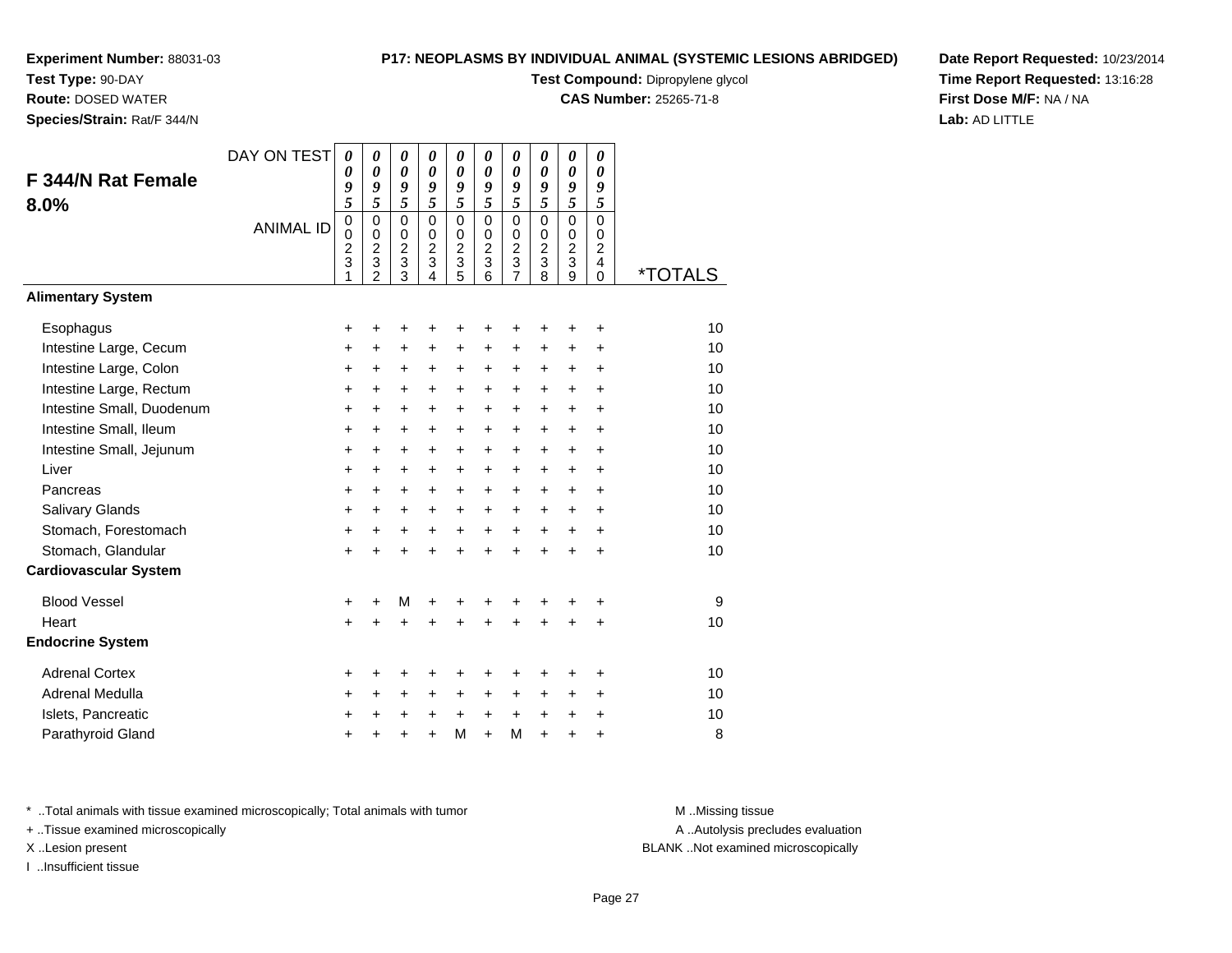**Test Type:** 90-DAY

**Route:** DOSED WATER

**Species/Strain:** Rat/F 344/N

## **P17: NEOPLASMS BY INDIVIDUAL ANIMAL (SYSTEMIC LESIONS ABRIDGED)**

**Test Compound:** Dipropylene glycol

**CAS Number:** 25265-71-8

**Date Report Requested:** 10/23/2014**Time Report Requested:** 13:16:28**First Dose M/F:** NA / NA**Lab:** AD LITTLE

| <b>F 344/N Rat Female</b><br>8.0% | DAY ON TEST<br><b>ANIMAL ID</b> | 0<br>0<br>9<br>5<br>$\pmb{0}$<br>0<br>$\frac{2}{3}$<br>1 | $\boldsymbol{\theta}$<br>0<br>9<br>5<br>$\mathbf 0$<br>0<br>$\frac{2}{3}$<br>$\overline{c}$ | 0<br>$\boldsymbol{\theta}$<br>9<br>5<br>$\mathbf 0$<br>$\frac{0}{2}$<br>$\mathbf{3}$ | 0<br>0<br>9<br>5<br>$\mathbf 0$<br>0<br>$\overline{2}$<br>$\ensuremath{\mathsf{3}}$<br>4 | 0<br>$\boldsymbol{\theta}$<br>9<br>5<br>$\pmb{0}$<br>$\begin{array}{c} 0 \\ 2 \\ 3 \end{array}$<br>$\overline{5}$ | 0<br>0<br>9<br>5<br>$\mathbf 0$<br>0<br>$\overline{c}$<br>$\ensuremath{\mathsf{3}}$<br>6 | 0<br>$\boldsymbol{\theta}$<br>9<br>5<br>$\mathsf 0$<br>0<br>$\frac{2}{3}$<br>$\overline{7}$ | 0<br>0<br>9<br>5<br>$\mathbf 0$<br>0<br>$\overline{c}$<br>$\ensuremath{\mathsf{3}}$<br>8 | 0<br>$\boldsymbol{\theta}$<br>9<br>5<br>$\mathbf 0$<br>$\frac{0}{2}$<br>9 | $\boldsymbol{\theta}$<br>0<br>9<br>5<br>$\mathbf 0$<br>0<br>$\boldsymbol{2}$<br>$\overline{4}$<br>$\mathbf 0$ | <i><b>*TOTALS</b></i> |
|-----------------------------------|---------------------------------|----------------------------------------------------------|---------------------------------------------------------------------------------------------|--------------------------------------------------------------------------------------|------------------------------------------------------------------------------------------|-------------------------------------------------------------------------------------------------------------------|------------------------------------------------------------------------------------------|---------------------------------------------------------------------------------------------|------------------------------------------------------------------------------------------|---------------------------------------------------------------------------|---------------------------------------------------------------------------------------------------------------|-----------------------|
| <b>Pituitary Gland</b>            |                                 | $\ddot{}$                                                | $\ddot{}$                                                                                   | $\ddot{}$                                                                            | +                                                                                        | $\ddot{}$                                                                                                         | $\ddot{}$                                                                                | $\ddot{}$                                                                                   | $\ddot{}$                                                                                | $\ddot{}$                                                                 | $\ddot{}$                                                                                                     | 10                    |
| <b>Thyroid Gland</b>              |                                 | $\ddot{}$                                                | $\ddot{}$                                                                                   | $\ddot{}$                                                                            | $\ddot{}$                                                                                | $\ddot{}$                                                                                                         | Ŧ.                                                                                       | +                                                                                           | $\ddot{}$                                                                                | $\ddot{}$                                                                 | $\ddot{}$                                                                                                     | 10                    |
| <b>General Body System</b>        |                                 |                                                          |                                                                                             |                                                                                      |                                                                                          |                                                                                                                   |                                                                                          |                                                                                             |                                                                                          |                                                                           |                                                                                                               |                       |
| <b>NONE</b>                       |                                 |                                                          |                                                                                             |                                                                                      |                                                                                          |                                                                                                                   |                                                                                          |                                                                                             |                                                                                          |                                                                           |                                                                                                               |                       |
| <b>Genital System</b>             |                                 |                                                          |                                                                                             |                                                                                      |                                                                                          |                                                                                                                   |                                                                                          |                                                                                             |                                                                                          |                                                                           |                                                                                                               |                       |
| <b>Clitoral Gland</b>             |                                 | +                                                        | +                                                                                           | +                                                                                    | +                                                                                        | +                                                                                                                 | +                                                                                        | +                                                                                           | +                                                                                        | M                                                                         | +                                                                                                             | 9                     |
| Ovary                             |                                 | +                                                        | +                                                                                           | +                                                                                    | $\ddot{}$                                                                                | $\ddot{}$                                                                                                         | $\ddot{}$                                                                                | +                                                                                           | $\ddot{}$                                                                                | +                                                                         | $\ddot{}$                                                                                                     | 10                    |
| <b>Uterus</b>                     |                                 | +                                                        | $\ddot{}$                                                                                   | $\ddot{}$                                                                            | $\ddot{}$                                                                                | $\ddot{}$                                                                                                         | $\ddot{}$                                                                                | $\ddot{}$                                                                                   | $\ddot{}$                                                                                | +                                                                         | $\ddot{}$                                                                                                     | 10                    |
| <b>Hematopoietic System</b>       |                                 |                                                          |                                                                                             |                                                                                      |                                                                                          |                                                                                                                   |                                                                                          |                                                                                             |                                                                                          |                                                                           |                                                                                                               |                       |
| <b>Bone Marrow</b>                |                                 | +                                                        | +                                                                                           | +                                                                                    | +                                                                                        | +                                                                                                                 | +                                                                                        | +                                                                                           | +                                                                                        | +                                                                         | ٠                                                                                                             | 10                    |
| Lymph Node, Mandibular            |                                 | +                                                        | +                                                                                           | $\ddot{}$                                                                            | +                                                                                        | $\ddot{}$                                                                                                         | +                                                                                        | +                                                                                           | +                                                                                        | +                                                                         | +                                                                                                             | 10                    |
| Lymph Node, Mesenteric            |                                 | +                                                        | +                                                                                           | +                                                                                    | $\ddot{}$                                                                                | $\ddot{}$                                                                                                         | $\ddot{}$                                                                                | +                                                                                           | $\ddot{}$                                                                                | +                                                                         | $\ddot{}$                                                                                                     | 10                    |
| Spleen                            |                                 | $\ddot{}$                                                | $\ddot{}$                                                                                   | $\ddot{}$                                                                            | $\ddot{}$                                                                                | $\ddot{}$                                                                                                         | $\ddot{}$                                                                                | $\ddot{}$                                                                                   | $\ddot{}$                                                                                | $\ddot{}$                                                                 | $\ddot{}$                                                                                                     | 10                    |
| Thymus                            |                                 | $\ddot{}$                                                | +                                                                                           | $\ddot{}$                                                                            | $\ddot{}$                                                                                | $\ddot{}$                                                                                                         | $\ddot{}$                                                                                | $\ddot{}$                                                                                   | $\ddot{}$                                                                                | $\ddot{}$                                                                 | $\ddot{}$                                                                                                     | 10                    |
| <b>Integumentary System</b>       |                                 |                                                          |                                                                                             |                                                                                      |                                                                                          |                                                                                                                   |                                                                                          |                                                                                             |                                                                                          |                                                                           |                                                                                                               |                       |
| <b>Mammary Gland</b>              |                                 | +                                                        | +                                                                                           | +                                                                                    |                                                                                          | +                                                                                                                 | +                                                                                        | +                                                                                           | +                                                                                        | +                                                                         | +                                                                                                             | 10                    |
| Skin                              |                                 | $\ddot{}$                                                | +                                                                                           | $\ddot{}$                                                                            | $\ddot{}$                                                                                | $\ddot{}$                                                                                                         | $\ddot{}$                                                                                | $\ddot{}$                                                                                   | $\ddot{}$                                                                                | +                                                                         | +                                                                                                             | 10                    |
| <b>Musculoskeletal System</b>     |                                 |                                                          |                                                                                             |                                                                                      |                                                                                          |                                                                                                                   |                                                                                          |                                                                                             |                                                                                          |                                                                           |                                                                                                               |                       |
| <b>Bone</b>                       |                                 | +                                                        |                                                                                             |                                                                                      |                                                                                          |                                                                                                                   | ٠                                                                                        | +                                                                                           | +                                                                                        | +                                                                         | $\ddot{}$                                                                                                     | 10                    |

\* ..Total animals with tissue examined microscopically; Total animals with tumor **M** . Missing tissue M ..Missing tissue

+ ..Tissue examined microscopically

I ..Insufficient tissue